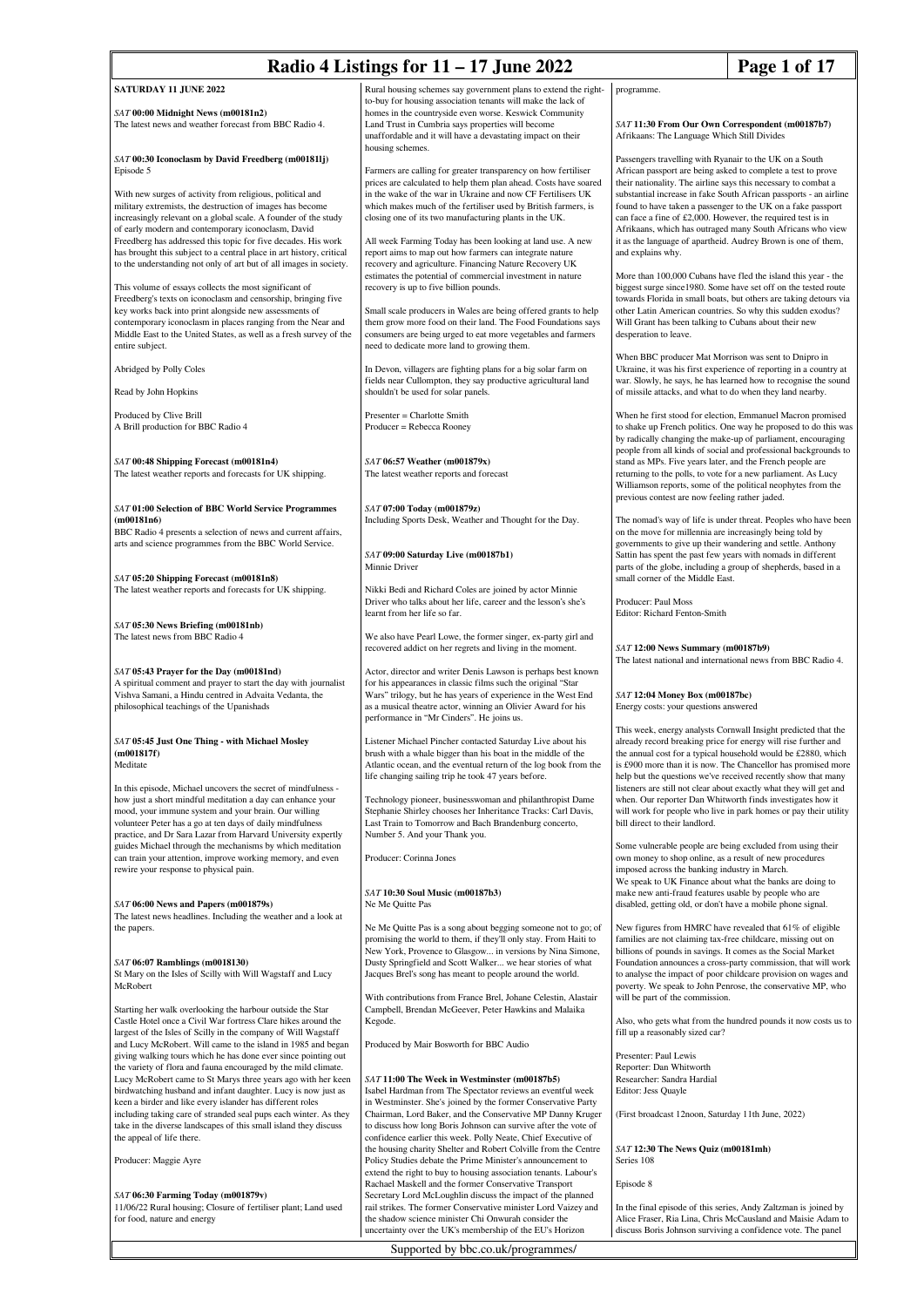| Radio 4 Listings for $11 - 17$ June 2022<br>Page 2 of 17                                                                                                                                                                                                                                                                                |                                                                                                                                                                                                                                                                                                                      |                                                                                                                                                                                                                                                                   |                                                                                                                                    |
|-----------------------------------------------------------------------------------------------------------------------------------------------------------------------------------------------------------------------------------------------------------------------------------------------------------------------------------------|----------------------------------------------------------------------------------------------------------------------------------------------------------------------------------------------------------------------------------------------------------------------------------------------------------------------|-------------------------------------------------------------------------------------------------------------------------------------------------------------------------------------------------------------------------------------------------------------------|------------------------------------------------------------------------------------------------------------------------------------|
| also examine the Queen's Jubilee, rumours that the Pope might<br>be resigning and whether climate change is making people<br>shrink.                                                                                                                                                                                                    | The Price of Oil season will take us from 1951 to 2045, and<br>around the world from Iran to Alaska, Libya, Nigeria,<br>Turkmenistan, Washington and onto Scotland's offshore rigs, to<br>explore the role oil has played in shaping our world.                                                                      | criticised asylum policy.<br>SAT 18:15 Loose Ends (m00187c0)                                                                                                                                                                                                      |                                                                                                                                    |
| Hosted and written by Andy Zaltzman with additional material<br>from Alice Fraser, Heidi Regan and Jade Gebbie.                                                                                                                                                                                                                         | Devised by Nicolas Kent, with Jack Bradley & Jonathan<br>Myerson, the season was produced by Jonquil Panting for BBC                                                                                                                                                                                                 | Ian McMillan, Christina Lamb, Jenny Lecoat, Trombone<br>Shorty, Jessie Buckley & Bernard Butler, George Egg, Clive<br>Anderson                                                                                                                                    |                                                                                                                                    |
| Producer: Georgia Keating<br>Executive Producer: James Robinson<br>Production co-ordinator: Ryan Walker-Edwards<br>A BBC Studios Production                                                                                                                                                                                             | Audio.<br>As director of London's Tricycle theatre for almost 30 years,<br>Nicolas Kent championed responsive factual and political<br>drama, including seasons of plays by renowned writers about<br>Afghanistan (The Great Game) and nuclear weapons (The                                                          | Clive Anderson and George Egg are joined by Ian McMillan,<br>Christina Lamb and Jenny Lecoat for an eclectic mix of<br>conversation, music and comedy. With music from Jessie<br>Buckley & Bernard Butler and Trombone Shorty.                                    |                                                                                                                                    |
| SAT 12:57 Weather (m00187bf)<br>The latest weather forecast                                                                                                                                                                                                                                                                             | Bomb). Now he brings that experience to BBC Radio 4, to tell<br>the story of oil.                                                                                                                                                                                                                                    | SAT 19:00 Profile (m00187c2)<br>Johan Lundgren                                                                                                                                                                                                                    |                                                                                                                                    |
| SAT 13:00 News and Weather (m00187bh)                                                                                                                                                                                                                                                                                                   | Janet  Anna Maxwell-Martin<br>Rashid  Danny Rahim                                                                                                                                                                                                                                                                    | Johan Lundgren, Chief Executive Officer of Easyjet, one of                                                                                                                                                                                                        |                                                                                                                                    |
| The latest national and international news and weather reports<br>from BBC Radio 4                                                                                                                                                                                                                                                      | Widman  Luke Treadaway<br>Prime Minister Mossadegh  Raad Rawi<br>Averell Harriman  Paul Chahidi<br>Eric  David Hounslow                                                                                                                                                                                              | Europe's biggest airlines. The carrier has been faced customer<br>fury after cancelling hundreds of flights. Johan Lundgren has<br>dealt with extremely trying personal and professional situations<br>at different times in his life. Mark Coles hears about his |                                                                                                                                    |
| SAT 13:10 Any Questions? (m00181mp)<br>Peter Ferbrache, Digby Jones, Jayne Ozanne, Polly Toynbee                                                                                                                                                                                                                                        | Fitzy  Stephen Critchlow<br>Vera  Jessica Turner<br>Sir Richard Stokes  Sam Dale                                                                                                                                                                                                                                     | youthful career ambition - to become a trombonist.<br>Producer: Bob Howard<br>Researcher: Natasha Fernandes                                                                                                                                                       |                                                                                                                                    |
| Chris Mason presents political debate from St James' Concert<br>Hall, Guernsey with Chief Minister of Guernsey Peter<br>Ferbrache, Businessman and Chair of Guernsey Policy and<br>Economy Group Digby Jones, activist and UK govt advisor on<br>LGBT issues Jayne Ozanne and writer and columnist for The                              | Sir Francis Shepherd  David Acton<br>Sarah  Rhiannon Neads<br>Bryan  Finn Monteath<br>Pianist  Laurie O'Brien                                                                                                                                                                                                        | Sound: James Beard<br>Production Coordinator: Brenda Brown<br>Editor: Hugh Levinson                                                                                                                                                                               |                                                                                                                                    |
| Guardian Polly Toynbee.<br>Producer: Camellia Sinclair<br>Lead broadcast engineer: Tim Allen                                                                                                                                                                                                                                            | Stand Firm, You Cads! was directed by Nicolas Kent.                                                                                                                                                                                                                                                                  | SAT 19:15 This Cultural Life (m00187c4)<br>Jed Mercurio                                                                                                                                                                                                           |                                                                                                                                    |
| SAT 14:00 Any Answers? (m00187bk)<br>Have your say on the issues discussed on Any Questions?                                                                                                                                                                                                                                            | SAT 16:00 Woman's Hour (m00187bm)<br>Dame Emma Thompson, Binner or Flusher, Spare Rib &<br>Virago at 50, Surgeon Ian Paterson, Dolly Alderton                                                                                                                                                                        | Writer Jed Mercurio, the creator of hit television series<br>including Line Of Duty and Bodyguard, talks to John Wilson<br>his own work.                                                                                                                          | about the cultural influences and experiences that have inspired                                                                   |
| SAT 14:45 39 Ways to Save the Planet (m000vh5h)<br><b>Slippery Ships</b>                                                                                                                                                                                                                                                                | Oscar-winner Dame Emma Thompson on women's pleasure and<br>full frontal nudity in her latest acting role in Good Luck To<br>You, Leo Grande.<br>Are you a 'flusher' or a 'binner'? New research says 2.4 million                                                                                                     | to an advert for consultants to work on new hospital drama<br>Cardiac Arrest, Mercurio became the script writer for that                                                                                                                                          | Born into a working class Stafforshire family, Mercurio went to<br>medical school, then trained as an RAF pilot. After responding  |
| While at sea or in port, the hull of a ship can be an attractive<br>new residence for all sorts or creatures. The initial slime build-<br>up can provide a welcome mat for more and more creatures.<br>This 'biofouling' can end up being inches think and heavy in<br>weight as well as stopping the streamlining of the vessel. The   | tampons are flushed down UK toilets every day leading to sewer<br>blockages and pollution. We talk to Martha Silcott who's<br>developed a simple product to encourage you to bin and Daisy<br>Buchanan who says more needs to be done to make a product<br>which flushes without causing environmental harm.         | ground-breaking series, which intended to be a more realistic<br>depiction of the NHS than had been on screen before. He<br>adapted from his novel of the same name.                                                                                              | further drew on his medical background for the series Bodies,                                                                      |
| drag caused can result in more fuel being needed to keep the<br>ship moving forwards at the same speed - more cost and more<br>carbon.                                                                                                                                                                                                  | In 2017 surgeon Ian Paterson was jailed for 20 years after being<br>found guilty of 17 counts of wounding with intent. Mr Paterson<br>was diagnosing cancer when there wasn't any and cutting his                                                                                                                    | by long-running rather than just episodic narratives, and<br>surprising plot twists. He also reveals how the 2005 killing of                                                                                                                                      | Jed chooses the 1980s US police TV series Hill Street Blues as a<br>big influence on his own screenwriting, which is characterised |
| Tom Heap meets a new stowaway on ships which will help fight<br>the build up. Paint company Jotun has now developed the<br>Hullskater robot. Monitoring of conditions will alert when the<br>robot needs to be deployed on missions - with its magnetic<br>wheels and high definition cameras it inspects the surface and               | patients open for no reason, performing unnecessary and<br>damaging surgery. He also carried out unregulated "cleavage-<br>sparing" mastectomies, in which breast tissue was left behind,<br>meaning cancer returned in many of his patients. Ahead of a<br>new ITV documentary Emma speaks to the whistleblower who | Jean Charles de Menezes, who was shot by police after being<br>attacks, prompted him to develop the idea for a drama about<br>undercover police investigations and corruption.                                                                                    | mistakenly identified as a suspect following the London terror                                                                     |
| uses brushes to remove the build up.                                                                                                                                                                                                                                                                                                    | raised concerns about Ian Paterson - Mr Hemant Ingle, and one<br>of Paterson's victims Debbie Douglas, who is still campaigning                                                                                                                                                                                      | Producer: Edwina Pitman                                                                                                                                                                                                                                           |                                                                                                                                    |
| With an increasing fleet of ships, Dr Tamsin Edwards from<br>Kings College London also reflects on other measures to keep<br>hulls free of build up and alternative fuels that might help the<br>international fleet reduce its carbon impact.                                                                                          | for a change in the law to prevent anything like this from<br>happening again.<br>50 years ago this month the first edition of the iconic feminist                                                                                                                                                                   | SAT 20:00 Archive on 4 (m00187c6)<br>Ziggy Stardust at 50                                                                                                                                                                                                         |                                                                                                                                    |
| Producer: Anne-Marie Bullock                                                                                                                                                                                                                                                                                                            | magazine Spare Rib was published. Also in that year - 1972 -<br>and inspired by its founders, Rosie Boycott and Marsha Rowe,<br>Carmen Callil founded the book publisher Virago which still                                                                                                                          | June 1972 saw the release of David Bowie's album The Rise<br>and Fall of Ziggy Stardust and the Spiders from Mars which<br>propelled the South London singer to stardom.                                                                                          |                                                                                                                                    |
| Researcher: Sarah Goodman                                                                                                                                                                                                                                                                                                               | gives a voice and platform to female writers today. Emma hears<br>from the three trailblazing women.                                                                                                                                                                                                                 | Bowie's creation of the Ziggy Stardust persona was more than                                                                                                                                                                                                      |                                                                                                                                    |
| Produced in conjunction with the Royal Geographical Society.<br>Particular thanks for this episode to Professor Bharathram<br>Ganapathisubramani from the University of Southampton.                                                                                                                                                    | Can platonic love survive romantic love as we grow up? The<br>writer Dolly Alderton on her new BBC TV series, an adaptation<br>of her 2018 memoir 'Everything I Know About Love'.                                                                                                                                    | just a whimsical costume change, the whole concept had a<br>of his creativity.                                                                                                                                                                                    | meticulously planned gestation period and evolved many facets                                                                      |
| SAT 15:00 The Price of Oil (b06cv5lk)<br>Stand Firm, You Cads!                                                                                                                                                                                                                                                                          | Presenter: Anita Rani<br>Producer: Dianne McGregor                                                                                                                                                                                                                                                                   | In a Melody Maker interview in January 1972, a few months<br>before the album's release, Bowie openly discussed his<br>bisexuality. Back then, it was a radical and potentially career<br>harming gesture, but it became a defining moment for many               |                                                                                                                                    |
| by Jonathan Myerson                                                                                                                                                                                                                                                                                                                     | SAT 17:00 PM (m00187bp)                                                                                                                                                                                                                                                                                              | gay people around the world.                                                                                                                                                                                                                                      |                                                                                                                                    |
| Anna Maxwell Martin, Raad Rawi and Luke Treadaway star in<br>the first of a season of factual dramas exploring the history of<br>oil - and the price we've paid for it.                                                                                                                                                                 | Full coverage of the day's news<br>SAT 17:30 Political Thinking with Nick Robinson                                                                                                                                                                                                                                   | at EMI Records, assesses the origins of the album, artists<br>Michael Weller and George Underwood discuss their                                                                                                                                                   | In this Archive on 4, Tris Penna, who worked alongside Bowie<br>schooldays and early friendship with Bowie, and Ziggy Stardust     |
| This is the colourful tale of how British Oil was thrown out of<br>post-war Iran.                                                                                                                                                                                                                                                       | (m00187br)<br>The Yvette Cooper One                                                                                                                                                                                                                                                                                  | co-producer Ken Scott recalls the studio experience.                                                                                                                                                                                                              | "Young dude" Wendy Kirby, record plugger Anya Wilson, and                                                                          |
| Anglo-Persian Oil (later BP) was specially formed to exploit the<br>60-year oil concession to drill for oil, which was signed in 1901<br>by the then Shah of Persia. Prompted by Winston Churchill, the<br>British Government bought 51% of the company's shares.<br>Persian oil soon became Britain's "single largest overseas asset". | Nick Robinson talks to Yvette Cooper, the shadow home<br>secretary, about immigration policy, being a working mum in<br>politics and Labour's chances of winning back power.                                                                                                                                         | "Ziggy" and singer Marc Almond talks movingly about the<br>profound impact of Ziggy on his life.<br>Singer and actor Toyah Wilcox talks about the creative                                                                                                        | former music exec Laurence Myers remember their time with                                                                          |
| But in 1951, newly-elected Prime Minister Mossadegh declared<br>the concession 'immoral', unilaterally cancelled it, and on 1st<br>May successfully passed a law which nationalised Anglo-                                                                                                                                              | SAT 17:54 Shipping Forecast (m00187bt)<br>The latest weather reports and forecasts for UK shipping.                                                                                                                                                                                                                  | inspiration Bowie has had for her since the age of 12, and<br>brings the reviews of the time alive.                                                                                                                                                               | The programme also includes rare archive material including a                                                                      |
| Persian - and all the oil.                                                                                                                                                                                                                                                                                                              | SAT 17:57 Weather (m00187bw)<br>The latest weather reports and forecast                                                                                                                                                                                                                                              | dressing room, a 1972 press conference, and insightful                                                                                                                                                                                                            | lost Bowie interview (as Ziggy) recorded in the Top of the Pops                                                                    |
| There are riots, demonstrations, and a blockade of shipping.<br>And in the great oil refinery on the island of Abadan, a shocked<br>British ex-pat community struggle to understand the new world<br>which has just arrived                                                                                                             | SAT 18:00 Six O'Clock News (m00187by)                                                                                                                                                                                                                                                                                | reflections from former band members Mick Ronson and<br>Trevor Bolder.<br>We also hear studio outtakes - as well as a lost BBC session                                                                                                                            |                                                                                                                                    |
|                                                                                                                                                                                                                                                                                                                                         | Royals insist the Prince of Wales is neutral - after reports he<br>Supported by bbc.co.uk/programmes/                                                                                                                                                                                                                |                                                                                                                                                                                                                                                                   |                                                                                                                                    |
|                                                                                                                                                                                                                                                                                                                                         |                                                                                                                                                                                                                                                                                                                      |                                                                                                                                                                                                                                                                   |                                                                                                                                    |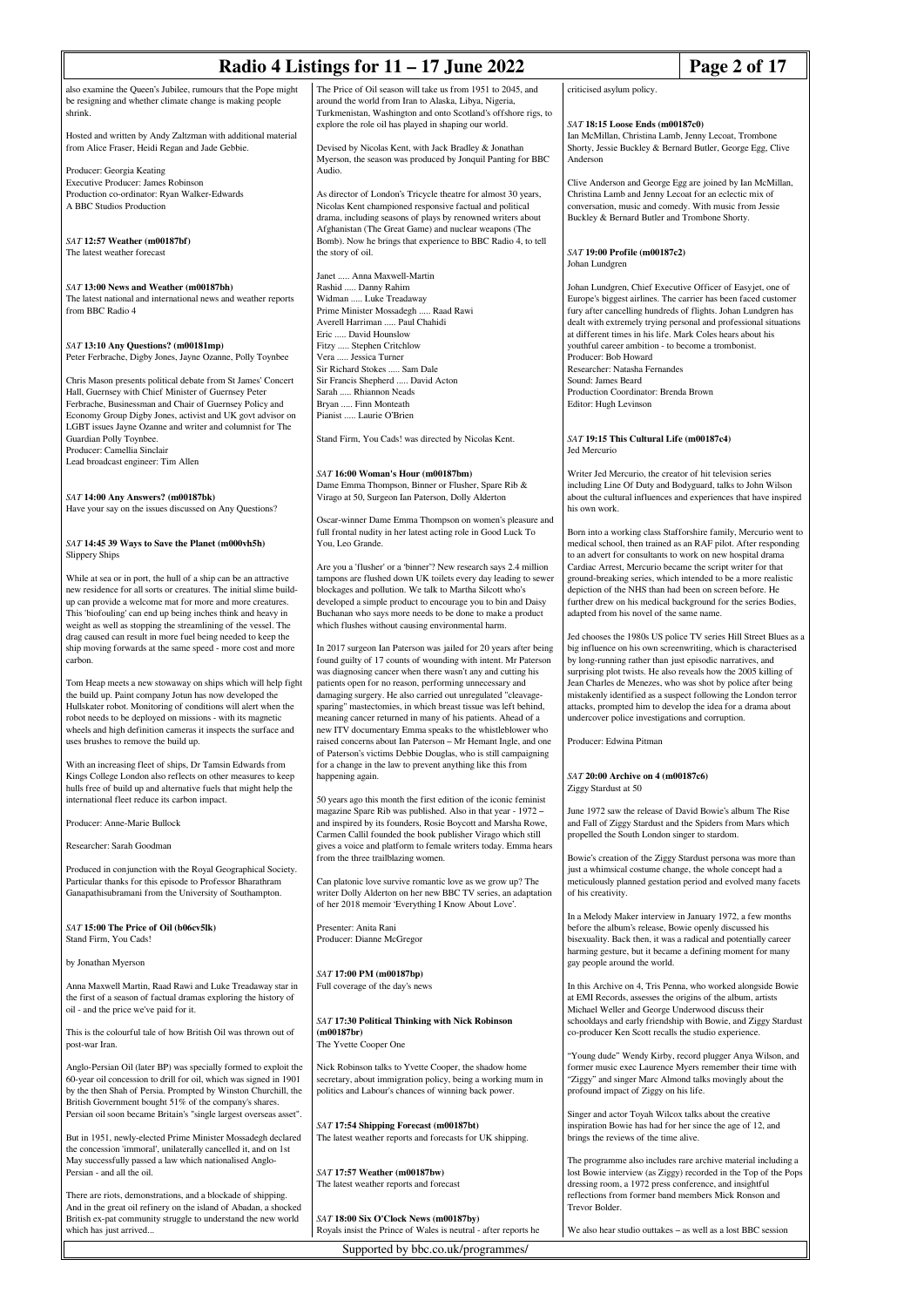| Radio 4 Listings for $11 - 17$ June 2022                                                                                                                                                                                                                                                                                                |                                                                                                                                                                                                                                                                             |                                                                                                                                                                                                                                                    | Page 3 of 17                                                                                                                                                                                            |
|-----------------------------------------------------------------------------------------------------------------------------------------------------------------------------------------------------------------------------------------------------------------------------------------------------------------------------------------|-----------------------------------------------------------------------------------------------------------------------------------------------------------------------------------------------------------------------------------------------------------------------------|----------------------------------------------------------------------------------------------------------------------------------------------------------------------------------------------------------------------------------------------------|---------------------------------------------------------------------------------------------------------------------------------------------------------------------------------------------------------|
| version of the title song.                                                                                                                                                                                                                                                                                                              | of younger Royals, whose lives can more resemble a soap opera<br>than the bedrock of the nation's sovereignty. But what is the                                                                                                                                              | A new and specially commissioned short story by Richard                                                                                                                                                                                            | Smyth, who was shortlisted for the BBC National Short Story                                                                                                                                             |
| Producers: Tris Penna and Sue Clark<br>Executive Producer: David Prest<br>A Whistledown production for BBC Radio 4.                                                                                                                                                                                                                     | moral case for the monarchy? For some, the very idea of an<br>unelected figure with huge inherited wealth, enjoying the top<br>position in the land, is simply intolerable. It legitimises, they                                                                            |                                                                                                                                                                                                                                                    | Award 2021. In postwar Orkney, a young nature writer makes<br>unexpected discoveries on the moors. Richard Goulding reads.                                                                              |
| SAT 21:00 Tumanbay (m000jfyx)                                                                                                                                                                                                                                                                                                           | say, the worst aspects of our age-old class system and should be<br>abolished.                                                                                                                                                                                              | Richard Smyth's short fiction has been published by The<br>Stinging Fly, The Fiction Desk, Unthology, The Lonely Crowd,<br>Firewords, TSS, and Haverthorn, among others. He is the                                                                 |                                                                                                                                                                                                         |
| Series 4                                                                                                                                                                                                                                                                                                                                | As the tributes from around the world attest, there is deep and<br>wide respect for Queen Elizabeth. But how might public                                                                                                                                                   | author of six books of non-fiction, the most recent of which,<br>An Indifference Of Birds, was published in 2020. He has                                                                                                                           |                                                                                                                                                                                                         |
| Palace of the Blind                                                                                                                                                                                                                                                                                                                     | opinion on the monarchy change in the future? Might a new<br>system, with a democratically elected head of state be more                                                                                                                                                    | Writers' Award for fiction. He has been longlisted for the                                                                                                                                                                                         | published two novels, and in 2017, he was awarded a Northern                                                                                                                                            |
| Series 4 of this engrossing, historical fantasy from creators John<br>Scott Dryden and Mike Walker.                                                                                                                                                                                                                                     | morally defensible and serve the country better? With Tracy<br>Borman, Martha Gill, Sean O'Grady and Richard Murphy.                                                                                                                                                        | Jefferies Prize for nature writing and the Historical Writers'                                                                                                                                                                                     | Galley Beggar Short Story Prize and shortlisted for the Richard<br>Association Short Story Award. He was also a grand finalist on                                                                       |
| Once the greatest city on earth, Tumanbay has fallen into the<br>hands of two opposing warlords: the Grand Master Amalric<br>(Anton Lesser), leader of a fearsome religious order of knights;                                                                                                                                           | Producers: Jonathan Hallewell and Peter Everett<br>Presenter: Michael Buerk                                                                                                                                                                                                 | BBC Mastermind in 2008.                                                                                                                                                                                                                            | Go to www.bbc.co.uk/nssa to hear his shortlisted story for the                                                                                                                                          |
| and Fatima (Kirsty Bushell), ambitious wife of a provincial<br>governor who exerts total control over the weakened young<br>Sultana Manel (Aiysha Hart).                                                                                                                                                                                | SAT 23:00 Round Britain Quiz (m00180ch)<br>Programme 11, 2022                                                                                                                                                                                                               | Adyghe Oblast read by Blake Ritson.                                                                                                                                                                                                                | 2021 BBC National Short Story Award - Maykopsky District,                                                                                                                                               |
| Manel's uncle, the spymaster Gregor (Rufus Wright) has been                                                                                                                                                                                                                                                                             | (11/12)                                                                                                                                                                                                                                                                     | Produced by Elizabeth Allard.                                                                                                                                                                                                                      |                                                                                                                                                                                                         |
| banished to the furthest deserts, after having claimed to have<br>seen the Sultana's murdered lover, Alkin. Gregor is convinced<br>Alkin's return from the dead heralds the end for Tumanbay and<br>he must do everything in his power to get back to save it.                                                                          | The Midlands and the North of England both make their last<br>appearances of the series in today's contest. Stephen Maddock<br>and Frankie Fanko are the Midlands team, opposite Adele<br>Geras and Stuart Maconie of the North. A win for either team                      | SUN 00:48 Shipping Forecast (m00187cd)<br>The latest weather reports and forecasts for UK shipping.                                                                                                                                                |                                                                                                                                                                                                         |
| Cast:<br>Manel Aiysha Hart                                                                                                                                                                                                                                                                                                              | would provide a significant boost to their position in this year's<br>league table.                                                                                                                                                                                         | <b>SUN 01:00 Selection of BBC World Service Programmes</b><br>(m00187cg)                                                                                                                                                                           |                                                                                                                                                                                                         |
| Gregor Rufus Wright<br>Cadali Matthew Marsh<br>Grand Master Anton Lesser                                                                                                                                                                                                                                                                | Kirsty Lang is on hand as always, to provide helpful hints where<br>needed, and sometimes a mere raised eyebrow, to steer them<br>away from less promising blind alleys. It would be helpful today                                                                          | arts and science programmes from the BBC World Service.                                                                                                                                                                                            | BBC Radio 4 presents a selection of news and current affairs,                                                                                                                                           |
| Mehmed Nadim Sawalha<br>Fatima Kirsty Bushell<br>SarpJoplin Sibtain                                                                                                                                                                                                                                                                     | if they know something about Pixar movies, minor characters in<br>Dickens, NASA telescopes, 17th century pirates and English<br>lute music.                                                                                                                                 | SUN 05:20 Shipping Forecast (m00187cj)<br>The latest weather reports and forecasts for UK shipping.                                                                                                                                                |                                                                                                                                                                                                         |
| Olef Antony Bunsee<br>Alkin Nathalie Armin<br>Physician Vivek Madan                                                                                                                                                                                                                                                                     | The programme includes the usual scattering of questions<br>devised by listeners hoping to wrong-foot the panel.                                                                                                                                                            | SUN 05:30 News Briefing (m00187cl)                                                                                                                                                                                                                 |                                                                                                                                                                                                         |
| Knight Nadir Khan<br>Orderly Gerard McDermott                                                                                                                                                                                                                                                                                           | Producer: Paul Bajoria                                                                                                                                                                                                                                                      | The latest news from BBC Radio 4                                                                                                                                                                                                                   |                                                                                                                                                                                                         |
| Original Music by Sacha Puttnam                                                                                                                                                                                                                                                                                                         |                                                                                                                                                                                                                                                                             | SUN 05:43 Bells on Sunday (m00187cn)                                                                                                                                                                                                               |                                                                                                                                                                                                         |
| Sound Design by Eloise Whitmore<br>Sound Recording by Laurence Farr                                                                                                                                                                                                                                                                     | SAT 23:30 Poetry Please (m001810f)<br>Caleb Parkin                                                                                                                                                                                                                          | Swaffham Prior in Cambridgeshire<br>Bells on Sunday comes from Swaffham Prior in                                                                                                                                                                   |                                                                                                                                                                                                         |
| Produced by Emma Hearn, Nadir Khan and John Scott Dryden<br>Written and Directed by John Scott Dryden                                                                                                                                                                                                                                   | Caleb Parkin selects some favourite poems from amongst our<br>listeners' requests and recommendations. His picks include<br>poems by William Carlos Williams, Aimee Nezhukumatathil,<br>Kei Miller, Gail McConnell, Billy Collins, and more                                 | churchyard. The bells hang in the octagonal tower of the<br>redundant church of St Cyriac and St Julitta but ring for                                                                                                                              | Cambridgeshire which is unusual in having two churches in one<br>services in the parish church of St Mary less than thirty metres                                                                       |
| A Goldhawk production for BBC Radio 4                                                                                                                                                                                                                                                                                                   | Caleb Parkin is the current Bristol City Poet, where his poem                                                                                                                                                                                                               | away.<br>There are six bells cast by John Briant of Hertford in 1791                                                                                                                                                                               |                                                                                                                                                                                                         |
| SAT 21:45 Rabbit at Rest (m00027nx)<br>Episode 2<br>John Updike's fourth novel about Harry "Rabbit" Angstrom.                                                                                                                                                                                                                           | commissions react to local politics, work with migrant<br>communities in the city, and more recently have responded to<br>Pride and the Platinum Jubilee. His debut poetry collection,<br>This Fruiting Body, is a playful invitation to a queer eco-                       | bell weighs ten hundredweight and is tuned to G. The first<br>record of the bells ringing for a royal occasion was in 1800<br>when they marked the anniversary of the accession of King<br>George III. We hear them now ringing Stedman Doubles to | using the metal of earlier bells from both churches. The Tenor                                                                                                                                          |
| It's the end of the 1980s and Harry has acquired a Florida                                                                                                                                                                                                                                                                              | poetics, which plunges us into octopus raves and beyond<br>With special thanks to all the poets who recorded their poems                                                                                                                                                    | celebrate the Platinum Jubilee of HM Elizabeth II.                                                                                                                                                                                                 |                                                                                                                                                                                                         |
| condo, a second grandchild, and a troubled, overworked heart -<br>not to mention a troubled underworking son. As Reagan's debt-<br>ridden, AIDS-panicked America yields to that of the first                                                                                                                                            | for us, and to The Poetry Archive for their permission to use<br>their recording of 'Earth Cries' by Jean Binta Breeze.                                                                                                                                                     | SUN 05:45 Profile (m00187c2)<br>[Repeat of broadcast at 19:00 on Saturday]                                                                                                                                                                         |                                                                                                                                                                                                         |
| George Bush, Rabbit explores the bleak terrain of late middle<br>age - looking for reasons to live and opportunities to make<br>peace with a remorselessly accumulating past.                                                                                                                                                           | Photo credit: Paul Samuel White<br>Produced by Becky Ripley                                                                                                                                                                                                                 | SUN 06:00 News Summary (m00187cx)                                                                                                                                                                                                                  |                                                                                                                                                                                                         |
| The novel won the Pulitzer Prize for Fiction in 1991, the second                                                                                                                                                                                                                                                                        |                                                                                                                                                                                                                                                                             | The latest national and international news from BBC Radio 4                                                                                                                                                                                        |                                                                                                                                                                                                         |
| 'Rabbit" novel to garner that award.                                                                                                                                                                                                                                                                                                    | <b>SUNDAY 12 JUNE 2022</b>                                                                                                                                                                                                                                                  | SUN 06:05 Something Understood (b01hdplb)<br>Modern Architecture                                                                                                                                                                                   |                                                                                                                                                                                                         |
| Reader: Toby Jones<br>Abridger: Eileen Horne<br>Producer: Clive Brill                                                                                                                                                                                                                                                                   | SUN 00:00 Midnight News (m00187cb)<br>The latest news and weather forecast from BBC Radio 4.                                                                                                                                                                                | Read by: Emma Fielding and Peter Guinness                                                                                                                                                                                                          |                                                                                                                                                                                                         |
| A Brill production for BBC Radio 4                                                                                                                                                                                                                                                                                                      | SUN 00:15 Past Forward: A Century of Sound (m0015v8s)<br>Listen with Mother                                                                                                                                                                                                 | Mark Tully ponders why the beauty he sees in the traditional                                                                                                                                                                                       | architecture of his home city, New Delhi, is not apparent in the<br>spate of modern buildings now being built. He despairs that the                                                                     |
| SAT 22:00 News (m00187c8)<br>The latest national and international news from BBC Radio 4                                                                                                                                                                                                                                                | Public historian Greg Jenner enjoys a clip from 1950 of the<br>iconic radio show Listen with Mother, and reflects on the ways                                                                                                                                               | new can never match the magnificence of the old.<br>But to prevent himself sliding into a state of complete                                                                                                                                        |                                                                                                                                                                                                         |
| SAT 22:15 Moral Maze (m001818h)<br>What is the future of the monarchy?                                                                                                                                                                                                                                                                  | children's entertainment has changed since then with Professor<br>Kate Lacey and Kay Benbow                                                                                                                                                                                 | reminiscence and nostalgia, he spends a day with the world<br>renowned Indian architect, Charles Correa, visiting inspiring                                                                                                                        | new projects in the city. Correa, whose British Council Building                                                                                                                                        |
| What is the future of the Monarchy?                                                                                                                                                                                                                                                                                                     | Marking the centenary of the BBC, Past Forward uses a random<br>date generator to alight somewhere in the BBC's vast archive<br>over the past 100 years. Greg Jenner hears an archive clip for                                                                              |                                                                                                                                                                                                                                                    | in New Delhi is upheld as a masterpiece, shares Tully's dislike<br>of inappropriate high rise blots on the Delhi skyline, but is more<br>optimistic that a new form of Indian architecture will emerge, |
| A pageant, a star-studded concert, street fairs and picnics; it was<br>a joyful four-day tribute to the Queen and millions revelled in<br>her Platinum Jubilee. Seventy years of service, celebrated in<br>true British style. But now the bunting is down and the carnival                                                             | the first time at the top of the programme, and uses it as a<br>starting point in a journey towards the present day. The archive<br>captures a century of British life in a unique way - a history of<br>ordinary people's lives, as well as news of the great events. Greg | anchored firmly in the cultural and mythical traditions of the<br>country. He sees Indian cities as a place of hope, and new<br>buildings as a way of connecting the past to the future.                                                           |                                                                                                                                                                                                         |
| is over, how committed are we, as a nation, to the monarchy? A<br>recent poll suggests that about 62% are in favour of retaining it,<br>down from three quarters a decade ago. About 22% would<br>prefer an elected head of state. It's all much closer among young<br>people, with only a tiny majority of 18-24 year olds saying they | uncovers connections through people, places and ideas that link<br>the archive fragment to Britain in 2022, pulling in help from<br>experts and those who remember the time, and looking at how<br>far we've come since then.                                               | Tully accepts that some change is for the good, as long as it's<br>good to look at.                                                                                                                                                                | And with a warning to himself that he must not join the ranks<br>of those who condemned the iconic Eiffel Tower and Sydney<br>Opera House as monstrosities, just because they were different,           |
| want to stick with the monarchy.                                                                                                                                                                                                                                                                                                        | Producer: Megan Jones                                                                                                                                                                                                                                                       | Producer: Adam Fowler                                                                                                                                                                                                                              |                                                                                                                                                                                                         |
| Many people love the Royal family and how the Queen has<br>helped the UK to stand out in the world, providing long term<br>stability, untainted by politics. Others despair at the behaviour                                                                                                                                            | <b>SUN 00:30 Short Works (m00181m7)</b><br>An Oologist's Orkney Journal by Richard Smyth                                                                                                                                                                                    | A Unique Broadcasting Production for BBC Radio 4                                                                                                                                                                                                   |                                                                                                                                                                                                         |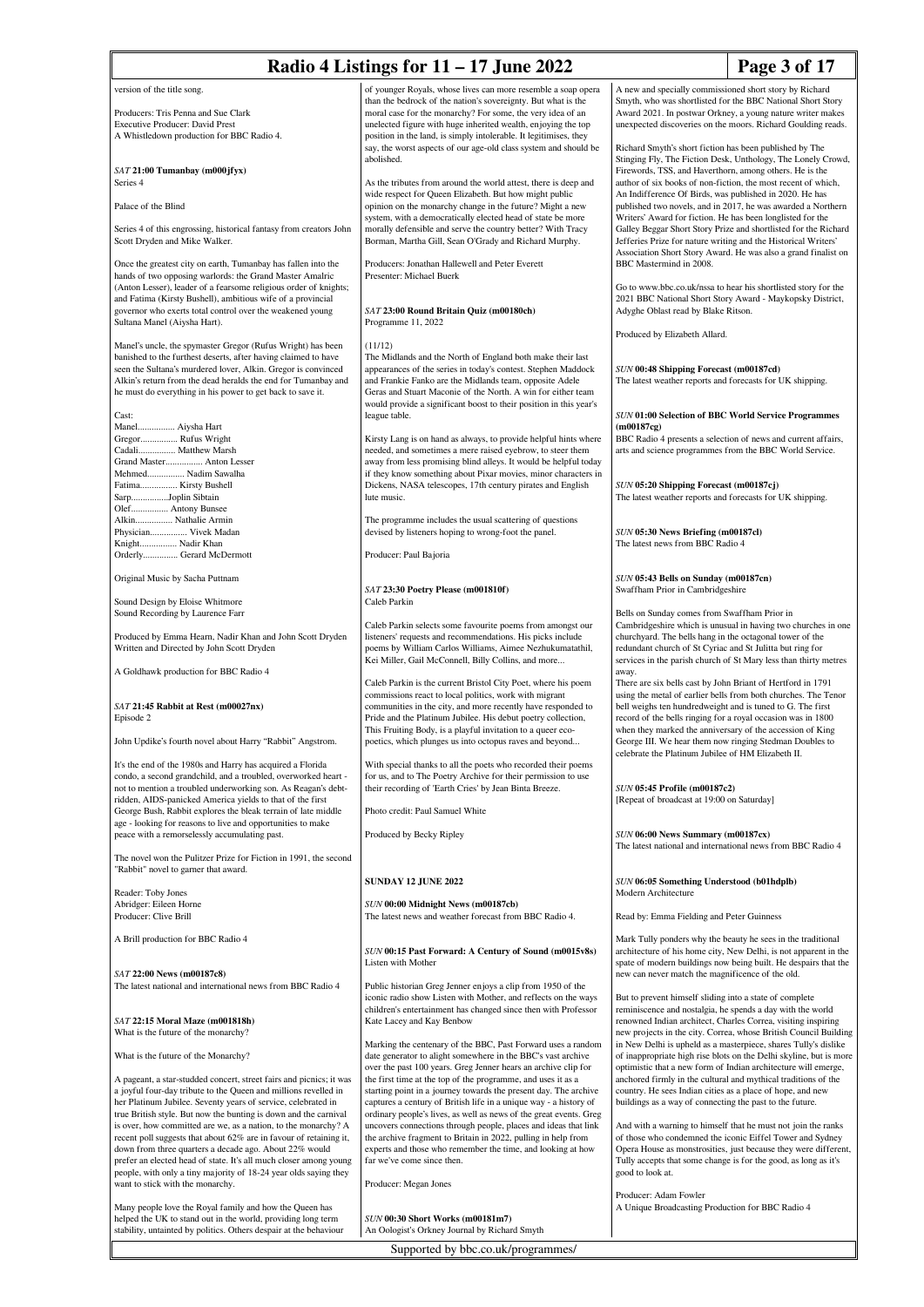| Radio 4 Listings for $11 - 17$ June 2022<br>Page 4 of 17                                                                                                                                                                                                                                                                                              |                                                                                                                                                                                                                                                                                                          |                                                                                                                                                                                                                                                       |                                                                                                                                     |
|-------------------------------------------------------------------------------------------------------------------------------------------------------------------------------------------------------------------------------------------------------------------------------------------------------------------------------------------------------|----------------------------------------------------------------------------------------------------------------------------------------------------------------------------------------------------------------------------------------------------------------------------------------------------------|-------------------------------------------------------------------------------------------------------------------------------------------------------------------------------------------------------------------------------------------------------|-------------------------------------------------------------------------------------------------------------------------------------|
| SUN 06:35 Natural Histories (b07mxgxd)                                                                                                                                                                                                                                                                                                                | The latest weather reports and forecast                                                                                                                                                                                                                                                                  | up in 2013.                                                                                                                                                                                                                                           |                                                                                                                                     |
| Rose<br>Brett Westwood looks into the heart of a rose. Its power lies in<br>its infinite mutability - the rose symbolises everything from sex<br>to socialism, romance to religious belief. It's not English, and it                                                                                                                                  | SUN 08:00 News and Papers (m00187db)<br>The latest news headlines. Including a look at the papers.                                                                                                                                                                                                       | Oxford. Her family has strong links with the trade union<br>members of the Irish Transport and General Workers' Union,                                                                                                                                | Frances is the youngest of five children, and was brought up in<br>movement: her great grandfather and grandfather were founder     |
| inspired the first punk single, as well as much of Persian poetry.<br>David Austin Jr shows Brett around their rose garden, and<br>cultural historian Jennifer Potter whizzes through roses from                                                                                                                                                      | SUN 08:10 Sunday Worship (m00187dd)<br>For Trinity Sunday, Eucharist from St Mary's Episcopal                                                                                                                                                                                                            | Cowley.                                                                                                                                                                                                                                               | and her father was a shop steward at the British Leyland plant in                                                                   |
| Sappho to Shakespeare.<br>Contributors:<br>Narguess Farzad, Senior Fellow in Persian at SOAS, University                                                                                                                                                                                                                                              | Cathedral, Glasgow.<br>Live with The Very Rev Kelvin Holdsworth, The Rev Canon<br>Oliver Brewer-Lennon<br>and The Rev Maggie McTernan.                                                                                                                                                                   | Thanks to strong encouragement from one of her teachers,<br>Frances was the first of her family to go to university, studying<br>History and Politics at Manchester. After graduation, she<br>moved to London and worked in shops and the hospitality |                                                                                                                                     |
| of London<br>Jennifer Potter, author of The Rose: A True History<br>David Austin Jr, Managing Director, David Austin Roses                                                                                                                                                                                                                            | Cathedral Choir directed by Frikki Walker and accompanied by<br>John Gormley.<br>Gospel Reading: John 16: 12-15<br>Hymn: How shall I sing that majesty (Tune: Coe Fen)                                                                                                                                   | industry, becoming a union rep before getting a job at the<br>Transport and General Workers Union. She joined the TUC in<br>1994 as Campaigns Secretary, became Deputy General<br>Secretary in 2003 and General Secretary a decade later. In          |                                                                                                                                     |
| Original producer: Beth O'Dea<br>Archive producer for BBC Audio in Bristol : Andrew Dawes                                                                                                                                                                                                                                                             | Gloria (Abbot's Leigh)<br>O Lord, our Lord throughout the earth (Psalm 8) (Tune: Tramps<br>and Hawkers)                                                                                                                                                                                                  | 2020, during the pandemic, she worked with the government on<br>the furlough scheme, providing support for workers whose<br>usual employment.                                                                                                         |                                                                                                                                     |
| Revised repeat - first broadcast in a longer form on August 9th<br>2016                                                                                                                                                                                                                                                                               | Sanctus & Benedictus from Mass of St Thomas (David Thorne)<br>Hymn to the Trinity (Composer: John Kitchen)<br>Hymn: Ye watchers and ye holy ones (Tune: Lasst uns erfreuen)                                                                                                                              | In April 2022, she announced that she would step down from<br>her post at the end of this year.                                                                                                                                                       |                                                                                                                                     |
| SUN 06:57 Weather (m00187d0)<br>The latest weather reports and forecast                                                                                                                                                                                                                                                                               | SUN 08:48 A Point of View (m00181mr)<br><b>Birthday Blues</b>                                                                                                                                                                                                                                            | DISC ONE: It's Not Unusual by Tom Jones<br>DISC TWO: Burn It Down by Dexys Midnight Runners<br>DISC THREE: Double Barrel by Dave & Ansell Collins<br>DISC FOUR: Atmosphere by Joy Division                                                            |                                                                                                                                     |
| SUN 07:00 News and Papers (m00187d2)<br>The latest news headlines. Including a look at the papers.                                                                                                                                                                                                                                                    | Howard Jacobson reflects on his upcoming 'significant birthday<br>and why he's become a willing participant in the ways of<br>personal trainers.                                                                                                                                                         | DISC FIVE: Funkin' for Jamaica by Tom Browne<br>DISC SIX: Hello Stranger by Barbara Lewis<br>DISC SEVEN: Pieces of a Man by Gil Scott-Heron<br>DISC EIGHT: A Change Is Gonna Come by Sam Cooke                                                        |                                                                                                                                     |
| SUN 07:10 Sunday (m00187d4)<br>Rwanda Asylum Scheme; Bible Readings and Prime Ministers;<br>Musician Jim Seals and his Bahai faith.<br>Musician Jim Seals was the man behind 1970's classics like                                                                                                                                                     | 'I say trainer but I am past training,' writes Howard. 'He's more<br>my stretcher. My wife's stretcher, actually, but she doesn't want<br>to be stretched while I shrink. I refused to have him at first. But<br>I capitulated. It was either that or watch my wife by stretched to<br>twice my length'. | <b>BOOK CHOICE: History by Elsa Morante</b><br>LUXURY ITEM: A painting set with edible paints<br>CASTAWAY'S FAVOURITE: Double Barrel by Dave &<br><b>Ansell Collins</b>                                                                               |                                                                                                                                     |
| Diamond Girl and Summer Breeze. Jim who passed away this<br>week at the age of 80, was also an adherent of the Baha'i faith.<br>Fellow Bahaist, Jack Lenz, the Canadian composer and friend,<br>pays his own tribute.                                                                                                                                 | So down on the floor he goes, 'hoping someone - anyone - will<br>think I'm a weekend younger than I actually am'.                                                                                                                                                                                        | Presenter Lauren Laverne<br>Producer Sarah Taylor                                                                                                                                                                                                     |                                                                                                                                     |
| National celebrations or commemorations often include a<br>keynote Bible reading from the Prime Minister of the day, but<br>perhaps inadvertently they can also invite commentary on<br>political leadership. It's something Prime Minister Boris                                                                                                     | Producer: Adele Armstrong<br>Sound: Peter Bosher<br>Production coordinator: Gemma Ashman<br>Editor: Richard Fenton-Smith.                                                                                                                                                                                | SUN 12:00 News Summary (m00187p3)<br>The latest national and international news from BBC Radio 4.                                                                                                                                                     |                                                                                                                                     |
| Johnson fell prey to at the recent Platinum Jubilee Thanksgiving<br>Service, when he read a passage from the New Testament,<br>focussing on the theme of integrity. Edward discusses the<br>pitfalls with the Reverends George Pitcher and Fergus Butler                                                                                              | SUN 08:58 Tweet of the Day (b020tpqx)<br>Gannet                                                                                                                                                                                                                                                          | SUN 12:04 Just a Minute (m00180ct)<br>Series 89<br>Gert Lush, Eurovision and British Tapas                                                                                                                                                            |                                                                                                                                     |
| Gallie.<br>Nigeria's government is facing increasing criticism for failing to<br>tackle widespread insecurity in the country. Now for the first                                                                                                                                                                                                       | Tweet of the Day is a series of fascinating stories about our<br>British birds inspired by their calls and songs.<br>Miranda Krestovnikoff presents the Gannet. The North Atlantic                                                                                                                       | Sue Perkins challenges Dane Baptiste, Jayde Adams, Jan<br>Ravens and Paul Merton to speak for 60 seconds without<br>repetition, deviation or hesitation.                                                                                              |                                                                                                                                     |
| time, the authorities are blaming a militant Islamic State group<br>for the recent attack on Christian worshippers in the town of<br>Owo, in the South West of the country, in which more than<br>forty people were killed and dozens more injured. The BBC's<br>Samuel Murunga explains the complex picture of religious<br>tensions in the country. | is the international stronghold for this impressive seabird - with<br>its wingspan of nearly 2 metres, remorseless expression and<br>dagger-like bill.<br>SUN 09:00 Broadcasting House (m00187dg)                                                                                                        | Lush to British Tapas.<br>Production co-ordinator: Caroline Barlow                                                                                                                                                                                    | The long-running Radio 4 national treasure of a parlour game is<br>back for a new series with subjects this week ranging from Gert  |
| Throughout Pride month we are listening in on conversations<br>between LGBTQ people of faith. This week we hear Jude Rose<br>and Joel Rosen navigate their lives around Orthodox Judaism.                                                                                                                                                             | Adam Fleming steps in for Paddy. He meets families in the<br>Grenfell area ahead of the five year anniversary, gets advice on<br>creating the perfect profile from two dating apps and works out<br>the value of email addresses for companies marketing their                                           | Sound editor: Marc Willcox<br>Producer: Hayley Sterling<br>A BBC Studios Production                                                                                                                                                                   |                                                                                                                                     |
| And as the row escalates over the Government's scheme to send<br>would-be asylum seekers to Rwanda, Edward explores both                                                                                                                                                                                                                              | products. On the papers – actor Fiona Shaw, columnist Sarah<br>Vine and political correspondent Aletha Adu.                                                                                                                                                                                              | SUN 12:32 The Food Programme (m00187p5)                                                                                                                                                                                                               |                                                                                                                                     |
| sides of the argument with Ann Widdecombe, former Home<br>Office Minister and Shadow Home Secretary and Dr Edie<br>Friedman, Executive Director of the Jewish Council for Racial                                                                                                                                                                      | SUN 10:00 The Archers Omnibus (m00187dj)<br>Writer, Keri Davies<br>Director, Gwenda Hughes                                                                                                                                                                                                               | Can we bring food diversity back to the table?<br>Dan Saladino meets people saving endangered foods and                                                                                                                                               |                                                                                                                                     |
| Equality.<br>Producers: Jill Collins and Rosie Dawson                                                                                                                                                                                                                                                                                                 | Editor, Jeremy Howe                                                                                                                                                                                                                                                                                      | bringing diversity back to our diets.<br>Groups of scientists, chefs and artists are now finding                                                                                                                                                      |                                                                                                                                     |
| Editor: Tim Pemberton                                                                                                                                                                                                                                                                                                                                 | David Archer  Timothy Bentinck<br>Ruth Archer  Felicity Finch<br>Ben Archer  Ben Norris                                                                                                                                                                                                                  | Botanic Gardens, Kew a programme of events called Food                                                                                                                                                                                                | pioneering ways to rethink the global food system. At the Royal<br>Forever involves exhibitions and installations exploring some of |
| SUN 07:54 Radio 4 Appeal (m00187d6)<br>Teach A Man To Fish                                                                                                                                                                                                                                                                                            | Natasha Archer  Mali Harries<br>Brian Aldridge  Charles Collingwood<br>Lilian Bellamy  Sunny Ormonde<br>Beth Casey  Rebecca Fuller                                                                                                                                                                       | the biggest and most complex questions over the future of our<br>food (including this fantasy world of food abundance by<br>Australian artist Tanya Schultz (Pip & Pop), ranging from                                                                 | biodiversity loss and climate change to under utilised crops and                                                                    |
| Actor and comedian Matt Lucas makes the Radio 4 Appeal on<br>behalf of Teach A Man To Fish.                                                                                                                                                                                                                                                           | Steph Casey  Kerry Gooderson<br>Vince Casey  Tony Turner<br>Chelsea Horrobin  Madeleine Leslay                                                                                                                                                                                                           | enticing flavours.<br>Dr James Borrell, a research fellow at Kew, explains why a                                                                                                                                                                      |                                                                                                                                     |
| To Give:<br>- UK Freephone 0800 404 8144<br>-You can donate online at bbc.co.uk/appeal/radio4<br>- Freepost BBC Radio 4 Appeal. (That's the whole address.<br>Please do not write anything else on the front of the envelope).<br>Mark the back of the envelope 'Teach A Man To Fish'.                                                                | Tracy Horrobin  Susie Riddell<br>Jim Lloyd  John Rowe<br>Kate Madikane  Perdita Avery<br>Jazzer McCreary  Ryan Kelly<br>Stella Pryor  Lucy Speed<br>Fallon Rogers  Joanna Van Kampen                                                                                                                     | called enset (aka 'false banana') is one of the stories we should<br>all know. Designers, María Fuentenebro and Mario Mimoso<br>(Sharp and Sour) describe the 'Museum of Endangered Food',<br>also on display at Kew, which includes enset.           | giant plant in south-western Ethiopia, a valuable source of food,                                                                   |
| - Cheques should be made payable to 'Teach A Man To Fish'.<br>Please note that Freephone and online donations for this charity<br>close at 23.59 on the Saturday after the Appeal is first<br>broadcast. However the Freepost option can be used at any                                                                                               | Robert Snell  Graham Blockey<br>SUN 11:15 Desert Island Discs (m00187p1)                                                                                                                                                                                                                                 | is not only creating installations but influencing menus at<br>restaurants such as Benugo's The Magazine.                                                                                                                                             | Meanwhile at The Serpentine Gallery,, artists Cooking Sections,                                                                     |
| time.<br>Registered charity number: 1112699                                                                                                                                                                                                                                                                                                           | Frances O'Grady, General Secretary of the TUC<br>Frances O'Grady is the General Secretary of the Trades Union                                                                                                                                                                                            | Photo: When Flowers Dream, an installation by Pip & Pop,<br>(photographer Roger Wooldridge).                                                                                                                                                          |                                                                                                                                     |
| SUN 07:57 Weather (m00187d8)                                                                                                                                                                                                                                                                                                                          | Congress (TUC), the UK's umbrella group for unions,<br>representing millions of workers. She is the first woman in the<br>154 year history of the TUC to hold this post, which she took                                                                                                                  | Produced and presented by Dan Saladino.                                                                                                                                                                                                               |                                                                                                                                     |
| Supported by bbc.co.uk/programmes/                                                                                                                                                                                                                                                                                                                    |                                                                                                                                                                                                                                                                                                          |                                                                                                                                                                                                                                                       |                                                                                                                                     |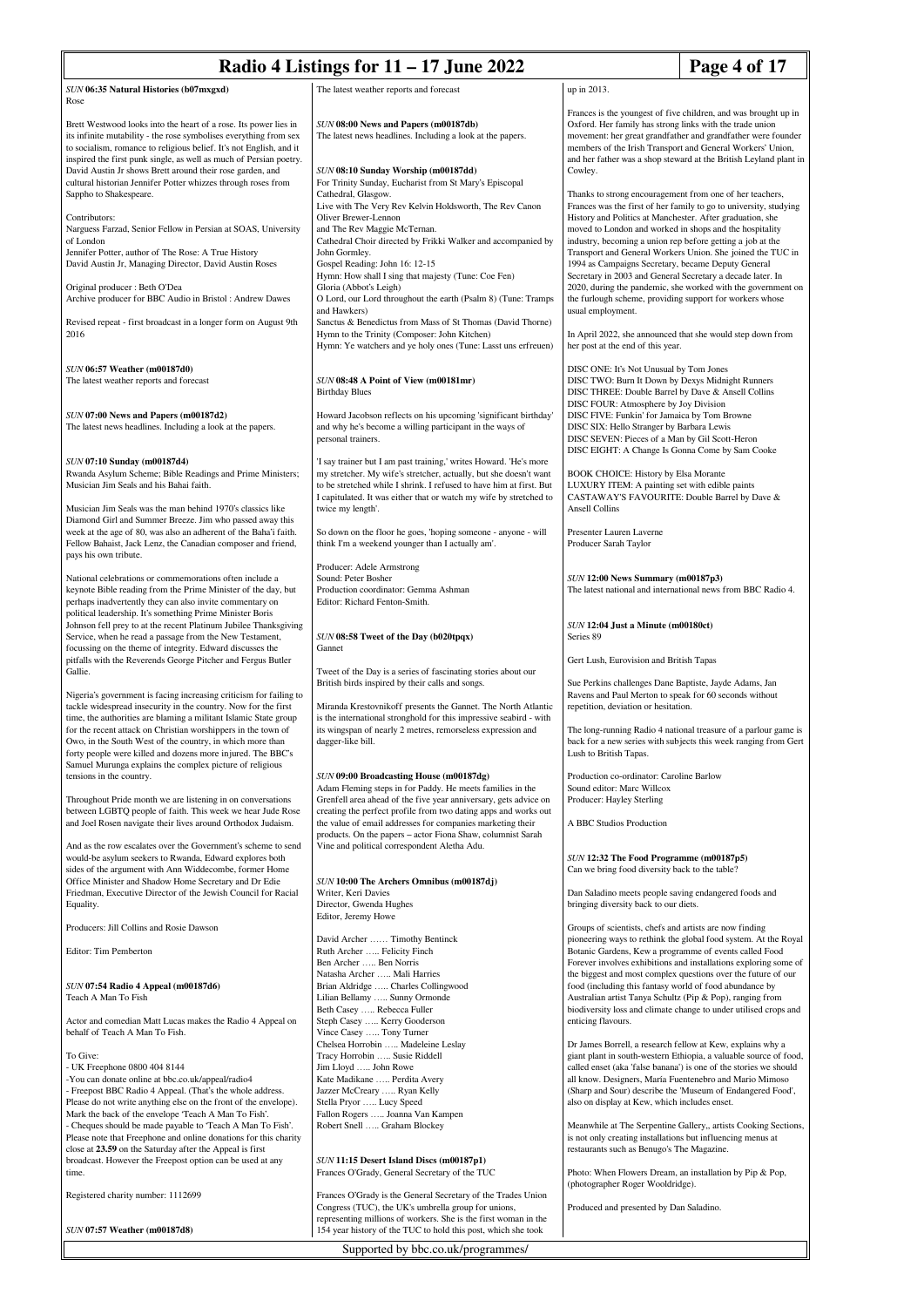# **Radio 4 Listings for 11 – 17 June 2022** Page 5 of 17

*SUN* **12:57 Weather (m00187p7)** The latest weather forecast

*SUN* **13:00 The World This Weekend (m00187p9)** Radio 4's look at the week's big stories from both home and around the world

*SUN* **13:30 The Listening Project (m00187pc)** Open to Change

Fi Glover presents four conversations between strangers.

This week: two Mums, Sarah and Jessica, reflect on the realities of trying to make ends meet amid the cost of living crisis; Matthew and Jennifer share their stories of being caught up in travel chaos at some of the UK's airports; Pete and Amy, bushcraft and outdoor skill enthusiasts talk about the value of their passion; and Gerry and Quincey discuss the future of Northern Ireland from different sides of the political divide.

The Listening Project is a Radio 4 initiative that offers a snapshot of contemporary Britain in which people across the UK volunteer to have a conversation. The conversations are being gathered across the UK by teams of producers from local and national radio stations who facilitate each encounter. Every conversation lasts up to an hour and is then edited to extract the key moments of connection between the participants. Most of the unedited conversations are being archived by the British Library and used to build up a collection of voices capturing a unique portrait of the UK in this decade of the millennium. You can learn more about The Listening Project by visiting bbc.co.uk/listeningproject

Producer: Mohini Patel

#### *SUN* **14:00 Gardeners' Question Time (m00181m5)** Euston, London

Kathy Clugston and the team are in Euston, London answering your horticultural queries. On the panel this week are Anne Swithinbank, Pippa Greenwood and James Wong.

From managing an over zealous aloe vera plant, to nurturing a struggling trachelospermum jasminoides, and designing a garden in the style of Derek Jarman's unique creation in Dungeness, Kent, the panellists share their gardening knowhow.

Away from the questions, Anne Swithinbank goes behind the scenes at Kew Gardens' Arboretum Nursery with the Head of Tree Collections, Kevin Martin.

Producer: Dominic Tyerman Assistant Producer: Bethany Hocken

A Somethin' Else production for BBC Radio 4

*SUN* **14:45 Past Forward: A Century of Sound (m0015v8s)** [Repeat of broadcast at 00:15 today]

#### *SUN* **15:00 Riot Girls (m000drb9)** The Trial of The Well of Loneline

Radclyffe Hall's pioneering novel about love between women becomes the centre of a 1928 obscenity trial. It remains an iconic portrayal of lesbian relationships and contains the passionate plea: "Give us also the right to our existence.

Drama by Shelley Silas, starring Kate Fleetwood and Anastasia Hille. Part of the Riot Girls season of dramas.

Directed by Emma Harding

Radclyffe Hall ..... Kate Fleetwood Una, Lady Troubridge ..... Anastasia Hille Stephen Gordon ..... Laura Christy Gilchrist Thompson ..... Will Kirk Sir Chartres Biron ..... Neil McCaul Eustace Fulton ..... Clive Hayward Norman Birkett ..... Rick Warden James Melville ..... Tony Turner Desmond McCarthy ..... Greg Jones Court Clerk ..... Adam Courting Court Actress ..... Scarlett Courtenay Puddle ..... Jessica Turner

Additional research documents courtesy of Morris Ernst Papers, Harry Ransom Center, the University of Texas at Austin

*SUN* **16:00 Open Book (m00187pf)** Elif Batuma

Johny Pitts talks to novelist Elif Batuman who has followed up

Supported by bbc.co.uk/programmes/

her Pulitzer Prize-listed 2017 novel. The Idiot, with a sequel, Either/ Or. The novels are philosophical coming-of-age stories about the witty overthinker Selin, who compares herself to literary characters and spends her days decoding her identity as an artist. Now in her second year in college Selin, her straighttalking friend Svetlana and the object of many intellectual daydreams, Ivan, continue their journey through sexual awakening, heartbreak, and the choice between ethics and aesthetics. Elif Batuman tells us why the #Metoo movement led to her revisiting her college years for the novel and the role of literature in shaping her worldview.

Johny discusses the impact of #Booktok and other social media book content in the publishing world, and we hear about a recommended read from this month's new releases.

Book List – Sunday 12 June and Thursday 16 June Either/Or by Elif Batuman The Idiot by Elif Batuman The Possessed: Adventures with Russian Books and the People Who Read Them by Elif Batuman Fight Night by Miriam Toews The Song of Achilles by Madeline Miller

*SUN* **16:30 Poetry Please (m00187ph)**

Joelle Taylor

Poetry from Walt Whitman, TS Eliot, Caroline Bird and Kayo Chingonyi feature in poet Joelle Taylor's selection of listener requests.

Joelle was awarded the TS Eliot Prize for Poetry in 2021. She is the founder of Slambassadors and is the author of C+nto & Othered Poems.

Among her choices are an extract from Ilya Kaminsky's Deaf Republic read by Garth Greenwell and Noma Dumezweni and an extract of Walt Whitman's Song of Myself read by Orson

Producer: Maggie Ayre

Welles.

#### *SUN* **17:00 File on 4 (m00180lv)** Gambling on Justice

Gambling is a multi-billion pound industry which is facing change.

For years there has been mounting concern that in the digital era betting companies have expanded far beyond the reach of the law and the Government is set to table major new rules to transform how the industry is governed.

But the reforms will not consider whether people who have been drawn into criminality by a gambling addiction are being failed by the criminal justice system.

File on 4 uncovers significant failings throughout the criminal justice system when it comes to gambling-related crime. Reporter Paul Connolly speaks to people who have been jailed for gambling-related frauds, who reveal a lack of awareness among police and the judicial system, an absence of treatment and a prison system unable to offer even the most basic help to people with gambling addictions.

Reporter: Paul Connolly Producer: Ben Robinson Technical Producer: Nicky Edwards Journalism Assistant: Tim Fernley Production Manager: Sarah Payton Editor: Carl Johnston

*SUN* **17:40 Profile (m00187c2)** [Repeat of broadcast at 19:00 on Saturday]

*SUN* **17:54 Shipping Forecast (m00187pk)** The latest weather reports and forecasts for UK shipping.

*SUN* **17:57 Weather (m00187pm)** The latest weather reports and forecast

*SUN* **18:00 Six O'Clock News (m00187pp)** The family of a British man who has been fighting with Ukrainian forces against Russia say he's been shot dead.

*SUN* **18:15 Pick of the Week (m00187pr)** Chris Hawkins

Presenter: Chris Hawkins

In the week that a certain popularity contest got under way in an iconic building where every vote counts, we take a deep dive into Love Island and the murky world of reality TV. We travel from coast to coast across Scottish Highlands and inside the minds of a music producer, a film maker and an impersonator. Also - cloud control, a supernatural investigation and invitations that are not actually, invitations.

Producer: Emmie Hume

Production Coordinator: Elodie Chatelain & Jessica Bellamy Studio Manager: Phillip Halliwell

#### *SUN* **19:00 The Archers (m00187ds)**

David and Ruth admire Brookfield's newly installed solar panels. Meanwhile David's still unsure about hosting Steph's uddenly Single party. He's not sure they should accept the booking while she's in a vulnerable state. Ruth thinks a party could be the best way for Steph to move on from her marriage break up.

At the first Borchester Show in two years, Jazzer helps Ed prepare his ram lamb for the show ring. Plenty of people from Ambridge are at the show. Jazzer's stunned to learn that Will has taken up pottery. Then, Jazzer spots Ed's ram lamb has a limp. Jakob extracts a small thorn from the lamb's hoof and to Ed's relief, they're able to take part in the show. Jazzer asks if Ed has any shearing work as he's not sure if he'll have a job after tomorrow's B.L. board meeting. Ed offers to turn down who he's already booked but Jazzer won't take work off another person.

At the shop, Natasha and Susan share their experiences of having strange dreams while pregnant. Natasha explains that they've decided to wait until the birth to know the sex of the twins. They laugh at the myths around how to tell if a baby will be a girl or a boy. Susan thinks she's inherited some of her mother's intuition when it comes to unborn babies. Suddenly she feels like she gets a sense of Natasha's babies but they then both dismiss it as nonsense.

*SUN* **19:15 Stand-Up Specials (m00186qm)** Janey Godley: Still Got It

Revelations, reflections and laughs abound in this touching performance from the legendary comedian, who is undergoing cancer treatment and reeling from recent controversy.

Janey Godley is a force of nature across the country, particularly in her hometown of Glasgow.

This performance, her first live appearance in over six months, is a landmark moment in her life and her career. Time in recovery and isolation has given her a new perspective on how she lives her life, how fragile people can be, and that maybe she does care about what others think of her.

Recorded live in Glasgow at Websters Theatre.

Written by Janey Godley Produced by Richard Melvin

A Dabster production for BBC Radio 4

#### *SUN* **19:45 Accidents and Emergencies (m00187dv)** 1: Admission

The first in a powerful new short story series from Sarah Moss, set on one hospital ward over a long bank holiday weekend. As patients wait to be assessed on the Acute Medical Unit, with staff exhausted and thin on the ground, stories of patients' lives and possible futures slowly unfold. These are tales of kindness, love and small acts of humanity in a system at breaking point.

Today: a woman makes a reluctant journey to A&E, convinced that everything is in fact fine. But staff think otherwise

Writer: Sarah Moss is an acclaimed British writer and academic. She has published six novels, including The Fell, Summerwater and Ghost Wall, as well as a number of nonfiction works, and has been nominated three times for the Wellcome Book Prize. She lives in Ireland where she teaches Creative Writing at University College Dublin. Reader: Niamh Cusack Producer: Justine Willett

*SUN* **20:00 More or Less (m001817c)** Employment puzzle, pyramids and triplets

The UK has a low unemployment rate, and a large number of people who are not working right now – we look at how both of these are true with the help of Chris Giles from the FT and Louise Murphy from the Resolution Foundation.

Have pyramids really moved 4km south since they were built?

For years, the media has been claiming that the odds of having identical triplets are one in 200 million – we are very suspicious. And we look at apparently concerning reports about women's life expectancy in the poorest parts of England.

Plus, we have received a lot of emails from listeners about last week's episode. Some questioning the definition of a billion, others questioning our explanation of the nautical mile. We do some reflecting.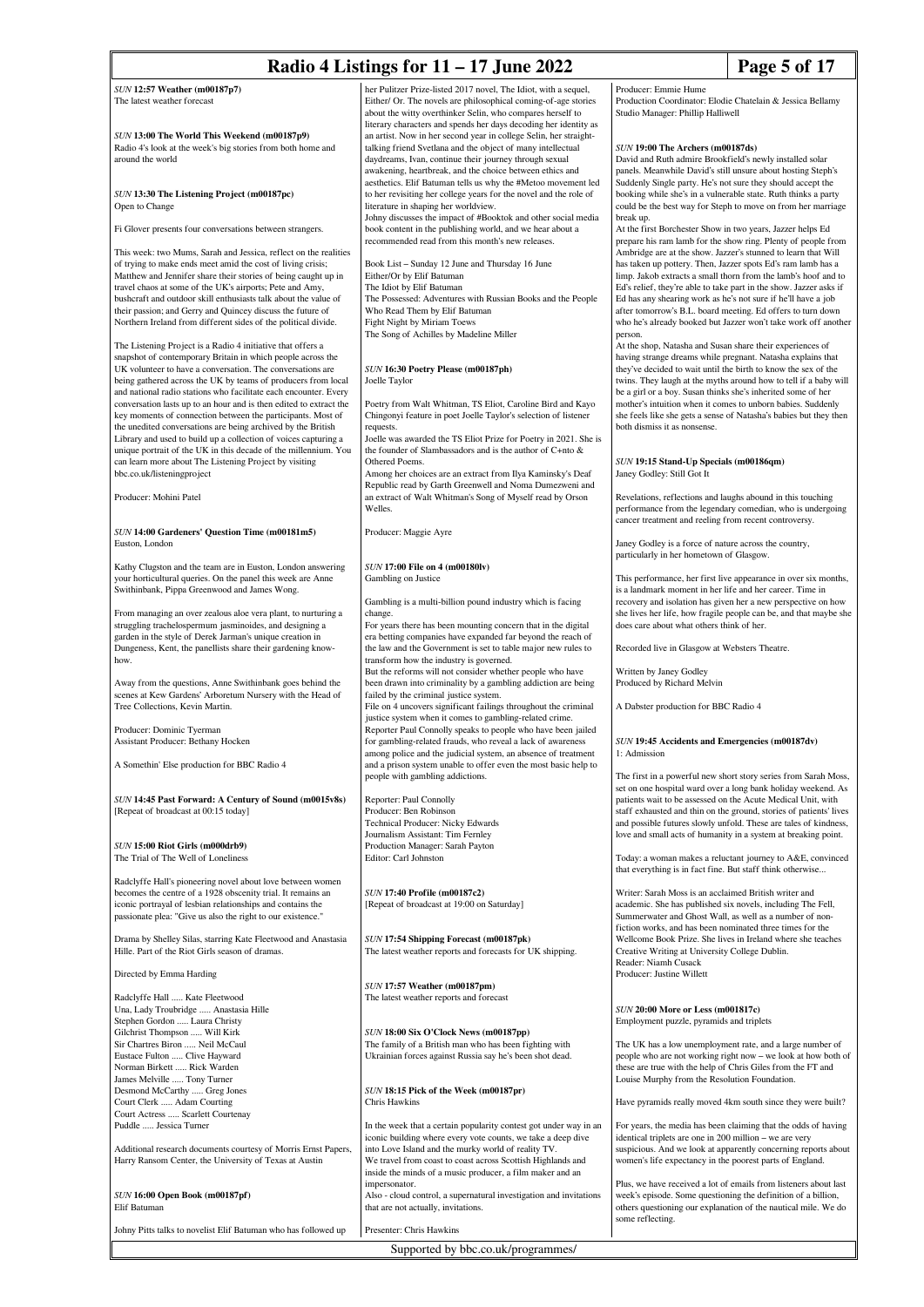| Radio 4 Listings for $11 - 17$ June 2022<br>Page 6 of 17                                                                                                                                                                                                                                                                                                           |                                                                                                                                                                                                                                                                                                                    |                                                                                                                                                                                   |                                                                                                                                                                                                                                                                     |
|--------------------------------------------------------------------------------------------------------------------------------------------------------------------------------------------------------------------------------------------------------------------------------------------------------------------------------------------------------------------|--------------------------------------------------------------------------------------------------------------------------------------------------------------------------------------------------------------------------------------------------------------------------------------------------------------------|-----------------------------------------------------------------------------------------------------------------------------------------------------------------------------------|---------------------------------------------------------------------------------------------------------------------------------------------------------------------------------------------------------------------------------------------------------------------|
| Produced in partnership with The Open University.<br>Presenter: Tim Harford<br>Production: Charlotte McDonald, Jon Bithrey, Lizzy McNeil,                                                                                                                                                                                                                          | ahead of Loneliness Awareness Week.                                                                                                                                                                                                                                                                                | MON 06:00 Today (m00187fk)<br>Thought for the Day.                                                                                                                                | News and current affairs, including Sports Desk, Weather and                                                                                                                                                                                                        |
| Nathan Gower<br>Production coordinator: Brenda Brown<br>Sound: James Beard                                                                                                                                                                                                                                                                                         | <b>SUN 23:00 Loose Ends (m00187c0)</b><br>[Repeat of broadcast at 18:15 on Saturday]                                                                                                                                                                                                                               | MON 09:00 Start the Week (m00187fm)                                                                                                                                               |                                                                                                                                                                                                                                                                     |
| Editor: Richard Vadon<br>SUN 20:30 Last Word (m00181m9)                                                                                                                                                                                                                                                                                                            | SUN 23:30 Something Understood (b01hdplb)<br>[Repeat of broadcast at 06:05 today]                                                                                                                                                                                                                                  | Social inequality - up close<br>The failure of British politics and public institutions to tackle<br>social inequality is down to proximity, so says the writer,                  |                                                                                                                                                                                                                                                                     |
| Amanda Claridge, Sidhu Moose Wala (pictured), Mark Sykes,<br>Paul Vance                                                                                                                                                                                                                                                                                            | <b>MONDAY 13 JUNE 2022</b>                                                                                                                                                                                                                                                                                         | performer and activist Darren McGarvey. In The Social<br>looks at the huge gulf – geographic, economic and cultural –                                                             | Distance Between Us: How Remote Politics Wrecked Britain he                                                                                                                                                                                                         |
| Matthew Bannister on                                                                                                                                                                                                                                                                                                                                               | MON 00:00 Midnight News (m00187f1)                                                                                                                                                                                                                                                                                 | between those who make decisions and the people on the                                                                                                                            | receiving end of them. He tells Adam Rutherford it's time for a                                                                                                                                                                                                     |
| Amanda Claridge, the archaeologist who was a leading expert<br>on ancient Rome.                                                                                                                                                                                                                                                                                    | The latest news and weather forecast from BBC Radio 4.                                                                                                                                                                                                                                                             | of the Week.                                                                                                                                                                      | meaningful discussion in which the voiceless and powerless get<br>heard. The Social Distance Between Us is BBC Radio 4's Book                                                                                                                                       |
| Sidhu Moose Wala, the acclaimed Indian rapper who was shot<br>dead at the age of 28.                                                                                                                                                                                                                                                                               | MON 00:15 Thinking Allowed (m0018181)<br>Shopping                                                                                                                                                                                                                                                                  |                                                                                                                                                                                   | The poet Jo Clement gives voice to the stories and people of her<br>family's Romany past. In her collection Outlandish she has no                                                                                                                                   |
| Mark Sykes, the upper-class gambler, con man, gun smuggler<br>and playboy.                                                                                                                                                                                                                                                                                         | Shopping: Laurie Taylor talks to Rachel Bowlby, Professor of<br>Comparative Literature at University College London, about the<br>history of shops & shopping, from pedlars to chain stores,                                                                                                                       |                                                                                                                                                                                   | time for Romantic impressions of British Gypsy ethnicity as she<br>moves from ancient stopping-places to decaying council estates.<br>Her poems are imaginative protests that cast light on a hidden                                                                |
| Paul Vance, who wrote the song 'Itsy Bitsy Teenie Weenie<br>Yellow Polka Dot Bikini' and whose death was announced<br>prematurely in 2006.                                                                                                                                                                                                                         | markets to home delivery. Shops have occupied radically<br>different places in political arguments and in our everyday lives,<br>over time. They are sites of purchase but also of community.<br>What's their future in the age of Covid? Also, Robin Sheriff,                                                     | and threatened culture.                                                                                                                                                           | It's a far cry from the world of former broker Brett Scott. But in<br>his latest book, Cloudmoney: Cash Cards, Crypto and the War                                                                                                                                   |
| Producer: Neil George                                                                                                                                                                                                                                                                                                                                              | Associate Professor of Anthropology at the University of New<br>Hampshire, explores young American women's dreams of                                                                                                                                                                                               | for our Wallets he argues that social inequality will only                                                                                                                        | increase if cash is allowed to disappear. A cashless society is the                                                                                                                                                                                                 |
| Interviewed guest: Richard Hodges<br>Interviewed guest: Professor Richard Alston<br>Interviewed guest: Bobby Friction                                                                                                                                                                                                                                              | shopping. What can dreams tell us about cultural change and<br>consumption?                                                                                                                                                                                                                                        | only benefitting the few, while infringing the privacy of the<br>many.                                                                                                            | vision of big finance and tech, and he warns that it will end up                                                                                                                                                                                                    |
| Interviewed guest: Lady Colin Campbell<br>Interviewed guest: Douglas Thompson                                                                                                                                                                                                                                                                                      | Producer: Jayne Egerton                                                                                                                                                                                                                                                                                            | Producer: Katy Hickman                                                                                                                                                            |                                                                                                                                                                                                                                                                     |
| Archive clips used: BBC Radio 3, Night Waves - Roman<br>Empire Exhibition 20/10/2000; BBC One, Nationwide -<br>Pompeii 19/11/1976; BBC News 31/05/2022; ABP Sanjha /<br>YouTube Channel, Sidhu Moose Wala in Big Trouble                                                                                                                                           | MON 00:45 Bells on Sunday (m00187cn)<br>[Repeat of broadcast at 05:43 on Sunday]                                                                                                                                                                                                                                   | MON 09:45 The Social Distance Between Us by Darren<br>McGarvey (m00187fp)<br>Episode 1                                                                                            |                                                                                                                                                                                                                                                                     |
| 04/05/2020; BBC Radio 4, Last Word 29/09/2006.                                                                                                                                                                                                                                                                                                                     | MON 00:48 Shipping Forecast (m00187f3)<br>The latest weather reports and forecasts for UK shipping.                                                                                                                                                                                                                |                                                                                                                                                                                   | Writer and broadcaster Darren McGarvey, AKA rapper Loki,<br>argues that the pandemic has exposed the contours of inequality                                                                                                                                         |
| <b>SUN 21:00 Money Box (m00187bc)</b><br>[Repeat of broadcast at 12:04 on Saturday]                                                                                                                                                                                                                                                                                | MON 01:00 Selection of BBC World Service Programmes<br>(m00187f5)                                                                                                                                                                                                                                                  | in Britain. Turning a critical eye on poverty, land ownership,<br>chasms of misunderstanding between the powerful decision-                                                       | health inequalities and policing, the activist argues that there are                                                                                                                                                                                                |
| SUN 21:25 Radio 4 Appeal (m00187d6)<br>[Repeat of broadcast at 07:54 today]                                                                                                                                                                                                                                                                                        | BBC Radio 4 presents a selection of news and current affairs,<br>arts and science programmes from the BBC World Service.                                                                                                                                                                                           | makers and those who must live with the consequences.                                                                                                                             | Darren remembers his first brush with the law and asks what<br>class might mean in a society where aspiration is elevated above                                                                                                                                     |
| SUN 21:30 Analysis (m00180d2)<br>Can Nationalism be a Force for Good?                                                                                                                                                                                                                                                                                              | MON 05:20 Shipping Forecast (m00187f7)<br>The latest weather reports and forecasts for UK shipping.                                                                                                                                                                                                                | fellow feeling.<br>Written and read by Darren McGarvey                                                                                                                            |                                                                                                                                                                                                                                                                     |
| Arguments over the value of nationalism seem to have been<br>raging for centuries, even though the nation state as we know it<br>has only become widespread in the last two hundred years.                                                                                                                                                                         | <b>MON 05:30 News Briefing (m00187f9)</b><br>The latest news from BBC Radio 4                                                                                                                                                                                                                                      | Abridged by Anna Magnusson<br>Produced by Eilidh McCreadie<br>Author photograph by Steven Reynolds                                                                                |                                                                                                                                                                                                                                                                     |
| In this programme, David Edmonds tracks the emergence of the<br>nation state and the debate surrounding it. From post-colonial<br>Ghana to contemporary Britain, we hear what nationalism has<br>meant to different people in different contexts, as well as the<br>social and philosophical principles that underlie it.                                          | MON 05:43 Prayer for the Day (m00187fc)<br>A spiritual comment and prayer to start the day with journalist<br>Vishva Samani, a Hindu centred in Advaita Vedanta, the<br>philosophical teachings of the Upanishads                                                                                                  | MON 10:00 Woman's Hour (m00187fs)<br>Rosie Kinchen, Grenfell Tower anniversary<br>New research from the Young Women's Trust paints a bleak                                        | Young women and poverty, Below the Belt, British Gymnastics,                                                                                                                                                                                                        |
| Contributors:                                                                                                                                                                                                                                                                                                                                                      | MON 05:45 Farming Today (m00187ff)<br>13/06/22 - salmon and rising egg costs                                                                                                                                                                                                                                       | picture for many young women as they come out of the<br>pandemic and into the cost of living crisis, with young mums<br>experiencing particular disadvantages. We hear from young |                                                                                                                                                                                                                                                                     |
| Professor Michael Billig, Emeritus Professor of Social Sciences<br>at Loughborough University,                                                                                                                                                                                                                                                                     | All week on Farming Today we're looking at the salmon<br>industry - from wild populations to salmon farming. Scottish                                                                                                                                                                                              | of the Young Woman's Trust.                                                                                                                                                       | mums Charlotte and Jyndi, and speak to Claire Reindorp CEO                                                                                                                                                                                                          |
| Professor Richard Bourke, professor of the history of political<br>thought, University of Cambridge.                                                                                                                                                                                                                                                               | salmon is the UK's biggest fresh food export with overseas sales<br>hitting £614 million in 2021, up 36 per cent from 2020. But it<br>can be a controversial topic and we hear from both sides of the                                                                                                              | dragging herself out of the house to look at plants in                                                                                                                            | Rosie Kinchen found herself deeply depressed after the birth of<br>her second child. After rescuing an ailing houseplant she started                                                                                                                                |
| Elizabeth Ohene, former Minister of State in Ghana.                                                                                                                                                                                                                                                                                                                | fence - the economics of the industry and the environmental<br>impact and welfare concerns.                                                                                                                                                                                                                        | supermarkets and garden centres. The Ballast Seed is her<br>memoir.                                                                                                               |                                                                                                                                                                                                                                                                     |
| Dr Sandra Obradovic, Lecturer in Psychology, The Open<br>University.                                                                                                                                                                                                                                                                                               | With rising costs of feed, egg farmers are making a loss. There<br>are fears many farmers will just get out of the industry - leaving                                                                                                                                                                              | Nearly two years ago in July 2020 a significant number of<br>gymnasts, and parents of gymnasts, made allegations about                                                            |                                                                                                                                                                                                                                                                     |
| Professor Tariq Modood, director of the Bristol University<br>Research Centre for the Study of Ethnicity and Citizenship.                                                                                                                                                                                                                                          | consumers to pay more.<br>Presented by Charlotte Smith and produced for BBC Audio by                                                                                                                                                                                                                               | mistreatment within the sport of gymnastics to British<br>and now 19, has become the first to win a civil case against                                                            | Gymnastics. Eloise Jotischky, a former elite acrobatic gymnast                                                                                                                                                                                                      |
| Dr Sarah Fine, Senior Lecturer in Philosophy, University of<br>Cambridge                                                                                                                                                                                                                                                                                           | <b>Caitlin Hobbs</b>                                                                                                                                                                                                                                                                                               | them for the abuse she experienced in the sport. British<br>BBC Sports correspondent, Natalie Pirks joins me now.                                                                 | Gymnastics has admitted full liability and reached a settlement.                                                                                                                                                                                                    |
| Producer: Nathan Gower<br>Studio Manager: James Beard<br>Editor: Richard Fenton-Smith<br>Production Co-ordinators: Maria Ogundele and Helena                                                                                                                                                                                                                       | MON 05:56 Weather (m00187fh)<br>The latest weather forecast for farmers.                                                                                                                                                                                                                                           | four women with endometriosis. Shannon who previously<br>directed Endo What joins Emma.                                                                                           | A new film, Below the Belt, directed by Shannon Cohn features                                                                                                                                                                                                       |
| Warwick-Cross                                                                                                                                                                                                                                                                                                                                                      | MON 05:58 Tweet of the Day (b020tq6h)<br>Great Skua                                                                                                                                                                                                                                                                |                                                                                                                                                                                   | One of the UK's worst modern disasters, it will soon be the fifth                                                                                                                                                                                                   |
| SUN 22:00 Westminster Hour (m00187dy)<br>Carolyn Quinn's guests are the Conservative MP Tim Loughton,<br>shadow cabinet minister Thangam Debbonaire, and Jon Tonge,<br>professor of Politics at Liverpool University. They discuss the<br>government's proposed changes to the Northern Ireland<br>Protocol, and other political issues including the plan to send | Tweet of the Day is a series of fascinating stories about our<br>British birds inspired by their calls and songs.<br>Miranda Krestovnikoff presents the Great Skua. Great skuas<br>are often known as bonxies - their local name in Shetland where<br>most of the UK's population breeds. Almost two thirds of the | anniversary of the Grenfell Tower fire. Seventy-two people<br>Grenfell Tower to "symbolise justice" for survivors and the<br>in the aftermath of such tragedy.                    | died. The artist Tuesday Greenidge is sewing a quilt the size of<br>people affected. The singer Sophie DeMasi was involved in a<br>song called West Side Story which came out this year in honour<br>of the anniversary. They join Emma to discuss how art can help |
| migrants to Rwanda. Katy Balls, deputy political editor the<br>Spectator, brings additional insight and analysis. The<br>programme also includes an interview with Kim Leadbeater MP                                                                                                                                                                               | world's great skuas nest here or on Orkney.                                                                                                                                                                                                                                                                        | MON 11:00 The Untold (m00187fv)                                                                                                                                                   |                                                                                                                                                                                                                                                                     |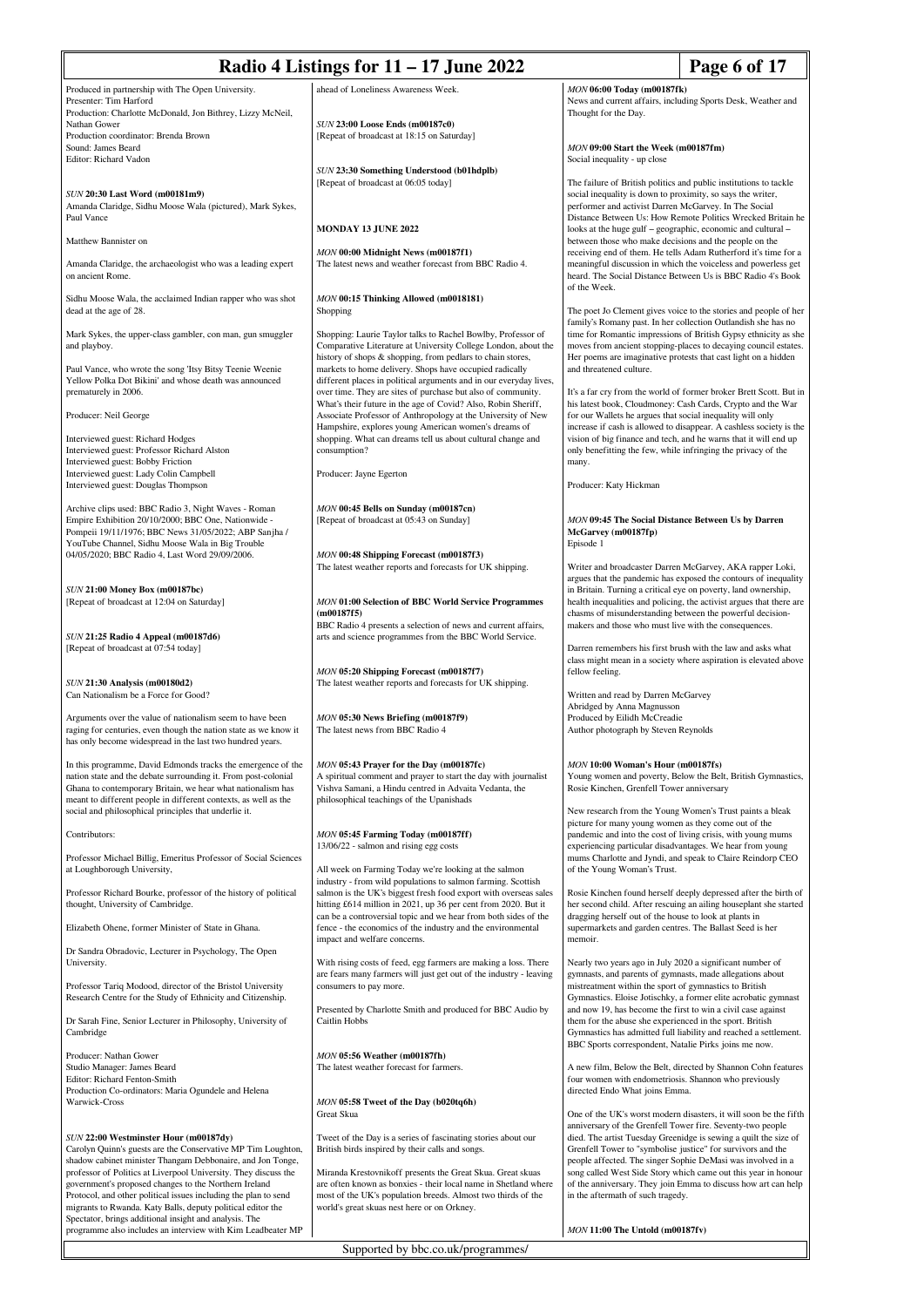| Radio 4 Listings for $11 - 17$ June 2022<br>Page 7 of 17                                                                                                                                                                                                       |                                                                                                                                                                                                                                                                                                                                     |                                                                                                                                                                                                                                                                                                                          |  |
|----------------------------------------------------------------------------------------------------------------------------------------------------------------------------------------------------------------------------------------------------------------|-------------------------------------------------------------------------------------------------------------------------------------------------------------------------------------------------------------------------------------------------------------------------------------------------------------------------------------|--------------------------------------------------------------------------------------------------------------------------------------------------------------------------------------------------------------------------------------------------------------------------------------------------------------------------|--|
| The Birdhouse                                                                                                                                                                                                                                                  | MON 12:57 Weather (m00187g1)                                                                                                                                                                                                                                                                                                        | Producer: Paul Bajoria                                                                                                                                                                                                                                                                                                   |  |
| We've all done it, at some point: You walk past a shabby, ruined                                                                                                                                                                                               | The latest weather forecast                                                                                                                                                                                                                                                                                                         |                                                                                                                                                                                                                                                                                                                          |  |
| building, with boarded up windows and peeling paint, and you<br>think: 'That could be really beautiful if we could only fix it up'.                                                                                                                            | MON 13:00 World at One (m00187g3)<br>Forty-five minutes of news, analysis and comment, with Sarah                                                                                                                                                                                                                                   | MON 15:30 The Food Programme (m00187p5)<br>[Repeat of broadcast at 12:32 on Sunday]                                                                                                                                                                                                                                      |  |
| It's a very human kind of fantasy. To take something shabby,<br>and broken, and neglected, and make it beautiful, and loved<br>once again. Whether it's your local crumbling church, a dusty                                                                   | Montague.                                                                                                                                                                                                                                                                                                                           | MON 16:00 Future Art (m000t6ky)<br>Audiences                                                                                                                                                                                                                                                                             |  |
| old cinema, or a pub that's seen better days, we've all thought<br>about buying it up, turning it around, and making it a focal<br>point for a community who could come to love it.                                                                            | MON 13:45 The People Vs J Edgar Hoover (m00187g5)<br>1. The Director Will See You Now                                                                                                                                                                                                                                               | Art historian James Fox asks how technology is creating new<br>ways of seeing, from immersive art installations to augmented                                                                                                                                                                                             |  |
| For most of us though, these are just passing fantasies, idle<br>daydreams on a daily walk. But some people turn that dream<br>into reality                                                                                                                    | Emily Maitlis on the ascent to power of the man who made<br>presidents wait. J Edgar Hoover built then ran the FBI for<br>almost five decades. He turned it from a bureaucratic<br>backwater into a premier crime fighting and counterintelligence                                                                                  | reality.<br>To explore these new visual worlds, James steps into an iconic<br>painting, takes a virtual trip to teamLab Borderless in Tokyo,                                                                                                                                                                             |  |
| Abbe is a musician and music teacher, in Exeter. Just behind<br>her house is a small but very beautiful Georgian park, with<br>pristine lawns, a rose garden, and a 100-year old wisteria                                                                      | force. In the process, he arguably became America's most<br>powerful man. He's been dead 50 years and still his shadow<br>looms over the US. Today's fears of a 'deep state' - of<br>unaccountable government officials working against the public                                                                                  | stays dry in Random International's Rain Room and looks up to<br>see Nina Chanel Abney's Imaginary Friend hovering in mid-air.<br>And, just beneath the high-tech surface, James uncovers some                                                                                                                           |  |
| archway. It's also got a Gatehouse; a beautiful old building at<br>the entrance to the park. But it's covered in graffiti, with<br>boarded up windows and rusting railings. The local kids smash                                                               | in their own interest – can be traced back to him. In the first of<br>an 8-part series, Emily shows how though his job was to<br>enforce the lawhe would not always be bound by it.                                                                                                                                                 | old aesthetic ideals as he discovers how the sublime is being re-<br>made and re-imagined in the digital age.                                                                                                                                                                                                            |  |
| the roof-tiles for fun, and mould creeps up the walls. It's been<br>out of use for decades, but Abbe sees so much potential in it,<br>and dreams of what it COULD be: a sweet little community                                                                 | Producer: Neal Razzell<br>Research: Louise Byrne<br>Editor: Hugh Levinson<br>Production Coordinator: Janet Staples                                                                                                                                                                                                                  | Producer: Julia Johnson<br>A TBI Media production for BBC Radio 4                                                                                                                                                                                                                                                        |  |
| cafe, and a meeting-hub for local groups.<br>Abbe is a busy woman; juggling her career, her band, and now a<br>new baby. Can she take on the mammoth task of restoring the                                                                                     | Sound: Tom Brignell                                                                                                                                                                                                                                                                                                                 | Image: Valley of Flowers and People Lost, Immersed and<br>Reborn © teamLab                                                                                                                                                                                                                                               |  |
| Gatehouse too?<br>Produced and presented in Bristol by Emily Knight                                                                                                                                                                                            | $MON$ 14:00 The Archers (m00187ds)<br>[Repeat of broadcast at 19:00 on Sunday]                                                                                                                                                                                                                                                      | MON 16:30 The Digital Human (m00187gd)<br>Series 26                                                                                                                                                                                                                                                                      |  |
|                                                                                                                                                                                                                                                                | MON 14:15 The Price of Oil (b06cvb4x)                                                                                                                                                                                                                                                                                               | Unintended                                                                                                                                                                                                                                                                                                               |  |
| MON 11:30 The Bottom Line (m001813j)<br>The price of bread                                                                                                                                                                                                     | Looking for Billy<br>Nicholas le Prevost and Jemma Redgrave star in Nigel                                                                                                                                                                                                                                                           | Aleks Krotoski asks if we've all become techno-<br>fundamentalists, unquestioningly accepting the latest innovation<br>into our lives without thinking about potential downsides.                                                                                                                                        |  |
| The 'crust' of living: Evan Davis looks at the spiralling costs of<br>baking a loaf of bread. On top of rising energy bills the industry                                                                                                                       | Williams' gumshoe road movie, set in the Alaskan Oil Fields.                                                                                                                                                                                                                                                                        | Perhaps we could learn from a society who think much more                                                                                                                                                                                                                                                                |  |
| is having to keep up with huge increases in the price of wheat.<br>In this episode a farmer, a miller and a baker explain how<br>they're trying to make ends meet.<br>Guests:                                                                                  | Looking for Billy takes us up Alaska's Haul Road all the way to<br>the Arctic Sea. Every day alongside the road, above the tundra,<br>billions of barrels of oil are being piped south from the wells<br>discovered in the 1960's, on the North Slope. As a private<br>detective sets out with his mysterious client to investigate | carefully and critically about adopting new technology - the<br>Amish. Unlike what many people believe, it's not that they<br>reject technology outright but they make careful community<br>based decisions about they what they permit. It's a thoughtful,<br>democratic and yes scientific approach. They'll see how a |  |
| Sarah Bell, Wheat Farmer and Grain Consultant.<br>Julius Deane, Wheat Director at Carrs Flour Mills Ltd<br>Mike Roberts, Deputy Chairman of Roberts Bakery                                                                                                     | protests against the pipeline, we learn what that oil discovery<br>did to the indigenous Inupiat people of Alaska.<br>The Price of Oil season of factual dramas explores the history                                                                                                                                                | modern innovation effects the community by allowing it to be<br>trialled and if they don't like what they see, they reject it,<br>How many of the negative unintended consequences of digital                                                                                                                            |  |
| Producer: Nick Holland<br>Sound: Rod Farquhar<br>Production Coordinators: Sophie Hill and Siobhan Reed<br>Editor: Hugh Levinson                                                                                                                                | of oil - and the price we've paid for it. It takes us from 1951 to<br>2045, and around the world from Iran to Alaska, Libya,<br>Nigeria, Turkmenistan, Washington and onto Scotland's<br>offshore rigs, to explore the role oil has played in shaping our                                                                           | technology could have been avoided if the rest of us took a page<br>out of their book?                                                                                                                                                                                                                                   |  |
| MON 12:00 News Summary (m00187fx)<br>The latest national and international news from BBC Radio 4.                                                                                                                                                              | world.<br>Devised by Nicolas Kent, with Jack Bradley & Jonathan<br>Myerson, the season was produced by Jonquil Panting for BBC                                                                                                                                                                                                      | MON 17:00 PM (m00187gg)<br>Afternoon news and current affairs programme, reporting on<br>breaking stories and summing up the day's headlines                                                                                                                                                                             |  |
| MON 12:04 You and Yours (m00187fz)                                                                                                                                                                                                                             | Audio.<br>As director of London's Tricycle theatre for almost 30 years,                                                                                                                                                                                                                                                             | MON 18:00 Six O'Clock News (m00187gj)<br>The government has published its plans to override part of its                                                                                                                                                                                                                  |  |
| Speed cameras at 30; Meter tampering; Protected payphones<br>It was thirty years ago this year that the first fixed speed                                                                                                                                      | Nicolas Kent championed responsive factual and political<br>drama, including seasons of plays by renowned writers about<br>Afghanistan (The Great Game) and nuclear weapons (The                                                                                                                                                    | post-Brexit treaty with the EU covering trade rules for Northern<br>Ireland.                                                                                                                                                                                                                                             |  |
| cameras were brought into use on UK roads. They immediately<br>resulted in large numbers of fines and as a result, became<br>quickly unpopular. Three decades later and the number of speed                                                                    | Bomb). Now he brings that experience to BBC Radio 4, to tell<br>the story of oil.<br>Charlie  Nicholas le Prevost                                                                                                                                                                                                                   | MON 18:30 Just a Minute (m00187gl)<br>Series 89                                                                                                                                                                                                                                                                          |  |
| cameras have grown to around 7,000. We talk to a transport<br>expert who was part of the original team to recommend the<br>Government introduced the cameras. We ask - have they                                                                               | Susannah  Jemma Redgrave<br>Jez  Sam Dale                                                                                                                                                                                                                                                                                           | Finding Your Feet, A Bed of Roses and Taking the Train                                                                                                                                                                                                                                                                   |  |
| worked in improving safety, or have they simply becomes 'cash<br>cows'ways of making money.                                                                                                                                                                    | Jenny  Amelia Lowdell<br>Billy  Mark Edel-Hunt,<br>Mack  David Hounslow                                                                                                                                                                                                                                                             | Sue Perkins challenges Paul Merton, Desiree Burch, Daliso<br>Chaponda and Lucy Porter to speak for 60 seconds without<br>repetition, deviation or hesitation.                                                                                                                                                            |  |
| Also, as money gets tight, there's a real concern that people are<br>being enticed into tampering with their gas or electricity meters<br>to fraudulently save on bills. Not only is the practice illegal, it's                                                | Hitch-hiker  Chris Pavlo<br>Inupiat translations provided by Chelsey Zibell                                                                                                                                                                                                                                                         | The long-running Radio 4 national treasure of a parlour game is<br>back for a new series with subjects this week ranging from                                                                                                                                                                                            |  |
| hugely dangerous. Now a campaign has been launched to<br>highlight the risks in the face of a growing number of fraudsters<br>offering to tamper with metersfor a price.                                                                                       | Looking For Billy was directed by Nicolas Kent.                                                                                                                                                                                                                                                                                     | Finding Your Feet to A Bed of Roses.<br>Production co-ordinator: Caroline Barlow                                                                                                                                                                                                                                         |  |
| New rules have come into force preventing the removal of<br>public telephone boxes that are still needed by local<br>communities. They've come from the regulator, OFCOM, and                                                                                  | MON 15:00 Round Britain Quiz (m00187g8)<br>Programme 12, 2022                                                                                                                                                                                                                                                                       | Sound editor: Marc Willcox<br>Producer: Sarah Sharpe<br>A BBC Studios Production                                                                                                                                                                                                                                         |  |
| BT must continue to provide some public payphones even if<br>they are barely used. We report on why some public payphones<br>remain valuable to a local community.                                                                                             | Northern Ireland and Scotland convene for the twelfth and last<br>contest in the 2022 Round Britain Quiz season, and they face<br>the additional hurdle that the questions in today's edition are all                                                                                                                               | MON 19:00 The Archers (m00187gn)                                                                                                                                                                                                                                                                                         |  |
| And - buy nowpay later. The idea has taken off, big-time,. A<br>third of people in their 20s use it. But with the economy under                                                                                                                                | the work of listeners. How will they fare against the challenge<br>posed by some of the most inventive minds around the UK and<br>even overseas?                                                                                                                                                                                    | Tom's surprised at how much unpacking and rearranging<br>Natasha has done at April Cottage. Natasha assures him she<br>only supervised; Tony and Johnny did all the heavy lifting. Tom                                                                                                                                   |  |
| pressure and regulation looming, might buy-now-pay later<br>companies start to feel the squeeze? The biggest, Klarna, has<br>laid off a tenth of its total workforce. We discuss the popularity<br>of buy-now-pay-later amongst the people who use it, and how | The Northern Irish team is Freya McClements and Paddy<br>Duffy, opposite Val McDermid and Alan McCredie for<br>Scotland. Both teams really need a win to avoid the 'wooden                                                                                                                                                          | explains how he and Helen want to be more proactive in<br>securing business after losing a number of contracts. Natasha<br>offers to help set up meetings but Tom reminds her she's<br>supposed to be relaxing. Natasha mentions her conversation                                                                        |  |
| the companies are preparing themselves for the continuing<br>financial squeeze.                                                                                                                                                                                | spoon' in the series this year. But don't underestimate their<br>knowledge of music, film, sport, literature and the television<br>classics of childhood - all of which will come in handy in                                                                                                                                       | with Susan yesterday. It's made her rethink not finding out what<br>their babies are before they are born.                                                                                                                                                                                                               |  |
| PRESENTER: WINIFRED ROBINSON<br>PRODUCER: CRAIG HENDERSON                                                                                                                                                                                                      | today's contest.<br>The final league table will appear on the Round Britain Quiz                                                                                                                                                                                                                                                    | Jakob reveals to Denise that he and Kate still don't agree on<br>what happened with Amy and Chris. Furthermore, he and Chris<br>haven't made up yet either. Denise is sympathetic and Jakob<br>recognises her concern. He mentions he may include this                                                                   |  |
|                                                                                                                                                                                                                                                                | homepage after the repeat of today's edition.                                                                                                                                                                                                                                                                                       | quality if he has to supply extra information for Denise's Vet                                                                                                                                                                                                                                                           |  |
| Supported by bbc.co.uk/programmes/                                                                                                                                                                                                                             |                                                                                                                                                                                                                                                                                                                                     |                                                                                                                                                                                                                                                                                                                          |  |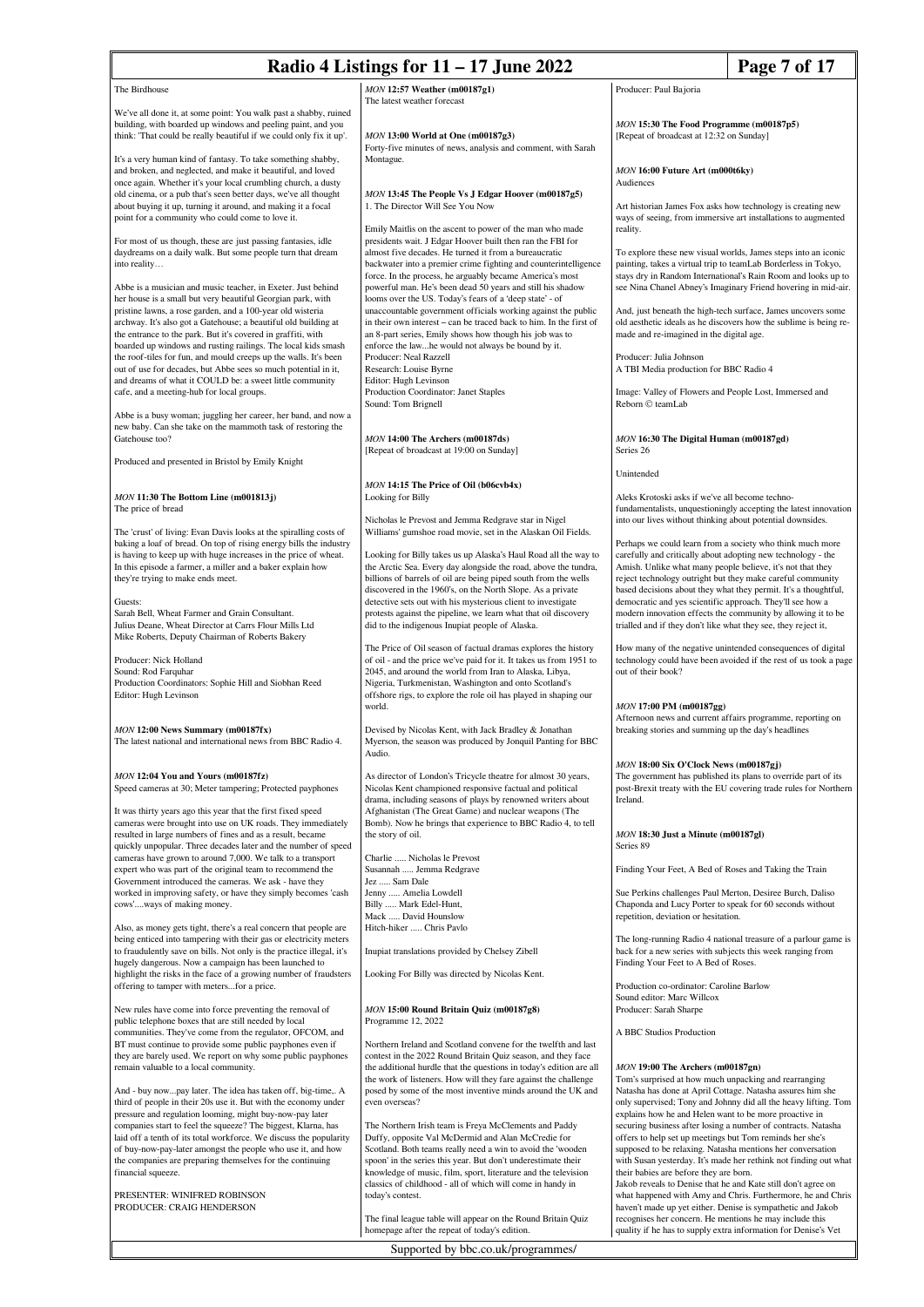| Radio 4 Listings for 11 - 17 June 2022<br>Page 8 of 17                                                                                                                                                                                                                                                                                                                                                  |                                                                                                                                                                                                                                                                                                                                  |                                                                                                                                                                                                                                                                                                                                                                     |                                                                                                                                                                                                                                                                       |
|---------------------------------------------------------------------------------------------------------------------------------------------------------------------------------------------------------------------------------------------------------------------------------------------------------------------------------------------------------------------------------------------------------|----------------------------------------------------------------------------------------------------------------------------------------------------------------------------------------------------------------------------------------------------------------------------------------------------------------------------------|---------------------------------------------------------------------------------------------------------------------------------------------------------------------------------------------------------------------------------------------------------------------------------------------------------------------------------------------------------------------|-----------------------------------------------------------------------------------------------------------------------------------------------------------------------------------------------------------------------------------------------------------------------|
| Nurse of the Year nomination.<br>Both Neil and Jazzer didn't sleep well knowing B.L. are<br>discussing Berrow's future today. Much to the relief of both of<br>them, Brian delivers the news that the pig unit will remain open.                                                                                                                                                                        | MON 21:30 Start the Week (m00187fm)<br>[Repeat of broadcast at 09:00 today]                                                                                                                                                                                                                                                      | TUE 01:00 Selection of BBC World Service Programmes<br>(m00187h7)<br>arts and science programmes from the BBC World Service.                                                                                                                                                                                                                                        | BBC Radio 4 presents a selection of news and current affairs,                                                                                                                                                                                                         |
| While further economies need to be made, there won't be any<br>job losses, but Jazzer will remain on reduced hours. Neil thanks<br>Brian for his effort in keeping Berrow open. Brian clocks that<br>the conversation is awkward and assures Neil that their personal                                                                                                                                   | MON 22:00 The World Tonight (m00187gw)<br>Northern Ireland Protocol bill published<br>In-depth reporting, intelligent analysis and breaking news from                                                                                                                                                                            | TUE 05:20 Shipping Forecast (m00187h9)<br>The latest weather reports and forecasts for UK shipping.                                                                                                                                                                                                                                                                 |                                                                                                                                                                                                                                                                       |
| and professional lives will not clash again. Brian announces that<br>he's taking a holiday, and also stepping down as B.L.'s<br>representative for Berrow.                                                                                                                                                                                                                                              | a global perspective<br>MON 22:45 The Stranding by Kate Sawyer (m00187gy)                                                                                                                                                                                                                                                        | TUE 05:30 News Briefing (m00187hc)<br>The latest news from BBC Radio 4                                                                                                                                                                                                                                                                                              |                                                                                                                                                                                                                                                                       |
| MON 19:15 Front Row (m00187gq)<br>George Ezra performs, TV drama Sherwood reviewed,<br>Norway's National Museum opens                                                                                                                                                                                                                                                                                   | Episode 1<br>We first meet Ruth on a beach in New Zealand, awestruck at<br>the beauty of the beached whale in front of her and desperate to                                                                                                                                                                                      | TUE 05:43 Prayer for the Day (m00187hf)<br>A spiritual comment and prayer to start the day with journalist<br>Vishva Samani, a Hindu centred in Advaita Vedanta, the                                                                                                                                                                                                |                                                                                                                                                                                                                                                                       |
| Fresh from performing at the Queen's platinum jubilee concert,<br>singer-songwriter George Ezra plays in the Front Row studio<br>from his new album, Gold Rush Kid.                                                                                                                                                                                                                                     | try and save the creature she has travelled so far to see. The<br>stranger who observes her knows her efforts are futile, not only<br>for the whale, but for the two of them as well. Ruth may be in<br>denial about what is coming, but Nik knows the world is about<br>to change forever. Their chances of survival look slim. | philosophical teachings of the Upanishads                                                                                                                                                                                                                                                                                                                           |                                                                                                                                                                                                                                                                       |
| James Graham's new BBC drama, Sherwood, is set in a<br>Nottinghamshire mining village still scarred by the 1984 strike.<br>Former BBC correspondent and journalist Triona Holden, who<br>reported on the disputes at the time, joins Samira Ahmed live to<br>review the new series.                                                                                                                     | In a bold and skilful weaving of Ruth's desperate present and<br>her past life in London, the story follows two strangers as they<br>confront the worst that can happen.                                                                                                                                                         | TUE 05:45 Farming Today (m00187hh)<br>The government's White paper in response to The National<br>Food Strategy, which it commissioned three years ago, has been<br>criticised as lacking long-term planning. One of the main<br>focuses is increasing domestic food production but with issues<br>such as labour shortages and increased costs of production, this |                                                                                                                                                                                                                                                                       |
| The new £500 million National Museum of Art, Architecture<br>and Design has just opened in Oslo, Norway. The director<br>Karin Hindsbo explains why the new cultural centre, which has                                                                                                                                                                                                                  | 1/10: Just a matter of time. Ruth tries to save a whale as<br>catastrophe approaches.<br>Writer:                                                                                                                                                                                                                                 | could be a challenge.<br>This week we're focusing on salmon - both farmed and wild.<br>Catches of Scottish wild salmon are at a record low, due to                                                                                                                                                                                                                  |                                                                                                                                                                                                                                                                       |
| attracted both criticism and acclaim, has been twenty years in<br>the making.<br>Presenter: Samira Ahmed                                                                                                                                                                                                                                                                                                | Kate Sawyer worked as an actor and producer before writing<br>The Stranding. Published in 2021, it was Kate's debut novel and<br>was shortlisted for the Costa First Novel Award and won the<br>East Anglian Book Awards Fiction Award.                                                                                          | hear about a project hoping to revitalise one of the most<br>important salmon rivers in the West Highlands.                                                                                                                                                                                                                                                         | rising ocean temperatures, pollution and fish farming. We also                                                                                                                                                                                                        |
| Producer: Kirsty McQuire<br>MON 20:00 Ceausescu's Children (m001897q)                                                                                                                                                                                                                                                                                                                                   | Reader:<br>Kerry Fox is an award-winning actor who came to prominence<br>playing the writer Janet Frame in Jane Campion's film An                                                                                                                                                                                                | Hobbs                                                                                                                                                                                                                                                                                                                                                               | Presented by Anna Hill and produced for BBC Audio by Caitlin                                                                                                                                                                                                          |
| Today, the actor Ionica Adriana lives with her family in the<br>North Yorkshire countryside - but her life could have turned<br>out wildly different. Until the age of two-and-a-half, Ionica<br>lived in an orphanage, in Transylvania, north-western Romania.                                                                                                                                         | Angel at my Table, since when she's had an international career<br>in films and television.<br>Abridged by Sara Davies                                                                                                                                                                                                           | TUE 05:58 Tweet of the Day (b020tqcb)<br>Golden Oriole<br>Tweet of the Day is a series of fascinating stories about our                                                                                                                                                                                                                                             |                                                                                                                                                                                                                                                                       |
| From 1965-1989, the Communist dictator Nicolae Ceauşescu<br>enforced a strict set of policies to set about vastly increasing the<br>Romanian population. But widespread poverty meant it was<br>impossible for many Romanian parents to look after their<br>newborn children - and so many ended up in state-run<br>institutions, where they received little care and attention, and                    | Produced by Celia de Wolff<br>Sound Design by Lucinda Mason Brown<br>Production Co-ordinator: Sarah Wright<br>A Pier Production for BBC Radio 4                                                                                                                                                                                  | British birds inspired by their calls and songs.<br>Miranda Krestovnikoff presents the Golden Oriole. Golden<br>with black wings and a reddish bill. The female is more<br>greenish, but both are very hard to see among the fluttering<br>leaves.                                                                                                                  | orioles look as exotic as they sound. The male is bright yellow                                                                                                                                                                                                       |
| where they were left in dirty clothes, to feed and fend for<br>themselves.                                                                                                                                                                                                                                                                                                                              | MON 23:00 DMs Are Open (m00181d1)<br>Series 1                                                                                                                                                                                                                                                                                    | TUE 06:00 Today (m00187ql)                                                                                                                                                                                                                                                                                                                                          |                                                                                                                                                                                                                                                                       |
| Ionica returns to Romania to uncover her past and the history of<br>Ceauşescu's barbaric orphanages. She explores what childcare<br>and protection looks like in Romania today, meets someone<br>who grew up in the state system his entire childhood and has an<br>emotional encounter of her own.                                                                                                     | Episode 4<br>In this episode, DMs Are Open sees show hosts Athena<br>Kugblenu and Ali Official dissecting the big stories alongside<br>Stuart Laws, Tatty MacLeod and Ali Woods. Tune in for                                                                                                                                     | Thought for the Day.<br>TUE 09:00 The Life Scientific (m00187qn)                                                                                                                                                                                                                                                                                                    | News and current affairs, including Sports Desk, Weather and                                                                                                                                                                                                          |
| Producer: Sasha Edye-Lindner<br>A Just Radio production for BBC Radio 4                                                                                                                                                                                                                                                                                                                                 | sketches, one-liners and voice-notes about the infamous Liam<br>Payne interview, what happens when your coffee shop tracks<br>too much of your data and the latest Disney Plus Music Biopic<br>charting the career of Crazy Frog.                                                                                                | Adam Hart on ants, bees and insect burgers<br>Ant-loving professor, Adam Hart, shares his passion for leaf<br>for other ants to pick up?                                                                                                                                                                                                                            | cutting ants with Jim Al Khalili. Why do they put leaves in piles                                                                                                                                                                                                     |
| MON 20:30 Analysis (m00187gs)<br>The Advertising Trap<br>Digital advertising fuels the digital economy, but is it all based                                                                                                                                                                                                                                                                             | Written by: Jas Bahia, Rebecca Bain, Chris Ballard, Paul<br>Carroll, Cody Dahler, Neal Doran, Chris Douch, John<br>Duckworth, David Duncan, Aidan Fitzmaurice, Mark Granger,<br>Martin Hastie, Andrew Hornbuckle, Mikey J Hansekowitsch,                                                                                         |                                                                                                                                                                                                                                                                                                                                                                     | Talking at the Hay Festival, Adam describes the experiments he<br>designed to test the intelligence of the hive mind. When does a<br>waggle dance become a tremble dance? And how do the honey                                                                        |
| on smoke and mirrors?<br>Ed Butler investigates what some claim is a massive collective                                                                                                                                                                                                                                                                                                                 | David Keenan, Helena Langdon, Cameron Loxdale & Alfie<br>Packham<br>Voice notes by: Rebecca Bain, Scott Kingsnorth, Joby Mageean,                                                                                                                                                                                                | bees know when this moment should be?                                                                                                                                                                                                                                                                                                                               | We like the phrase 'as busy as a bee'. In fact, bees spend a lot of                                                                                                                                                                                                   |
| deception - a trillion dollar marketing pitch that simply does not<br>deliver value to any of those paying for it. He asks, do online<br>ads actually work, or could it be that some of the biggest names<br>in global tech are founded on a false prospectus?                                                                                                                                          | Caitlin Magnall-Kearns & Cassie Smyth<br>Script Editors: Eleri Morgan & Simon Alcock<br>Producers: Sadia Azmat & Rajiv Karia<br>Production Coordinator: Sarah Nicholls<br>Sound Editor: Sean Kerwin                                                                                                                              | view of natural selection.<br>And where does Adam stand on insect burgers?<br>Producer: Anna Buckley                                                                                                                                                                                                                                                                | time doing nothing at all, a sensible strategy from the point of                                                                                                                                                                                                      |
| MON 21:00 Lives in Care (m00180kq)<br>In May, the Independent Review of Children's Social Care<br>recommended a multibillion-pound overhaul of a care system<br>that is under "extreme stress".                                                                                                                                                                                                         | Sound Engineer: Neil Goody<br>A BBC Studios Production                                                                                                                                                                                                                                                                           | TUE 09:30 One to One (m00187qq)<br>The Thrill of Fear: Felicity Hannah talks to Dr Margee Kerr                                                                                                                                                                                                                                                                      |                                                                                                                                                                                                                                                                       |
| Tony Simpson was born in a Salvation Army Mother and Baby<br>home and then, at the age of just three months, was taken into<br>care, where he was to remain until he was 16. In this three-part<br>series he compares his experiences with those who have been<br>through the care system more recently - the jolt of leaving care<br>and the resilience of surviving it. But he begins with the trauma | MON 23:30 Today in Parliament (m00187h1)<br>Susan Hulme reports on the government's insistence that the<br>UK is in good shape despite figures showing the economy<br>contracted.                                                                                                                                                | could more often be found wearing a top hat, leading tourists<br>humans wired to get a thrill out of fear? Why not all of us?                                                                                                                                                                                                                                       | Before her life as a financial journalist began, Felicity Hannah<br>round the ghostly streets beneath Edinburgh. She loves sudden<br>startles and that sense of creeping enjoyable fear in person, in<br>books and on screen, but she wants to know why. Why are some |
| of entering care and being taken away from all that you know.                                                                                                                                                                                                                                                                                                                                           | <b>TUESDAY 14 JUNE 2022</b>                                                                                                                                                                                                                                                                                                      | Felicity talks to fear expert Dr Margee Kerr, sociologist and                                                                                                                                                                                                                                                                                                       | author of Scream: Chilling Adventures in the Science of Fear,                                                                                                                                                                                                         |
| While policy makers, legislators and service providers consider<br>ways in which to improve the system, it is also vitally important<br>to understand not only what it is like to experience being cared<br>for away from home, but also what legacy a childhood in care<br>can have for the rest of your life.                                                                                         | TUE 00:00 Midnight News (m00187h3)<br>The latest news and weather forecast from BBC Radio 4.<br>TUE 00:30 The Social Distance Between Us by Darren                                                                                                                                                                               | about what happens in our bodies when we're frightened, and<br>how, surprisingly, this can help us build relationships and                                                                                                                                                                                                                                          | personal resilience. She asks: what's the difference between the<br>feelings we experience in a haunted house and genuine terror?<br>Why do children love being chased? Is fear really contagious?                                                                    |
| Presented by Tony Simpson<br>Mixed by Mike Sherwood                                                                                                                                                                                                                                                                                                                                                     | McGarvey (m00187fp)<br>[Repeat of broadcast at 09:45 on Monday]                                                                                                                                                                                                                                                                  | Produced in Bristol for BBC Audio by Sarah Goodman.                                                                                                                                                                                                                                                                                                                 |                                                                                                                                                                                                                                                                       |
| Produced by Paul Kobrak<br>A Mindhouse production for BBC Radio 4                                                                                                                                                                                                                                                                                                                                       | TUE 00:48 Shipping Forecast (m00187h5)<br>The latest weather reports and forecasts for UK shipping.                                                                                                                                                                                                                              | TUE 09:45 The Social Distance Between Us by Darren<br>McGarvey (m00187qs)                                                                                                                                                                                                                                                                                           |                                                                                                                                                                                                                                                                       |
| Supported by bbc.co.uk/programmes/                                                                                                                                                                                                                                                                                                                                                                      |                                                                                                                                                                                                                                                                                                                                  |                                                                                                                                                                                                                                                                                                                                                                     |                                                                                                                                                                                                                                                                       |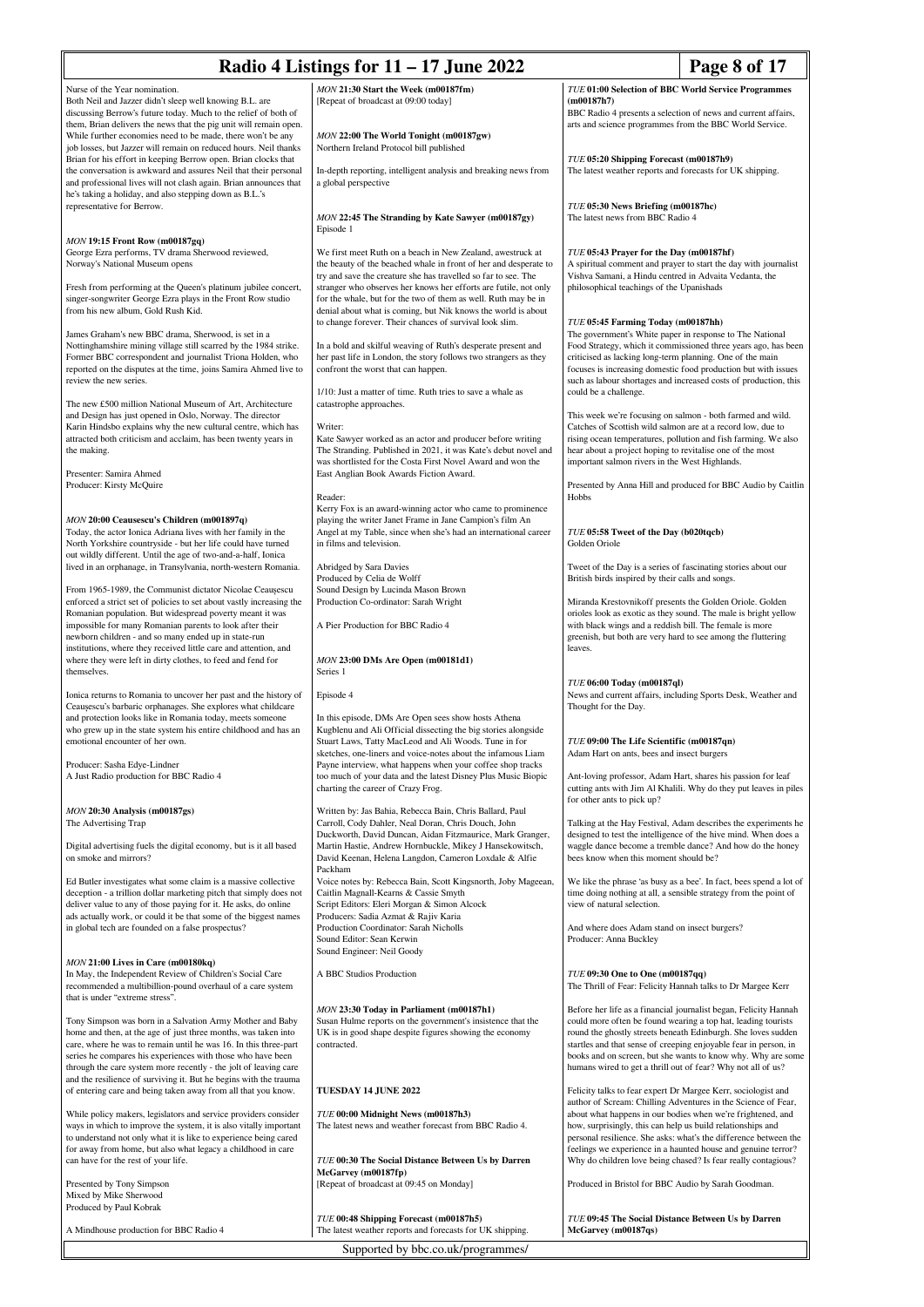## **Radio 4 Listings for 11 – 17 June 2022** Page 9 of 17

#### Episode 2

Writer and broadcaster Darren McGarvey, AKA rapper Loki, argues that the pandemic has exposed the contours of inequality in Britain. Turning a critical eye on poverty, land ownership, health inequalities and policing, the activist argues that there are chasms of misunderstanding between the powerful decisionmakers and those who must live with the consequences

Darren finds himself out of his comfort zone as he investigates the implications of concentrated land ownership.

Written and read by Darren McGarvey Abridged by Anna Magnusson Produced by Eilidh McCreadie Author photograph by Steven Reynolds

### *TUE* **10:00 Woman's Hour (m00187qv)**

Menopause in Parliament, Rebel Wilson, Women and Gaming, Sibling Sexual Abuse, Growing up in Albania.

The House of Commons is going to become a 'menopausefriendly' employer. Speaker of the Commons, Sir Lindsay Hoyle said after he signed a Menopause Workplace Pledge yesterday, that he hopes to "break the taboo" around the menopause. Practical adjustments could be included in Westminster, such as well-ventilated rooms and fans, flexible working and breathable uniforms. But will a pledge in Parliament have any impact of the lives of women across the UK? Journalist and author of Cracking The Menopause, Mariella Frostrup and academic and author Dr Lara Owen join Emma to talk about changing the culture around menopause.

The Australian actor Rebel Wilson has revealed she is in a relationship with a woman. Last Friday, she shared a picture with her new partner on Instagram saying she had found her "Disney princess". But it was revealed the following day, the Sydney Morning Herald wrote they'd known about the relationship before it was public. Their celebrity reporter said he had given Wilson 1.5 days to provide comment for a story. That report sparked widespread criticism on social media, with LGBTQ+ campaigners saying it was unacceptable to put pressure on people to come out. The paper has since removed that gossip column and offered an apology. Emma is joined by the journalist and feminist campaigner Julie Bindel to discuss

Lea Ypi, professor of Political Theory at the London School of Economics, has written a prize-winning memoir, Free: Coming of Age at the End of History. Lea grew up in Albania and for the first eleven years of her life, it was one of the most isolated countries in the world, Europe's last Stalinist outpost. Then, in December 1990, the regime collapsed. Lea joins Emma to talk about her extraordinary coming-of-age story.

A new report funded by the Home Office suggests that sexual abuse of a child by their brother or sister – sibling sexual abuse – may be the most common form of sexual abuse within the family. Many experts say it is not given enough attention and resources need to be set aside to support families dealing with this. Emma speaks to reporter Livvy Haydock and Stephen Barry, who is the Lead Clinician at 'Be Safe' Bristol, part of the Avon and Wiltshire Mental Health partnership NHS Trust.

Fancy taking your rage at the patriarchy out on a computer game? Well a developer in Plymouth has come up with The Glass Ceiling Games, where you fire slingshots back against catcalls, slice machetes at unsolicited nude photos, and point a ray-gun against mansplaining. So does it make a difference when women write computer games? Emma is joined by Hannah Wood creative director of The Glass Ceiling Games, and Karla Reyes, a game designer and Head of Business Development at Code Coven - an award-winning game development accelerator for underrepresented talent.

#### *TUE* **11:00 Lives in Care (m00187qx)**

In May, the Independent Review of Children's Social Care called for £2.6 billion investment to reform a system that is under "extreme stress".

Tony Simpson was born in a Salvation Army Mother and Baby home and then at the age of just three months was taken into care, where he was to remain until he was 16. In this three-part series he compares his experiences with those who have been through the care system more recently.

While policy makers, legislators and service providers consider how the system should be improved, this series considers what the actual experience of being cared for away from home is actually like. It features only those who have been through the care system.

Presented by Tony Simpson Mixed by Mike Sherwood Produced by Paul Kobrak

A Mindhouse production for BBC Radio 4

*TUE* **11:30 The Secrets of Storytelling (m00187qz)** Setting the Tone

James Runcie, author of the Grantchester Mysteries series, is a writer in search of the best way to tell a story. In this series he meets high profile authors to discuss the craft of novel writing. Using extracts from the author's own work, as well as classic texts, the conversations will reveal the secrets of the storytelling craft.

Most writers spend more time on their opening sentence than on any other. In today's episode James is joined by the Pulitzer Prize-winning novelist Richard Ford to consider the tricky business of starting a story, maintaining momentum and delivering a satisfying conclusion. By analysing extracts from Ford's award-winning novels, as well as classics like The Odyssey and The Great Gatsby, James discovers that making the ordinary extraordinary is key to good storytelling.

Presenter: James Runcie Producer: Ellie Bury Readers: Harriet Walter and Paterson Joseph

*TUE* **12:00 News Summary (m00187r2)** The latest national and international news from BBC Radio 4.

*TUE* **12:04 You and Yours (m00187r4)** Call You & Yours: has your social life recovered from the pandemic?

We'd like to know, has your social life recovered from the pandemic?

According to research by charity the Red Cross, almost a third of people say they have had difficulty reconnecting with friends and family as the UK recovers from the restrictions put in place during the pandemic. With nearly two fifths saying that the pandemic has had a lasting effect on their relationships and social connections. The cost of living crisis is stopping people socialising. Working from home is cheaper but more lonely. Some people moved house in the pandemic to places where they know no one. There are telephone appointments now where once you'd have popped in to the GP.

Email us and leave your contact number youandyours@bbc.co.uk or from **11am** on Tuesday call us on 03700 100 444.

*TUE* **12:57 Weather (m00187r6)** The latest weather forecast

*TUE* **13:00 World at One (m00187r8)** Forty-five minutes of news, analysis and comment, with Sarah Montague.

#### *TUE* **13:45 The People Vs J Edgar Hoover (m00187rb)** 2. G-Men

Hoover takes on legendary gangsters of the 1930s and builds his own myth. J Edgar Hoover built then ran the FBI for almost five decades. He turned it from a bureaucratic backwater into a premier crime fighting and counterintelligence force. In the process, he arguably became America's most powerful man. He's been dead 50 years and still his shadow looms over the US. Today's fears of a 'deep state' - of unaccountable government officials working against the public in their own interest – can be traced back to him. His job was to enforce the law...but he would not always be bound by it. Presenter: Emily Maitlis Producer: Neal Razzell Researcher: Louise Byrne Production Coordinator: Janet Staples Sound: James Beard Editor: Hugh Levinson

*TUE* **14:00 The Archers (m00187gn)** [Repeat of broadcast at 19:00 on Monday]

#### *TUE* **14:15 The Price of Oil (b06cvbc9)** The Weapon

Zubin Varla and Joseph Balderrama star in Jonathan Myerson's thriller - a tense dramatisation of the real-life OPEC siege.

After the October 1973 Arab-Israeli War, OPEC used an oil embargo to punish the US and Europe for its support for Israel.

By early 1974, the embargo had plunged the world into an economic crisis.

Then on 21st December 1975, Venezuelan Marxist pin-up Carlos the Jackal storms the OPEC HO in Vienna. He takes 96

Supported by bbc.co.uk/programmes/

hostages, including 11 oil ministers from OPEC countries.

This is the story of the siege.

The Price of Oil season of factual dramas explores the history of oil - and the price we've paid for it. It takes us from 1951 to 2045, and around the world from Iran to Alaska, Libya, Nigeria, Turkmenistan, Washington and onto Scotland's offshore rigs, to explore the role oil has played in shaping our world.

The season was devised by Nicolas Kent, with Jack Bradley & Jonathan Myerson, and produced by Jonquil Panting for BBC Audio.

As director of London's Tricycle theatre for almost 30 years, Nicolas Kent championed responsive factual and political drama, including seasons of plays by renowned writers about Afghanistan (The Great Game) and nuclear weapons (The Bomb). Now he brings that experience to BBC Radio 4, to tell the story of oil.

Carlos Martinez 'the Jackal' ..... Joseph Balderrama Sheikh Ahmed Zaki Yamani ..... Zubin Varla "Nada" ..... Kristin Atherton "Angie" ..... Mark Edel-Hunt Jamshid Amouzegar ..... Bijan Daneshmand Riad Al-Azzawi ..... Amir El-Masry Chief Feyide ..... Alex Lanipekun Grizelda Carey ..... Rhiannon Neads Eddie Hinterecker ..... Sam Dale Pilot ..... Stephen Critchlow

The Weapon is directed by Jonquil Panting.

*TUE* **15:00 Short Cuts (m00187rd)** Series 31

**Detectives** 

Josie Long, P.I. investigates a series of mysterious audio adventures and short documentaries including The Young Detective, The Case of the Disappearing Turtle and The Big Sleep (at 73).

The Missing Turtle Featuring Diana and Oliva Produced by Maria Dønvang

The Young Detective Featuring Hilde Lysiak

You Will Die at 73 Featuring Hugh Clegg and Jamie Robinson Directed by Hugh Clegg Music composed by Mathilde Koechlin and Jamie Robinson Sound Design by Carlos San Juan Juanchi

Producer: Andrea Rangecroft Curated by Axel Kacoutié, Eleanor McDowall and Andrea Rangecroft A Falling Tree production for BBC Radio 4

*TUE* **15:30 A Thorough Examination with Drs Chris and Xand (m00187rg)** Series 1: Addicted to Food

3. How to change? Let it go...

Chris and Xand are doctors, scientists and identical twins. Well, not quite identical. Xand is 20kg heavier, clinically obese, and has a Covid induced heart condition.

Chris believes that the reason Xand is overweight is the same reason that most of us in the UK are overweight - Ultra Processed Food or UPF. It's the main thing that we now eat and feed to our children, but most of us have never heard of it. It's addictive, highly profitable and the main cause of the global obesity pandemic. It's destroying our bodies, our brains and the environment.

In this series, recorded during the first coronavirus lockdown of 2020, Chris wants to help his brother quit UPF and get his health back. So, he has a plan. In an attempt to turn Xand's life around, Chris persuades his brother to eat a diet comprising 80% Ultra-processed food while learning about every aspect of it. By doing this, Chris tests two theories - that Xand is addicted to UPF, and that eating more of the stuff while learning about it, will help him quit.

Chris believes that the science shows UPF is addictive and harmful to the body, not least by driving excess consumption and weight gain. By speaking with the world's leading experts on obesity and nutrition, Xand will learn what UPF is made of, how it's produced, whether it's addictive, what it does to the human brain and body and how it is the number one force driving global obesity.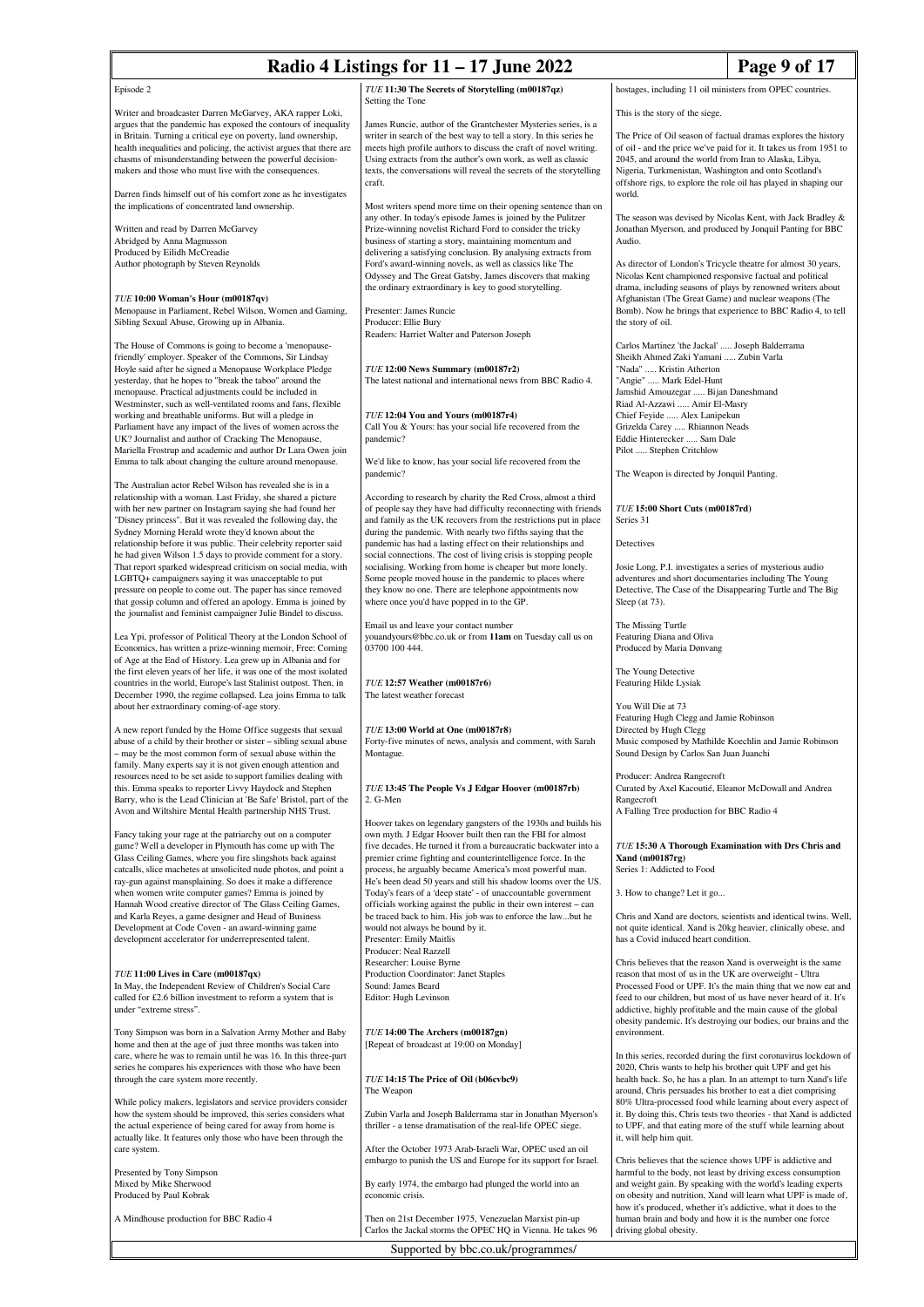# **Radio 4 Listings for 11 – 17 June 2022** Page 10 of 17

In episode three - How to change? Let it go… - Chris and Xand have an emotional conversation about why this project is important and hard for both of them to undertake. They speak separately to Alasdair Cant, a behaviour change expert, about how we decide to become different people. Alasdair also speaks to Chris about how he, like many family members, may be holding Xand back from making the necessary changes in his life to get healthier.

Presented by Drs Chris and Xand Van Tulleken Produced by Hester Cant Executive Producers Philly Beaumont and Jo Rowntree

A Loftus Media and van Tulleken Brothers Ltd production for BBC Radio 4

*TUE* **16:00 Law in Action (m00187rj)** Investigating War Crimes in Ukraine

"We can't conduct effective, timely investigations by remote control in The Hague." International Criminal Court prosecutor Karim A. A. Khan QC speaks about the efforts and challenges facing investigators on the ground in Ukraine.

Why lawyers in Scotland are boycotting some domestic abuse cases in a dispute about legal aid.

Plus, if you place a bet on a winning horse, does the bookmaker have to pay out if they make a mistake?

Presenter: Joshua Rozenberg Producers: Diane Richardson and Arlene Gregorius Production Coordinators: Maria Ogundele and Helena Warwick-Cross

Editor: Hugh Levinson

*TUE* **16:30 A Good Read (m00187rl)** Dreda Say Mitchell & Emma Gannon

Novelist Dreda Say Mitchell and the writer and podcaster Emma Gannon talk about their favourite books with Harriett. Dreda chooses An Extraordinary Union by Alyssa Cole, a romance set during the American Civil War. Emma has gone for the mouth watering memoir Dinner with Edward by Isabel Vincent, and Harriett transports us to a very wet Scottish holiday in Sarah Moss' Summerwater. Producer Sally Heaven

### *TUE* **17:00 PM (m00187rn)**

Afternoon news and current affairs programme, reporting on breaking stories and summing up the day's headlines

### *TUE* **18:00 Six O'Clock News (m00187rq)**

Scotland's First Minister Nicola Sturgeon has launched her proposals for another referendum on independence, despite the UK government's refusal to allow one

#### *TUE* **18:30 Geoff Norcott: Well Classy (m00187rs)**

Award-winning comedian Geoff Norcott returns to Radio 4, this time examining his own class identity. Is it defined by where he's from, or where he's at? Has he changed, now he's known the taste of brioche? Or is he the same old Geoff that he used to be, growing up on the council estate? And, most importantly - why does he care?

Geoff's previous Radio 4 show won the BBC Best Comedy Award 2019. He is one of the stars of The Mash Report and appears regularly on Question Time. He writes for national publications with articles appearing in The Sunday Telegraph The Independent and The New Statesman. He writes regularly for other comedians including Sarah Millican, Romesh Ranganathan and Katherine Ryan. Geoff was awarded an Operational Services Medal for five frontline tours entertaining the troops in Afghanistan

Geoff's first book 'Where Did I go Right? How The Left Lost Me' was published in May 2021.

Written and performed by Geoff Norcott Produced by Ed Morrish Exec Producer: Caroline Raphael Sound Engineer: David Tho Broadcast Assistant: Jacob Tombling

A Pier Production for BBC Radio 4

#### *TUE* **19:00 The Archers (m00187rv)**

Justin's caught out when Hannah calls him out on his visit to Berrow; it must be due to Brian's resignation. Hannah and Neil are suspicious as Justin talks about his attitude towards Berrow. He appears to be setting the scene for him to return to the B.L. role there. Martyn arrives and asks for a word with him. Tony and Natasha watch a new-born Angus get to its feet. Natasha's using her time away from Summer Orchard's day-today running to assess the future of the operation. Tony's grateful for all the effort she, Tom and Helen are making with Bridge Farm's businesses. Tony's bemused by Natasha and Tom's compromise over finding out the sex of their babies – Natasha will know, but Tom won't. Natasha explains Tom doesn't want to tempt fate after his and Kirsty's experience of a late miscarriage. Tony hopes Natasha will share what she learns with him and Pat.

Hannah shares with Neil the difficulties she has with her mum, who has dementia. She acknowledges that Neil also has it hard with the stress of Chris' divorce. She expresses her annoyance at Brian's departure and remarks that anyone but Justin would be better as their new boss. Meanwhile, Justin presents to Martyn his case for taking up the reins again at Berrow. Martyn explains that he and the rest of the B.L. board have agreed that while they think Justin would be adequate, they've decided that Martyn himself should take the position. All he needs to do now is break the good news to the staff.

#### *TUE* **19:15 Front Row (m00187rx)**

Theaster Gates, Lightyear, Dean Atta, Music Back Catalogues

Chicago based artist Theaster Gates on The Black Chapel - his design for this year's Serpentine Gallery pavilion, which is created each year by world class artists who have included Ai Wei Wei, Olafur Eliasson, Zaha Hadid, and Rem Koolhau

The latest Pixar film is Lightyear, which tells the story of Buzz, the square-jawed astronaut, before he touched down in Andy's toybox in Toy Story. After being marooned on a hostile planet with his commander and crew, Buzz valiantly tries to find his way back home through space and time, while, of course, also confronting a threat to the universe's safety. But does this space odyssey fly? Catherine Bray gives her verdict.

Music back catalogues: as Kate Bush's 1985 hit Running Up That Hill and decades old-catalogues sell for huge sums, we speak to former Spotify Chief Economist Will Page on the new frontiers of the pop music business, and the impact of streaming, licensing and TikTok.

Poet Dean Atta's first young adult novel in verse, The Black Flamingo, won the 2020 Stonewall Book Award. He joins Samira to discuss his second, Only On The Weekends, telling the story of Mack - a gay teenager who finds himself at the centre of a queer love triangle as he attempts a long distance relationship between London and Glasgow.

Presenter: Samira Ahmed Producer: Julian May

#### *TUE* **20:00 File on 4 (m00187rz)** Sibling Sexual Abuse: The Last Taboo?

With exclusive access to research – the first of its kind – reporter Livvy Haydock investigates what could be the most common form of sexual abuse that happens within families: sibling sexual abuse.

She speaks to families struggling to get help for this distressing form of abuse and those struggling to come to terms with a child harming another child – and fighting to repair their family.

As she will find out, a lack of official data makes it difficult to know for sure the true scale of the problem but some experts suggest 1.3 million people in the UK may have been affected by it.

And she will ask if a reluctance to accept what's going on in front of us, could mean that when people look for help, often, it's not there.

This is a story about sexual abuse at the very heart of the family; a story that may challenge what you think you know about the risk children may face in our homes.

Reporter: Livvy Haydock Producer: Alys Harte Technical Producer: Craig Boardman Journalism Assistant: Tim Fernley Production Manager: Sarah Payton Editor: Nicola Addyman

*TUE* **20:40 In Touch (m00187s1)** The New Elizabeth Line; Do You See What I See?

London's new £18.9bn Elizabeth line has recently opened, with travellers now able to go from Abbey Wood to Heathrow and Reading, and from Shenfield to Heathrow. We went to find out about the line's access features, with Clive Wood of the charity Guide Dogs. Clive was offering advice and guidance on the accessible design of the new line and he believes there is more that can be done to ensure full accessibility. We put his concerns to TfL's chief customer officer, Mark Evers.

Supported by bbc.co.uk/programmes/

We also travelled down to South London, to an exhibition at the Outlined Gallery called Do You See What I See? It is an exhibition that showcases the interpretations of how partially sighted people, with various conditions, see and experience art.

Presenter: Peter White Producer: Beth Hemmings Production Coordinator: Liz Poole

Website image description: pictured from the left is Sam Leftwich (one of the visually impaired participants in the Do You See What I See exhibition), then stands Elizabeth Mar (the person leading the exhibition), then Peter White and finally Lindsay Whitelaw (the professional artist) on the right. The group stand in front of some of the art that is showcased in the exhibition.

*TUE* **21:00 All in the Mind (m00187s3)** The Psychology of Regret

Claudia Hammond explores the psychology of regret with an audience at the Cheltenham Science Festival. What role do rueful thoughts on "what might have been" play in our lives? Is regret a wasted emotion or does it have some hidden benefits?

Joining Claudia on stage : Teresa McCormack - Professor of Cognitive Development at the School of Psychology, Queen's University Belfast who researches how regret in childhood can shape our decisions; novelist and essayist Sophie White - whose latest novel The Snag List examines the opportunity to go back in life and follow the road not taken; Fuschia Sirois - Professor of social and health psychology at Durham University whose research examines the impact of those "what if" thoughts on our health and wellbeing.

Producer Adrian Washbourne

Made in partnership with the Open University

*TUE* **21:30 The Life Scientific (m00187qn)** [Repeat of broadcast at 09:00 today]

*TUE* **22:00 The World Tonight (m00187s5)** Plane carrying asylum seekers to Rwanda stopped

In-depth reporting, intelligent analysis and breaking news from a global perspective

*TUE* **22:45 The Stranding by Kate Sawyer (m0018j0w)** Episode 2

We first meet Ruth on a beach in New Zealand, awestruck at the beauty of the beached whale in front of her and desperate to try and save the creature she has travelled so far to see. The stranger who observes her knows her efforts are futile, not only for the whale, but for the two of them as well. Ruth may be in denial about what is coming, but Nik knows the world is about to change forever. Their chances of survival look slim.

In a bold and skilful weaving of Ruth's desperate present and her past life in London, the story follows two strangers as they confront the worst that can happen.

2/10 The Catastrophe. As global disaster strikes, Ruth's survival rests on the sanctuary offered by a beached whale, in the company of complete stranger.

#### Writer:

Kate Sawyer worked as an actor and producer before writing The Stranding. Published in 2021, it was Kate's debut novel and was shortlisted for the Costa First Novel Award and won the East Anglian Book Awards Fiction Award.

Reader:

Kerry Fox is an award-winning actor who came to prominence playing the writer Janet Frame in Jane Campion's film An Angel at my Table, since when she's had an international career in films and television.

Abridged by Sara Davies Produced by Celia de Wolff Sound Design by Lucinda Mason Brown Production Co-ordinator: Sarah Wright

A Pier Production for BBC Radio 4

*TUE* **23:00 Fortunately... with Fi and Jane (m00187s7)** 237. Fan Belts on the Cusp of Change, with Liane Moriarty

This week on the podcast, Fi and Jane chat to the Australian writer Liane Moriarty, author of Big Little Lies. Fortunately listener Liane talks to Fi and Jane about her latest book Apples Never Fall, Nicole Kidman's practicality and competing on daily steps with her siblings. Before Liane logs on there's a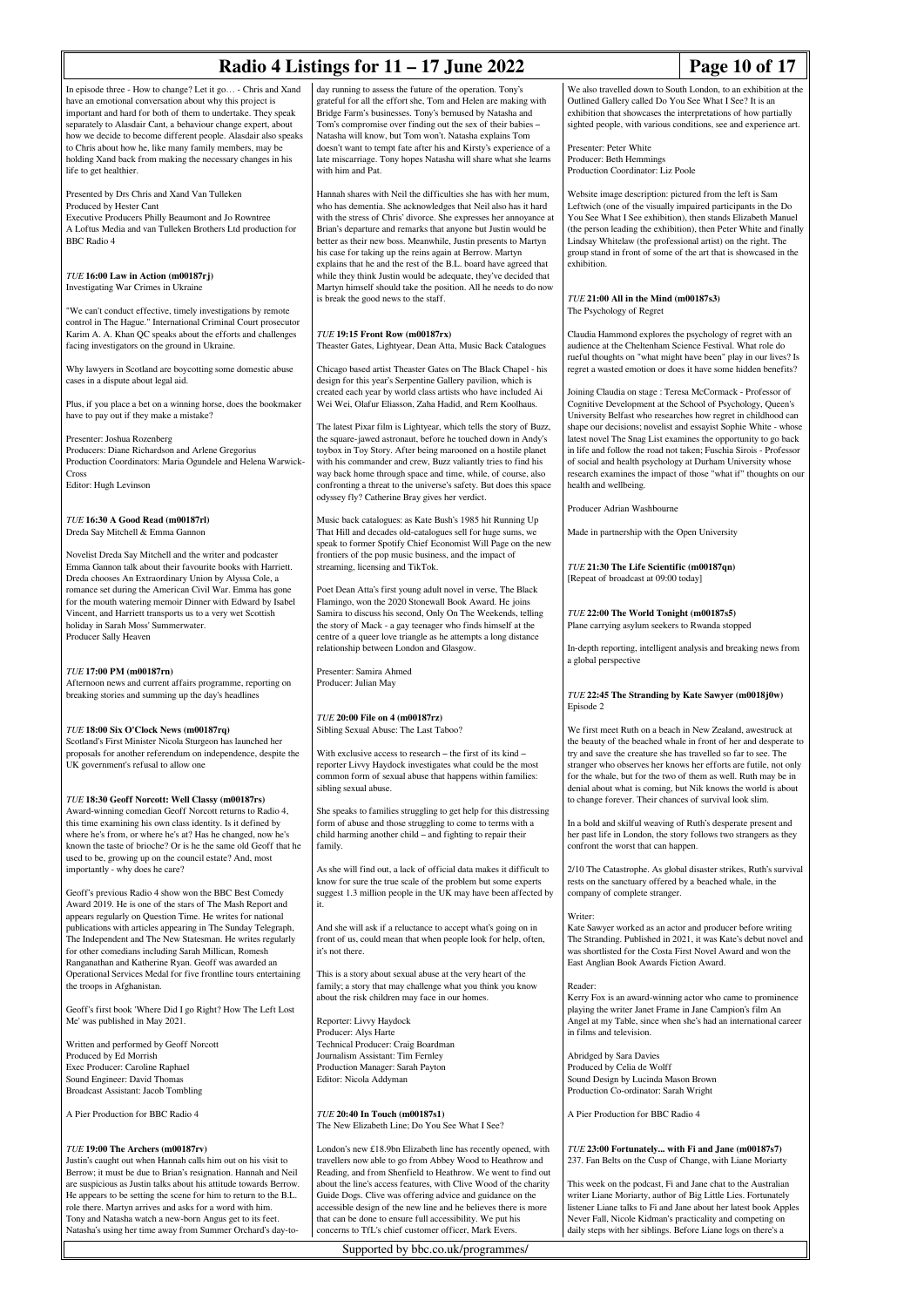| Radio 4 Listings for $11 - 17$ June 2022<br>Page 11 of 17                                                                       |                                                                                                                                    |                                                                                                                                   |                                                                   |
|---------------------------------------------------------------------------------------------------------------------------------|------------------------------------------------------------------------------------------------------------------------------------|-----------------------------------------------------------------------------------------------------------------------------------|-------------------------------------------------------------------|
| double debrief, Fi drops a clanger and Jane has had an                                                                          | Presenter: Tim Harford                                                                                                             | thoughts on this eye-catching new fashion trend.                                                                                  |                                                                   |
| unexpected animal encounter.                                                                                                    | Series Producer: Charlotte McDonald<br>Reporters: Nathan Gower, Lizzy McNeill, Jon Bithrey                                         |                                                                                                                                   |                                                                   |
| Get in touch: fortunately.podcast@bbc.co.uk                                                                                     | Production Coordinator: Brenda Brown                                                                                               | WED 11:00 Ukraine's Nuclear Gamble (m00187wz)                                                                                     |                                                                   |
|                                                                                                                                 | Sound Engineer: James Beard<br>Editor: Richard Vadon                                                                               | It was a night of intense negotiation which would change the<br>world order as Ukraine gave up its nuclear weapons.               |                                                                   |
| TUE 23:30 Today in Parliament (m00187s9)                                                                                        |                                                                                                                                    |                                                                                                                                   |                                                                   |
| All the news from today's sitting at Westminster.                                                                               | WED 09:30 Just One Thing - with Michael Mosley                                                                                     | Clive Myrie examines what was at stake in Budapest in 1994,<br>how the deal was finally reached and how it went on to shape       |                                                                   |
|                                                                                                                                 | $(m00187$ <sub>WS</sub> $)$                                                                                                        | the world we face today.                                                                                                          |                                                                   |
| <b>WEDNESDAY 15 JUNE 2022</b>                                                                                                   | Read                                                                                                                               | Three decades ago, the newly independent country of Ukraine                                                                       |                                                                   |
| WED 00:00 Midnight News (m00187sc)                                                                                              | In this episode, Michael enters the world of creative fiction to<br>discover how simply reading a story for half an hour a day can | was briefly the third-biggest nuclear power on the planet.                                                                        | Thousands of nuclear arms had been left on Ukrainian soil after   |
| The latest news and weather forecast from BBC Radio 4.                                                                          | bring big benefits to your body and brain - from reducing stress                                                                   |                                                                                                                                   | the collapse of the Soviet Union. But in the years that followed, |
|                                                                                                                                 | and helping stave off depression, to strengthening your social<br>skills and even helping you live longer! With the help of        | Ukraine made the decision to denuclearise.                                                                                        |                                                                   |
| WED 00:30 The Social Distance Between Us by Darren                                                                              | Professor Raymond Mar from York University in Toronto,                                                                             |                                                                                                                                   | As Ukraine fights for its continued independence and the world    |
| McGarvey (m00187qs)<br>[Repeat of broadcast at 09:45 on Tuesday]                                                                | Canada, Michael discovers why reading for pleasure could have<br>such a significant impact on overall health and longevity, and    | hopes to stave off a catastrophic acceleration of nuclear<br>weapons activity, Clive finds out how that agreement was             |                                                                   |
|                                                                                                                                 | delves into research revealing the unique benefits of reading                                                                      |                                                                                                                                   | negotiated and interpreted – and what it says about the situation |
| WED 00:48 Shipping Forecast (m00187sf)                                                                                          | narrative fiction.                                                                                                                 | we find ourselves in today.                                                                                                       |                                                                   |
| The latest weather reports and forecasts for UK shipping.                                                                       | WED 09:45 The Social Distance Between Us by Darren                                                                                 | He talks to negotiators and others with an interest in those<br>important diplomatic discussions 28 years ago.                    |                                                                   |
|                                                                                                                                 | McGarvey (m00187wv)                                                                                                                |                                                                                                                                   |                                                                   |
| <b>WED 01:00 Selection of BBC World Service Programmes</b><br>(m00187sh)                                                        | Episode 3                                                                                                                          | Producer: Ashley Byrne<br>A Made in Manchester production for BBC Radio 4                                                         |                                                                   |
| BBC Radio 4 presents a selection of news and current affairs,                                                                   | Writer and broadcaster Darren McGarvey, AKA rapper Loki,                                                                           |                                                                                                                                   |                                                                   |
| arts and science programmes from the BBC World Service.                                                                         | argues that the pandemic has exposed the contours of inequality<br>in Britain. Turning a critical eye on poverty, land ownership,  | WED 11:30 Lady Killers with Lucy Worsley (p0c289ky)                                                                               |                                                                   |
|                                                                                                                                 | health inequalities and policing, the activist argues that there are                                                               | 9. Hannah Mary Tabbs                                                                                                              |                                                                   |
| WED 05:20 Shipping Forecast (m00187sk)<br>The latest weather reports and forecasts for UK shipping.                             | chasms of misunderstanding between the powerful decision-<br>makers and those who must live with the consequences.                 |                                                                                                                                   | Lucy Worsley investigates the crimes of Victorian women from      |
|                                                                                                                                 |                                                                                                                                    | a contemporary, feminist perspective.                                                                                             |                                                                   |
| WED 05:30 News Briefing (m00187sm)                                                                                              | As he explores the chasm between Britain's most and least<br>powerful, Darren considers the crisis of homelessness and             | This time, Lucy explores the case of Hannah Mary Tabbs, who                                                                       |                                                                   |
| The latest news from BBC Radio 4                                                                                                | offers some radical solutions.                                                                                                     | was very good at being very bad.                                                                                                  |                                                                   |
|                                                                                                                                 | Written and read by Darren McGarvey                                                                                                | An African-American woman living in Philadelphia in the                                                                           |                                                                   |
| WED 05:43 Prayer for the Day (m00187sp)<br>A spiritual comment and prayer to start the day with journalist                      | Abridged by Anna Magnusson<br>Produced by Eilidh McCreadie                                                                         | 1880s, Hannah Mary was arrested after the discovery of the<br>headless, limbless torso of her lover, Wakefield Gaines.            |                                                                   |
| Vishva Samani, a Hindu centred in Advaita Vedanta, the                                                                          | Author photograph by Steven Reynolds                                                                                               |                                                                                                                                   |                                                                   |
| philosophical teachings of the Upanishads                                                                                       |                                                                                                                                    | discovers what life was like for African-American women                                                                           | With the help of Philadelphian historian Annie Anderson, Lucy     |
|                                                                                                                                 | WED 10:00 Woman's Hour (m00187wx)                                                                                                  | living in the city only two decades after the end of slavery.                                                                     |                                                                   |
| WED 05:45 Farming Today (m00187sr)<br>15/6/22 - Regenerative farming, wild salmon and seabird deaths                            | The housing crisis and women with Vicky Spratt, Rising Covid<br>rates, Christian Peake on Maeve Gilmore                            | Social reformers, keen to promote their interests, encouraged<br>black women to adopt high moral standards of temperance,         |                                                                   |
| The Sustainable Food Trust publishes a report today exploring                                                                   | Last week, Prime Minister Boris Johnson unveiled his "benefits                                                                     | modesty, deference, and strict sexual mores.                                                                                      |                                                                   |
| regenerative farming and what impact this might have on self-                                                                   | to bricks" plan to tackle the UK housing crisis - the chronic                                                                      | But as Lucy discovers with Professor Kali Nicole Gross who                                                                        |                                                                   |
| sufficient food production in the UK.                                                                                           | shortage of homes to rent and buy and climbing property prices.<br>According to the charity Shelter at present across the UK there | has written a book about the case, Hannah Mary Tabbs was<br>having none of this. She lived life on her own terms, blurring        |                                                                   |
| This year was one of the worst avian flu outbreaks for poultry                                                                  | are currently 17.5 million adults without safe, secure or stable                                                                   | her identity, lying when it suited her and intimidating others to                                                                 |                                                                   |
| and the disease is also hitting sea birds. Hundreds of bird<br>carcasses have been found across Scotland, with more being       | homes. If you include children in this number – it is 1 in 3. A<br>new book Tenants is about people on the frontline of Britain's  | turn a blind eye to her affair with a man 10 years her junior.                                                                    |                                                                   |
| discovered in North East England, which the RSPB believes<br>could be linked.                                                   | housing emergency – and describes particularly how a shortage<br>of homes is affecting women. The author is journalist Vicky       | We hear Hannah Mary's own words as she tried to talk her way<br>out of trouble by attempting to shift blame to the man co-        |                                                                   |
|                                                                                                                                 | Spratt, housing correspondent for the I newspaper, and she joins                                                                   | accused of killing her lover.                                                                                                     |                                                                   |
| And all this week on Farming Today, we're looking at the<br>salmon industry - from wild populations to salmon farming -         | Emma in the studio.                                                                                                                | To gain a contemporary perspective, Lucy and Kali ask how                                                                         |                                                                   |
| and today we hear about the dangers faced by migrating wild<br>salmon which travel from river to sea and back again.            | Covid rates appear to be rising again and some experts are<br>predicting a new wave of the virus over the summer. In the           | reliable the confessions extracted from black suspects by white                                                                   |                                                                   |
|                                                                                                                                 | week to 2nd June, 1 in 65 people in the UK were testing                                                                            | police officers are, even now. To what extent is racial profiling<br>relevant to this case? And what does this case say about the |                                                                   |
| Presented by Anna Hill and produced for BBC Audio by Caitlin<br>Hobbs                                                           | positive – up from 1 in 70 the previous week. But do we<br>actually need to worry about it – and if so, what should we be          | relationship between the black and white communities in the<br>US?                                                                |                                                                   |
|                                                                                                                                 | should we be doing to protect ourselves? Emma will be getting                                                                      |                                                                                                                                   |                                                                   |
| WED 05:58 Tweet of the Day (b020tqln)                                                                                           | the thoughts of Professor Devi Sridhar, who's chair of global<br>public health at Edinburgh University, and sits on the Scottish   | And, we find out what really happened to Wakefield Gaines at<br>the hands of Hannah Mary Tabbs.                                   |                                                                   |
| Lesser Whitethroat                                                                                                              | Government Covid-19 Advisory Group.                                                                                                |                                                                                                                                   |                                                                   |
| Tweet of the Day is a series of fascinating stories about our                                                                   | Listener Christian Peake was given a huge stack of canvasses                                                                       | Producer: Jane Greenwood<br>Readers: Moya Angela and Jonathan Keeble                                                              |                                                                   |
| British birds inspired by their calls and songs.                                                                                | painted by her grandmother the artist Maeve Gilmore who had<br>died when Christian was 11 and whose artistic work had been         | Sound Design: Chris Maclean                                                                                                       |                                                                   |
| Miranda Kresovnikoff presents the Lesser Whitethroat. A loud                                                                    | over-shadowed by her more famous husband Mervyn Peake. A                                                                           | A StoryHunter production for BBC Radio 4                                                                                          |                                                                   |
| rattling song from a roadside hedge announces that Lesser<br>whitethroats are back from their African winter homes.             | busy teacher and mother, Christian didn't really know what to<br>do with them. As time went on though she became increasingly      |                                                                                                                                   |                                                                   |
|                                                                                                                                 | determined to get Maeve's work the recognition she feels it                                                                        | <b>WED 12:00 News Summary (m00187x2)</b><br>The latest national and international news from BBC Radio 4.                          |                                                                   |
| WED 06:00 Today (m00187wn)                                                                                                      | deserves. She has created an online gallery at<br>maeve_gilmore_archive on Instagram and her grandmother's                         |                                                                                                                                   |                                                                   |
| News and current affairs, including Sports Desk, Weather and<br>Thought for the Day.                                            | first exhibition is currently on at Studio Voltaire in Clapham,<br>London.                                                         | <b>WED 12:04 You and Yours (m00187x4)</b>                                                                                         |                                                                   |
|                                                                                                                                 |                                                                                                                                    | You and Yours: The story of Ordsall                                                                                               |                                                                   |
| WED 09:00 More or Less (m00187wq)                                                                                               | A new report by healthcare charity Doctors of the World<br>reveals that some migrant women have been charged up to                 | You and Yours comes from the More4Less Food Club at St                                                                            |                                                                   |
| Maternity litigation, stars, bees and windowless planes                                                                         | £14,000 for NHS maternity services in England. The survey of                                                                       | Clements Church on the Ordsall estate in Salford.                                                                                 |                                                                   |
| The former Health Secretary Jeremy Hunt says that the cost of                                                                   | 257 migrant women - including undocumented, refugee and<br>asylum seeking women - shows that over a third have received a          | Salford is the 18th most deprived ward in England and has                                                                         |                                                                   |
| maternity litigation claims in England is now more than the cost<br>of salaries for maternity nurses and doctors. We crunch the | bill for maternity care. The bills range from £296 to £14,000<br>with half of those receiving a bill being charged more than       | recently been awarded £13.17m from the government's<br>Levelling-Up Fund to deliver a new infrastructure project,                 |                                                                   |
| numbers and ask how worried parents and taxpayers should be.                                                                    | £7000. To discuss the findings Emma is joined by Anna Miller,                                                                      | Salford Rise.                                                                                                                     |                                                                   |
| Also are there more bees in the world than stars in the galaxy?<br>And would planes be much lighter if they didn't bother with  | Head of Policy and Advocacy at Doctors of the World, and we<br>hear from Kemi, who received a bill for £4900 after having an       | In 2011 the BBC's media city development in Salford became                                                                        |                                                                   |
| windows? Maths Professor Hannah Fry talks to us about her                                                                       | emergency caesarean section.                                                                                                       | its new home in the North of England.                                                                                             |                                                                   |
| experience of cancer and the choices she and others have faced<br>after a diagnosis. And we hear from author Simon Singh, who   | Apparently, the naked dress is in - catwalk models and                                                                             | According to the Centre for Cities think tank, the creation of                                                                    |                                                                   |
| wants to bring fun maths conversations into homes everywhere.                                                                   | celebrities have been wearing dresses with depictions of the<br>female form on them - some have gilded sculpted breasts with       | report stated the impact on the wider region was "negligible".                                                                    | MediaCityUK led to 4,600 jobs between 2011 and 2016 but, its      |
| Produced in partnership with the Open University.                                                                               | prominent nipples. Fashion journalist, Letty Cole gives her                                                                        | The Ordsall estate is cut off from Salford Quays area and the                                                                     |                                                                   |
|                                                                                                                                 | Supported by bbc.co.uk/programmes/                                                                                                 |                                                                                                                                   |                                                                   |
|                                                                                                                                 |                                                                                                                                    |                                                                                                                                   |                                                                   |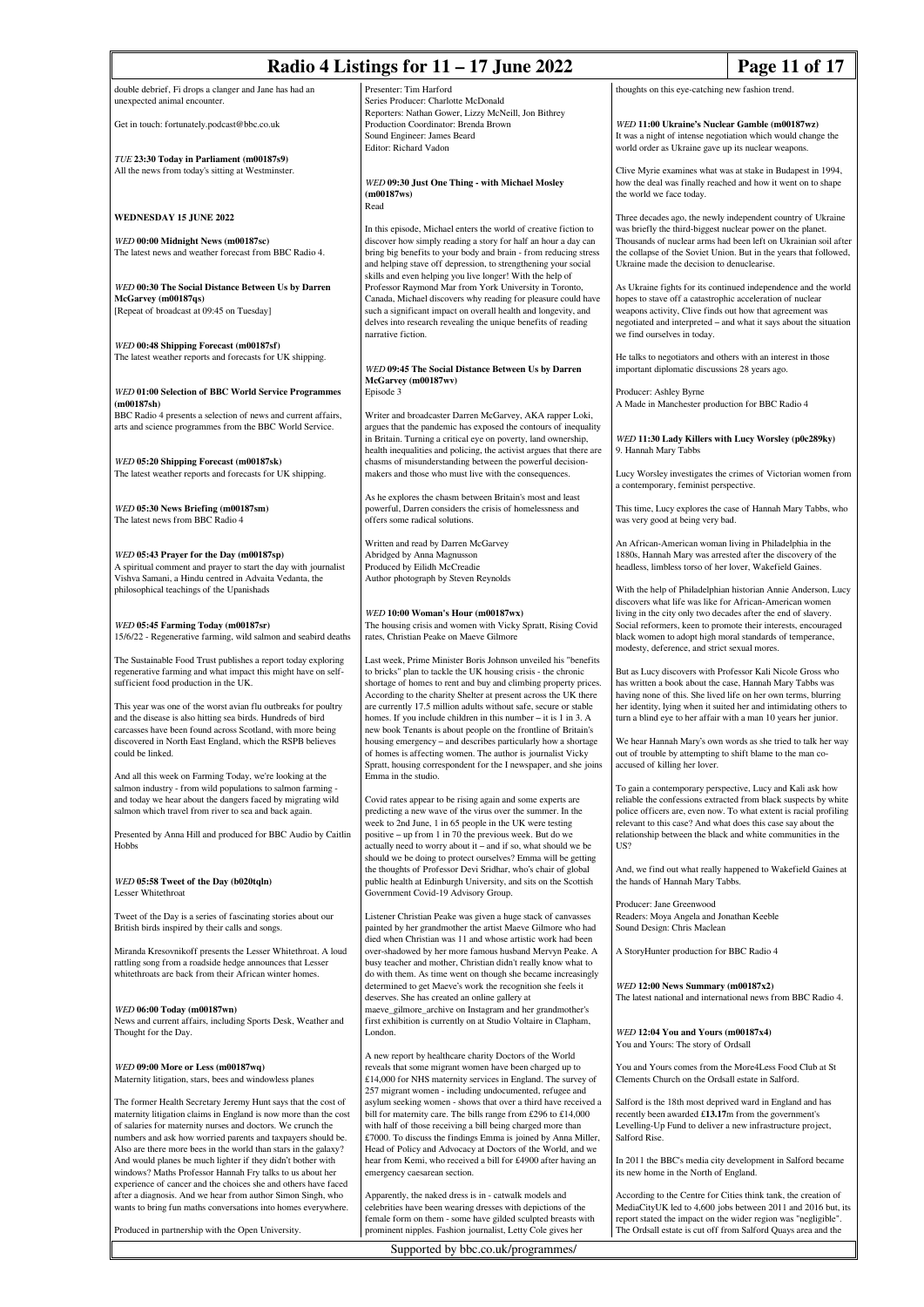| Radio 4 Listings for $11 - 17$ June 2022                                                                                                                                                                                                                                                                                                                                                                                                                                                                                                                                                          |                                                                                                                                                                                                                                                                                                                                                                                                                                                                                                                                |                                                                                                                                                                                                                                                                                                                                                                                                                                                                                              | Page 12 of 17                                                                                                                                                                                                                                                                                                                                                                                                                                                                 |
|---------------------------------------------------------------------------------------------------------------------------------------------------------------------------------------------------------------------------------------------------------------------------------------------------------------------------------------------------------------------------------------------------------------------------------------------------------------------------------------------------------------------------------------------------------------------------------------------------|--------------------------------------------------------------------------------------------------------------------------------------------------------------------------------------------------------------------------------------------------------------------------------------------------------------------------------------------------------------------------------------------------------------------------------------------------------------------------------------------------------------------------------|----------------------------------------------------------------------------------------------------------------------------------------------------------------------------------------------------------------------------------------------------------------------------------------------------------------------------------------------------------------------------------------------------------------------------------------------------------------------------------------------|-------------------------------------------------------------------------------------------------------------------------------------------------------------------------------------------------------------------------------------------------------------------------------------------------------------------------------------------------------------------------------------------------------------------------------------------------------------------------------|
| glass towers of Media City by a busy dual carriageway.                                                                                                                                                                                                                                                                                                                                                                                                                                                                                                                                            | Adapted and directed by Eoin O'Callaghan<br>Sound design by Wilfredo Acosta                                                                                                                                                                                                                                                                                                                                                                                                                                                    | which dares to commit heresy.                                                                                                                                                                                                                                                                                                                                                                                                                                                                | Victoria Coren Mitchell presents another edition of the show                                                                                                                                                                                                                                                                                                                                                                                                                  |
| As part of the programme we'll be talking about the cost of<br>living, housing and jobs.                                                                                                                                                                                                                                                                                                                                                                                                                                                                                                          | A Big Fish Radio production for BBC Radio 4                                                                                                                                                                                                                                                                                                                                                                                                                                                                                    | Sally Phillips, Josh Widdicombe and Sathnam Sanghera.                                                                                                                                                                                                                                                                                                                                                                                                                                        | Joining Victoria Coren Mitchell to commit heresy this week are                                                                                                                                                                                                                                                                                                                                                                                                                |
| Our panel of special guests includes people who live there and<br>the people who run Salford and own the new developments.                                                                                                                                                                                                                                                                                                                                                                                                                                                                        | WED 15:00 Money Box (m00187xd)                                                                                                                                                                                                                                                                                                                                                                                                                                                                                                 | Written, presented and produced by Victoria Coren Mitchell<br>with additional material from Dan Gaster and Charlie Skelton                                                                                                                                                                                                                                                                                                                                                                   |                                                                                                                                                                                                                                                                                                                                                                                                                                                                               |
| We'll hear from the Minister for Levelling Up and we'll look at<br>how far prestige projects deliver for the poorest people.                                                                                                                                                                                                                                                                                                                                                                                                                                                                      | <b>Single Parents</b><br>Single parents often face particular financial hardships,                                                                                                                                                                                                                                                                                                                                                                                                                                             | Series created by David Baddiel                                                                                                                                                                                                                                                                                                                                                                                                                                                              |                                                                                                                                                                                                                                                                                                                                                                                                                                                                               |
| PRESENTER: WINIFRED ROBINSON<br>PRODUCER: CATHERINE MURRAY                                                                                                                                                                                                                                                                                                                                                                                                                                                                                                                                        | especially with the economy facing severe challenges and prices<br>rising so fast. A single parent with no support can find it harder<br>to get work, more expensive to find childcare and difficult to                                                                                                                                                                                                                                                                                                                        | An Avalon production for BBC Radio 4                                                                                                                                                                                                                                                                                                                                                                                                                                                         |                                                                                                                                                                                                                                                                                                                                                                                                                                                                               |
| ASSISTANT PRODUCER: LINDA WALKER                                                                                                                                                                                                                                                                                                                                                                                                                                                                                                                                                                  | provide the basics needed for family life. In today's Money Box<br>Live, Adam Shaw hears from listeners about the challenges and<br>options available to single parent families.                                                                                                                                                                                                                                                                                                                                               | WED 19:00 The Archers (m00187xs)<br>David and Ruth try to placate Ben who's fed up with Steph                                                                                                                                                                                                                                                                                                                                                                                                | being in the way at Beth's home. David checked in with Vince                                                                                                                                                                                                                                                                                                                                                                                                                  |
| WED 12:57 Weather (m00187x6)<br>The latest weather forecast                                                                                                                                                                                                                                                                                                                                                                                                                                                                                                                                       | We also hear from Victoria Benson, the Chief Executive of<br>Gingerbread, the national charity which works with single<br>parent families, and from Claire Reindorp, CEO of the Young<br>Women's Trust.                                                                                                                                                                                                                                                                                                                        | yesterday about Steph's Suddenly Single party. Vince was                                                                                                                                                                                                                                                                                                                                                                                                                                     | grateful for David's concern for her wellbeing. Steph requests a<br>punchbag and a pinata with Liam's face on for the party. David<br>insists she'll have to source those herself. He's not happy about                                                                                                                                                                                                                                                                       |
| WED 13:00 World at One (m00187x8)<br>Forty-five minutes of news, analysis and comment, with Sarah<br>Montague.                                                                                                                                                                                                                                                                                                                                                                                                                                                                                    | Producers: Paul Waters and Drew Hyndman                                                                                                                                                                                                                                                                                                                                                                                                                                                                                        | holding the party, but Ruth reminds him they can't pick and<br>choose their customers.<br>Beth joins Ben as he moves a group of sheep. They share one<br>another's frustration with not having their own space. Neither of<br>them feels comfortable being intimate at Brookfield. Ben's<br>hopeful that the Suddenly Single party will help Beth move on<br>and out of Beth's place. Beth complains about Steph eating her<br>food and leaving the kitchen in a mess. Ben thinks she should |                                                                                                                                                                                                                                                                                                                                                                                                                                                                               |
| WED 13:45 The People Vs J Edgar Hoover (m00187xb)<br>3. Infamy                                                                                                                                                                                                                                                                                                                                                                                                                                                                                                                                    | <i>WED</i> 15:30 All in the Mind (m00187s3)<br>[Repeat of broadcast at 21:00 on Tuesday]                                                                                                                                                                                                                                                                                                                                                                                                                                       |                                                                                                                                                                                                                                                                                                                                                                                                                                                                                              |                                                                                                                                                                                                                                                                                                                                                                                                                                                                               |
| The Japanese attack Pearl Harbor creates an awkward moment<br>for the domestic intelligence chief. J Edgar Hoover built then<br>ran the FBI for almost five decades. He turned it from a                                                                                                                                                                                                                                                                                                                                                                                                          | WED 16:00 Thinking Allowed (m00187xg)<br>Package holidays and 'authentic' travel                                                                                                                                                                                                                                                                                                                                                                                                                                               |                                                                                                                                                                                                                                                                                                                                                                                                                                                                                              | challenge Steph but Beth says she only ends up crying. Beth is<br>at a loss as to how to tackle it. Ben gives some supportive advice<br>based on what his course mates have said. Beth is put out that                                                                                                                                                                                                                                                                        |
| bureaucratic backwater into a premier crime fighting and<br>counterintelligence force. In the process, he arguably became<br>America's most powerful man. He's been dead 50 years and still<br>his shadow looms over the US. Today's fears of a 'deep state' -<br>of unaccountable government officials working against the<br>public in their own interest – can be traced back to him. His job<br>was to enforce the lawbut he would not always be bound by it.<br>Presenter: Emily Maitlis                                                                                                     | Package holidays and 'authentic' travel: Michael John Law,<br>retired research fellow in History at the University of<br>Westminster, investigates the origin of budget tourism and how<br>the package deal opened up a previously unaffordable world to<br>working class holidaymakers. Also, Kaylan Schwarz, assistant<br>professor in the School of Liberal Education at the University<br>of Lethbridge, Alberta, Canada, explores the experience of<br>international volunteers who insist on experiencing 'authenticity' | other people.<br>Tom's tense while he waits with Natasha for her scan. She<br>reassures him – their babies are going to be fine. They chat<br>how Adam will feel. The sonographer confirms everything<br>can't wait to find out if she's having girls or boys.                                                                                                                                                                                                                               | Ben's been sharing details of their sex life, or lack of it, with<br>about Stella running Home Farm in Brian's absence, wondering<br>looks well with their babies. Tom leaves the room and Natasha                                                                                                                                                                                                                                                                            |
| Producer: Neal Razzell<br>Researcher: Louise Byrne<br>Production Coordinator: Janet Staples                                                                                                                                                                                                                                                                                                                                                                                                                                                                                                       | and claim superiority to every day tourists.<br>Producer: Jayne Egerton                                                                                                                                                                                                                                                                                                                                                                                                                                                        | WED 19:15 Front Row (m00187xv)                                                                                                                                                                                                                                                                                                                                                                                                                                                               |                                                                                                                                                                                                                                                                                                                                                                                                                                                                               |
| Sound: James Beard<br>Editor: Hugh Levinson                                                                                                                                                                                                                                                                                                                                                                                                                                                                                                                                                       |                                                                                                                                                                                                                                                                                                                                                                                                                                                                                                                                | Freddie De Tommaso, Women's Prize For Fiction Winner,<br>John Byrne, Ukrainian Antiquities                                                                                                                                                                                                                                                                                                                                                                                                   |                                                                                                                                                                                                                                                                                                                                                                                                                                                                               |
| WED 14:00 The Archers (m00187rv)                                                                                                                                                                                                                                                                                                                                                                                                                                                                                                                                                                  | WED 16:30 The Media Show (m00187xj)<br>Carole Cadwalladr v Arron Banks: a victory for press freedom?                                                                                                                                                                                                                                                                                                                                                                                                                           | Operatic tenor Freddie De Tommaso on his overnight                                                                                                                                                                                                                                                                                                                                                                                                                                           | breakthrough to stardom and performing at the First Night Of                                                                                                                                                                                                                                                                                                                                                                                                                  |
| [Repeat of broadcast at 19:00 on Tuesday]                                                                                                                                                                                                                                                                                                                                                                                                                                                                                                                                                         | Carole Cadwalladr gives her first interview after Brexit<br>campaigner Arron Bank loses his libel case against her. Mr<br>Banks, the founder of the pro-Brexit campaign group                                                                                                                                                                                                                                                                                                                                                  | The Proms.                                                                                                                                                                                                                                                                                                                                                                                                                                                                                   | We announce and speak to the winner of the Women's Prize for                                                                                                                                                                                                                                                                                                                                                                                                                  |
| WED 14:15 Drama (m000k90v)<br>The UN. Episode 2                                                                                                                                                                                                                                                                                                                                                                                                                                                                                                                                                   | Leave.EU, sued the investigative journalist for defamation over<br>comments she made about his relationship with the Russian<br>state.                                                                                                                                                                                                                                                                                                                                                                                         | Fiction.                                                                                                                                                                                                                                                                                                                                                                                                                                                                                     | John Byrne, the Scottish artist, playwright and theatre maker:                                                                                                                                                                                                                                                                                                                                                                                                                |
| Fictional drama set in a world undergoing pan-national upheaval<br>and contagion, where there has never been such a need for an<br>effective United Nations which will fight for the common good<br>and to steer us away from danger.                                                                                                                                                                                                                                                                                                                                                             | Guests: Carole Cadwalladr, investigative journalist, and Sarah<br>Palin, barrister, Doughty Street Chambers                                                                                                                                                                                                                                                                                                                                                                                                                    | arts critic Jan Patience reviews the new retrospective of his<br>and Museum in Glasgow.                                                                                                                                                                                                                                                                                                                                                                                                      | work, A Big Adventure, open now at Kelvingrove Art Gallery                                                                                                                                                                                                                                                                                                                                                                                                                    |
| Richard is head of the Oversight Committee, tasked with<br>uncovering corruption in this vast multi-national organisation.<br>This is a thorny subject and it is a job which wins Richard few<br>friends within the UN hierarchy. But, as an on-the-ground fixer<br>for 25 years, he has dealt with wars and warlords, and criminal<br>and institutional corruption in the direst of circumstances.                                                                                                                                                                                               | Presenter: Katie Razzall<br>Producer: Helen Fitzhenry<br>Clarification:                                                                                                                                                                                                                                                                                                                                                                                                                                                        | Plus, Kate visits the British Museum in London to see a<br>which recently went on display. Dr St John Simpson, Senior<br>Curator in the Department of the Middle East, explains how<br>they got here and how museums combat the illegal trade in<br>antiquities.                                                                                                                                                                                                                             | collection of Ukrainian artefacts trafficked from the country,                                                                                                                                                                                                                                                                                                                                                                                                                |
| He knows where the bodies are buried and he has more than a<br>few of his own which must remain hidden, if he is to hold on to                                                                                                                                                                                                                                                                                                                                                                                                                                                                    | It has been drawn to our attention by Mr Banks' lawyers since<br>this was broadcast that while the Judge states Ms Cadwalladr<br>had found being subjected to cross examination very stressful,<br>she also expressly noted that the cross examination was                                                                                                                                                                                                                                                                     | Presenter: Kate Molleson<br>Producer: Nicki Paxman                                                                                                                                                                                                                                                                                                                                                                                                                                           |                                                                                                                                                                                                                                                                                                                                                                                                                                                                               |
| his hard fought but precarious position. But his hidden past is<br>something which will haunt him every step he takes. And<br>though Richard doesn't yet know it, the steps he takes will very                                                                                                                                                                                                                                                                                                                                                                                                    | undertaken properly and professionally by Mr Banks' Leading<br>Counsel.                                                                                                                                                                                                                                                                                                                                                                                                                                                        | WED 20:00 Moral Maze (m00187xx)<br>Inequality: Is the gap between rich and poor in the UK fair?                                                                                                                                                                                                                                                                                                                                                                                              |                                                                                                                                                                                                                                                                                                                                                                                                                                                                               |
| gradually lead him to the top. And the top in this building is the<br>38th Floor, the office of the Secretary General of the UN.                                                                                                                                                                                                                                                                                                                                                                                                                                                                  | Furthermore, during the course of the trial Ms Cadwalladr<br>accepted that the tweet that was put to her did not actually<br>accuse her of sleeping with a fellow journalist.                                                                                                                                                                                                                                                                                                                                                  | Is the gap between rich and poor in the UK fair?                                                                                                                                                                                                                                                                                                                                                                                                                                             |                                                                                                                                                                                                                                                                                                                                                                                                                                                                               |
| And so when one beautiful clear-blue morning, a man named<br>Fazal inveigles his way into his office with information that<br>Pakistan has covertly moved three nuclear warheads into Saudi<br>territory, Richard should know to be extra cautious and simply<br>call Security. He has his career and the lives of his wife and<br>children to consider. But this was never Richard's way and<br>Fazal's visit triggers a series of unintended events which will<br>change his life forever, and not always for the better.<br>Who is this stranger? Is he real or is he a stooge? Can what he is | Mr Banks' lawyers say that he did not sue TED Talks because it<br>is based in the United States (which does not allow enforcement<br>of English libel judgments); nor could he have sued the<br>Observer because Ms Cadwalladr was not acting on behalf of<br>the newspaper but rather as an individual. They also make the<br>point that the allegations previously published by Ms<br>Cadwalladr in the Observer were different to those made in the<br>TED talk.                                                            | The soaring cost of living is raising questions about the gap<br>the world, morally justify millions of its people relying on<br>charity just to keep their children warm and fed?                                                                                                                                                                                                                                                                                                           | between rich and poor. As prices have been forced up by global<br>events, including the war in Ukraine, families on low incomes,<br>who spend most of their money on basics, have been hit hard.<br>In the last year, more than two million people in the UK turned<br>to food banks. Stories of parents forced to choose between food<br>and warmth, or skipping meals so their children can eat, have<br>become common. Can the UK, one of the richest countries in         |
| saying be true?                                                                                                                                                                                                                                                                                                                                                                                                                                                                                                                                                                                   | WED 17:00 PM (m00187xl)                                                                                                                                                                                                                                                                                                                                                                                                                                                                                                        | The wealthiest ten per cent of households own 43% of the                                                                                                                                                                                                                                                                                                                                                                                                                                     |                                                                                                                                                                                                                                                                                                                                                                                                                                                                               |
| Cast:<br>RICHARD Jason Isaacs<br>CAROL  Madeleine Potter<br>CLAIRE  Mabel Partridge<br>SANA  Ayesha Dharker<br>DONALD Kerry Shale<br>MARTHA  Laurel Lefkow<br>ELIZABETH  Jane Slavin<br>FAZAL AHMEDFarshid Rokey<br>HAIFA Aiysha Hart                                                                                                                                                                                                                                                                                                                                                             | Afternoon news and current affairs programme, reporting on<br>breaking stories and summing up the day's headlines<br>WED 18:00 Six O'Clock News (m00187xn)<br>Train operators are urging passengers not to travel during the<br>strikes next week, as Network Rail warned that only about a<br>fifth of services would be running                                                                                                                                                                                              | announced windfall tax on energy companies was an<br>extraordinary moment: cash taken from big companies and<br>we can become better off. Remove that incentive, and what                                                                                                                                                                                                                                                                                                                    | country's wealth, so is it naïve to suggest that the poorest should<br>get more help and the richest should pay for it? The recently<br>handed to their customers. Is it time for more of this? Or are<br>Robin Hood taxes, taking money from people who have earned<br>it and handing it to people who haven't, essentially unfair? Isn't<br>wealth inequality the very driver of human effort? We work, so<br>happens to economic growth, on which we all rely? What is the |
| NIKO Ewan Bailey<br>MRS ODELE Nimmy March                                                                                                                                                                                                                                                                                                                                                                                                                                                                                                                                                         | WED 18:30 Heresy (m00187xq)<br>Series 12                                                                                                                                                                                                                                                                                                                                                                                                                                                                                       | case for redistributing the nation's wealth? Is it immoral to                                                                                                                                                                                                                                                                                                                                                                                                                                | accumulate enormous personal wealth? Or is it acceptable for<br>some people to become fantastically rich, provided that nobody                                                                                                                                                                                                                                                                                                                                                |
| Written by Guy Hibbert                                                                                                                                                                                                                                                                                                                                                                                                                                                                                                                                                                            | Episode 4                                                                                                                                                                                                                                                                                                                                                                                                                                                                                                                      | is truly poor?                                                                                                                                                                                                                                                                                                                                                                                                                                                                               |                                                                                                                                                                                                                                                                                                                                                                                                                                                                               |
|                                                                                                                                                                                                                                                                                                                                                                                                                                                                                                                                                                                                   | Supported by bbc.co.uk/programmes/                                                                                                                                                                                                                                                                                                                                                                                                                                                                                             |                                                                                                                                                                                                                                                                                                                                                                                                                                                                                              |                                                                                                                                                                                                                                                                                                                                                                                                                                                                               |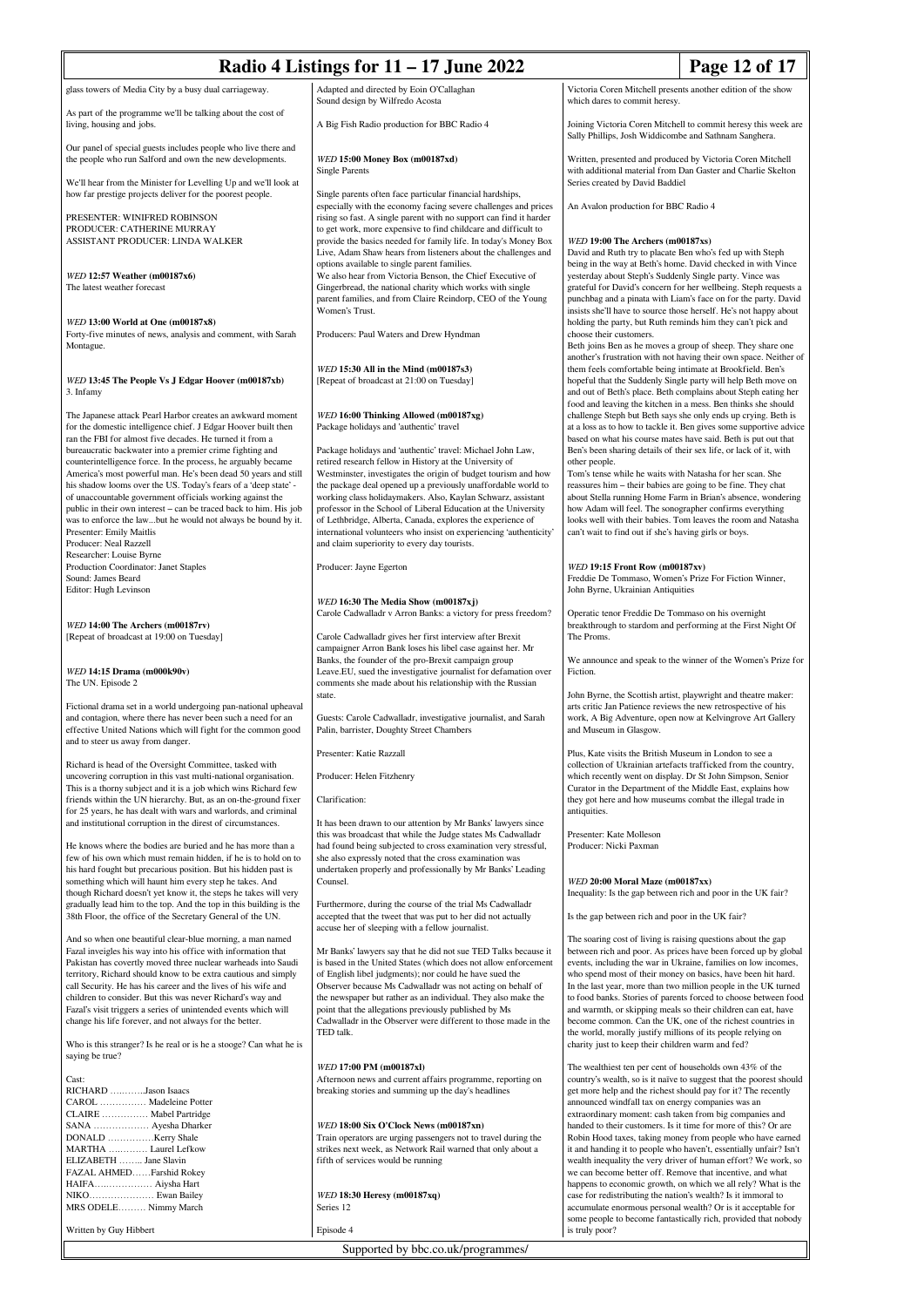| Producers: Jonathan Hallewell and Peter Everett<br>Yoriko Kotani<br>are nowadays.<br>Presenter: Michael Buerk<br>From the writers and producers behind the 2022 ARIA award<br>winning The Skewer (Gold) and Cold Case Crime Cuts (Silver)<br>THU 06:00 Today (m001882f)<br>News and current affairs, including Sports Desk, Weather and<br>WED 20:45 Just One Thing - with Michael Mosley<br>$(m00187$ ws)<br>Thought for the Day.<br>[Repeat of broadcast at 09:30 today]<br>WED 23:15 Rosie Jones: Box Ticker Too (m00121pt)<br>Disability, with Don Biswas<br>THU 09:00 In Our Time (m001882k)<br>WED 21:00 A Thorough Examination with Drs Chris and<br>Stand-up comedy and chat from triple-threat Rosie Jones. She's<br>Dylan Thomas |  |
|--------------------------------------------------------------------------------------------------------------------------------------------------------------------------------------------------------------------------------------------------------------------------------------------------------------------------------------------------------------------------------------------------------------------------------------------------------------------------------------------------------------------------------------------------------------------------------------------------------------------------------------------------------------------------------------------------------------------------------------------|--|
|                                                                                                                                                                                                                                                                                                                                                                                                                                                                                                                                                                                                                                                                                                                                            |  |
|                                                                                                                                                                                                                                                                                                                                                                                                                                                                                                                                                                                                                                                                                                                                            |  |
|                                                                                                                                                                                                                                                                                                                                                                                                                                                                                                                                                                                                                                                                                                                                            |  |
|                                                                                                                                                                                                                                                                                                                                                                                                                                                                                                                                                                                                                                                                                                                                            |  |
|                                                                                                                                                                                                                                                                                                                                                                                                                                                                                                                                                                                                                                                                                                                                            |  |
| Xand (m00187rg)<br>disabled, gay and northern. But she's not a great example of any<br>[Repeat of broadcast at 15:30 on Tuesday]<br>of these communities and she's tired of being asked to speak on<br>Melvyn Bragg and guests discuss the celebrated Welsh poet,<br>Dylan Thomas (1914 - 1953). He wrote some of his best poems<br>their behalf.<br>before he was twenty in the first half of his short, remarkable                                                                                                                                                                                                                                                                                                                       |  |
| WED 21:30 The Media Show (m00187xj)<br>This week, Rosie looks at disability through stand-up and chat<br>life, and was prolific in the second half too with poems such as<br>[Repeat of broadcast at 16:30 today]<br>with Don Biswas. The pair are close friends, so they hold no<br>those set in London under the Blitz and reworkings of his<br>punches when comparing their daily experiences and<br>childhood in Swansea, and his famous radio play Under Milk                                                                                                                                                                                                                                                                         |  |
| interactions with neurotypical people. Who else could ask<br>Wood (performed after his death). He was ready widely and<br>"What is the best thing about being disabled?" with such<br>WED 22:00 The World Tonight (m00187xz)<br>widely heard: with his reading tours in America and recordings<br>Lord Geidt resigns<br>charm?<br>of his works that sold in their hundreds of thousands after his<br>death, he is credited with reviving the act of poetry as                                                                                                                                                                                                                                                                              |  |
| In depth reporting, intelligent analysis and breaking news from<br>Recorded in a live comedy club, prepare to be shocked and<br>performance in the 20th century.<br>disappointed by Rosie's lack of respect for your expectations.<br>a global perspective<br>With                                                                                                                                                                                                                                                                                                                                                                                                                                                                         |  |
| Produced by Richard Melvin<br>WED 22:45 The Stranding by Kate Sawyer (m00187y1)<br>A Dabster production for BBC Radio 4<br>Nerys Williams<br>Associate Professor of Poetry and Poetics at University College<br>Episode 3                                                                                                                                                                                                                                                                                                                                                                                                                                                                                                                  |  |
| Dublin                                                                                                                                                                                                                                                                                                                                                                                                                                                                                                                                                                                                                                                                                                                                     |  |
| When Ruth leaves London to volunteer with a charity in New<br>WED 23:30 Today in Parliament (m00187y7)<br>Zealand, she leaves behind her job, her family and the<br>All the news from Westminster with Susan Hulme, including<br>John Goodby<br>relationship with her partner. But she's also escaping the news<br>the Home Secretary's statement on flights to Rwanda.<br>Professor of Arts and Culture at Sheffield Hallam University<br>of an imminent global catastrophe. As the disaster strikes, her                                                                                                                                                                                                                                 |  |
| only hope of survival lies in taking shelter inside the mouth of a<br>And<br>beached whale, in the company of a complete stranger. When<br>THURSDAY 16 JUNE 2022<br>Leo Mellor<br>they emerge into an utterly changed world, these two can only                                                                                                                                                                                                                                                                                                                                                                                                                                                                                            |  |
| rely on each other for survival. As they try and come to terms<br>The Roma Gill Fellow in English at Murray Edwards College,<br>THU 00:00 Midnight News (m00187y9)<br>University of Cambridge<br>with their loss and pain, and find a way to build a life for                                                                                                                                                                                                                                                                                                                                                                                                                                                                              |  |
| The latest news and weather forecast from BBC Radio 4.<br>themselves out of the destruction around them, we slowly begin<br>Producer: Simon Tillotson<br>to discover what drove Ruth from London to the New Zealand                                                                                                                                                                                                                                                                                                                                                                                                                                                                                                                        |  |
| beach where everything came to an end – and a new beginning.<br>THU 00:30 The Social Distance Between Us by Darren                                                                                                                                                                                                                                                                                                                                                                                                                                                                                                                                                                                                                         |  |
| McGarvey (m00187wv)<br>THU 09:45 The Social Distance Between Us by Darren<br>In a bold and skilful weaving of Ruth's desperate present and<br>McGarvey (m0018843)<br>her past life in London, the story follows two strangers as they<br>[Repeat of broadcast at 09:45 on Wednesday]<br>confront the worst that can happen.<br>Episode 4                                                                                                                                                                                                                                                                                                                                                                                                   |  |
| THU 00:48 Shipping Forecast (m00187yc)<br>3/10: Seaweed and beans. Ruth and Nik face the struggle to<br>Writer and broadcaster Darren McGarvey, AKA rapper Loki,<br>survive.<br>The latest weather reports and forecasts for UK shipping.<br>argues that the pandemic has exposed the contours of inequality<br>in Britain. Turning a critical eye on poverty, land ownership,                                                                                                                                                                                                                                                                                                                                                             |  |
| health inequalities and policing, the activist argues that there are<br>Writer:<br>THU 01:00 Selection of BBC World Service Programmes<br>chasms of misunderstanding between the powerful decision-<br>Kate Sawyer worked as an actor and producer before writing<br>The Stranding. Published in 2021, it was Kate's debut novel and<br>makers and those who must live with the consequences.<br>(m00187yf)<br>was shortlisted for the Costa First Novel Award and won the<br>BBC Radio 4 presents a selection of news and current affairs,                                                                                                                                                                                                |  |
| East Anglian Book Awards Fiction Award.<br>arts and science programmes from the BBC World Service.<br>Darren digs into the links between poor health and deprivation,<br>and questions the possibilities afforded by an entrepreneurial<br>spirit.                                                                                                                                                                                                                                                                                                                                                                                                                                                                                         |  |
| Reader:<br>Kerry Fox is an award-winning actor who came to prominence<br>THU 05:20 Shipping Forecast (m00187yh)                                                                                                                                                                                                                                                                                                                                                                                                                                                                                                                                                                                                                            |  |
| playing the writer Janet Frame in Jane Campion's film An<br>The latest weather reports and forecasts for UK shipping.<br>Written and read by Darren McGarvey<br>Angel at my Table, since when she's had an international career<br>Abridged by Anna Magnusson<br>in films and television.<br>Produced by Eilidh McCreadie                                                                                                                                                                                                                                                                                                                                                                                                                  |  |
| THU 05:30 News Briefing (m00187yk)<br>Author photograph by Steven Reynolds<br>Abridged by Sara Davies<br>The latest news from BBC Radio 4<br>Produced by Celia de Wolff                                                                                                                                                                                                                                                                                                                                                                                                                                                                                                                                                                    |  |
| THU 10:00 Woman's Hour (m001882p)<br>Sound Design: Lucinda Mason Brown                                                                                                                                                                                                                                                                                                                                                                                                                                                                                                                                                                                                                                                                     |  |
| THU 05:43 Prayer for the Day (m00187ym)<br>Women reporting the war in Ukraine, SEND consultation, Red<br>Production Co-ordinator: Sarah Wright<br>A spiritual comment and prayer to start the day with journalist<br>Dress project, former Olympic Athlete, Anyika Onuora<br>A Pier Production for BBC Radio 4<br>Vishva Samani, a Hindu centred in Advaita Vedanta, the                                                                                                                                                                                                                                                                                                                                                                   |  |
| philosophical teachings of the Upanishads<br>Her newspaper only launched 14 weeks before the outbreak of<br>war in Ukraine, but the Kyiv Independent now has over two                                                                                                                                                                                                                                                                                                                                                                                                                                                                                                                                                                      |  |
| million followers on Twitter, and has been described by Time<br>WED 23:00 No-Platformed (m00187y3)<br>Series 1<br>THU 05:45 Farming Today (m00187yp)<br>Magazine as: "The world's primary source for reliable English-<br>16/6/22 - Seasonal workers and salmon farming<br>language journalism on the war." Emma speaks to the Editor of                                                                                                                                                                                                                                                                                                                                                                                                   |  |
| Episode 1<br>the newspaper, Olga Rudenko about the challenges female<br>One of the biggest challenges for the UK's fruit and vegetable<br>journalists are facing in Ukraine. She also discusses how her                                                                                                                                                                                                                                                                                                                                                                                                                                                                                                                                    |  |
| From the team behind the multi award-winning The Skewer and<br>farms is finding a workforce. In recent years UK farmers have<br>and her team, which are mostly women, launched their<br>the also-multi-award-winning podcast Cold Case Crime Cuts.<br>newspaper just weeks after being fired from their previous<br>relied heavily on labour from eastern Europe, but leaving the<br>EU means those numbers are now restricted and the war in<br>newspaper that was owned by an oligarch.                                                                                                                                                                                                                                                  |  |
| Three members of staff, one dysfunctional railway station, zero<br>Ukraine is having a further impact. So the search for seasonal<br>passengers. Brand new comedy that drives a train through<br>workers is being widened, with people coming from Nepal and<br>In a Woman's hour exclusive, two women whose disabled sons<br>sitcom-land via a platform crowded with big name cameos,<br>Indonesia.<br>died after failing to get their Special Educational Needs                                                                                                                                                                                                                                                                          |  |
| absurd goings-on, and very silly jokes.<br>supported in the right schools, have written an open Letter to<br>And all this week on Farming Today we're talking about<br>two Secretaries of State warning that the system must change.                                                                                                                                                                                                                                                                                                                                                                                                                                                                                                       |  |
| salmon. We hear about a Scottish-based company hoping to<br>Ministers are consulting until July 22 on how to make the<br><b>Stars</b><br>Geoff McGivern (Ghosts / Peep Show / Hitchhiker's Guide<br>open Scotland's first 'semi-closed' fish farm, which they say<br>SEND system better. Our reporter Carolyn Atkinson tells us<br>more, and Emma speaks with Amanda Batten, chair of the<br>.oh, hundreds of things)<br>could reduce pollution and sea lice in their salmon.                                                                                                                                                                                                                                                              |  |
| Tim Downie (Toast of London / Upstart Crow / Good Omens)<br>Disabled Children's Partnership and Susie who spent £10,000<br>Alexandra Mardell (Coronation St)<br>Presented by Caz Graham and produced for BBC Audio by<br>battling the system to get her disabled child into an appropriate<br>Caitlin Hobbs<br>school.                                                                                                                                                                                                                                                                                                                                                                                                                     |  |
| With<br>Olivia Williams (Ten Percent, The Crown, The Father, The<br>Since 2009, the artist Kirstie Macleod has been working on The                                                                                                                                                                                                                                                                                                                                                                                                                                                                                                                                                                                                         |  |
| THU 05:58 Tweet of the Day (b020tpmn)<br>Red Dress project. This involves pieces of this red silk dress<br>Sixth Sense)<br>Rufus Jones (Paddington / Stan and Ollie / Ch4's Home)<br>travelling around the world to be embroidered by mostly female<br>Quail                                                                                                                                                                                                                                                                                                                                                                                                                                                                               |  |
| Tracy Ann Oberman (EastEnders / Toast of London / Friday<br>artisans, many of whom have been marginalised and live in<br>Night Dinner)<br>Tweet of the Day is a series of fascinating stories about our<br>poverty. After 13 years, 46 countries and 343 embroiderers, the                                                                                                                                                                                                                                                                                                                                                                                                                                                                 |  |
| Hugh Dennis (Fleabag / Outnumbered / Mock The Week / The<br>British birds inspired by their calls and songs.<br>dress is finally finished.<br>Now Show)                                                                                                                                                                                                                                                                                                                                                                                                                                                                                                                                                                                    |  |
| Miranda Krestovnikoff presents the quail. Quails are summer<br>And, former Olympic Athlete Aniyka Onuora may have<br>Featuring<br>visitors in varying numbers to the UK, mainly from southern<br>stepped away from the track, but in her new memoir: "My                                                                                                                                                                                                                                                                                                                                                                                                                                                                                   |  |
| Europe and Africa - and sudden arrivals of migrating flocks in<br>hidden race" she details her personal experience with<br>Jake Yapp<br>Naomi McDonald<br>professional sports, racism and sexism, mental health, and<br>the Mediterranean countries were once more common than they                                                                                                                                                                                                                                                                                                                                                                                                                                                        |  |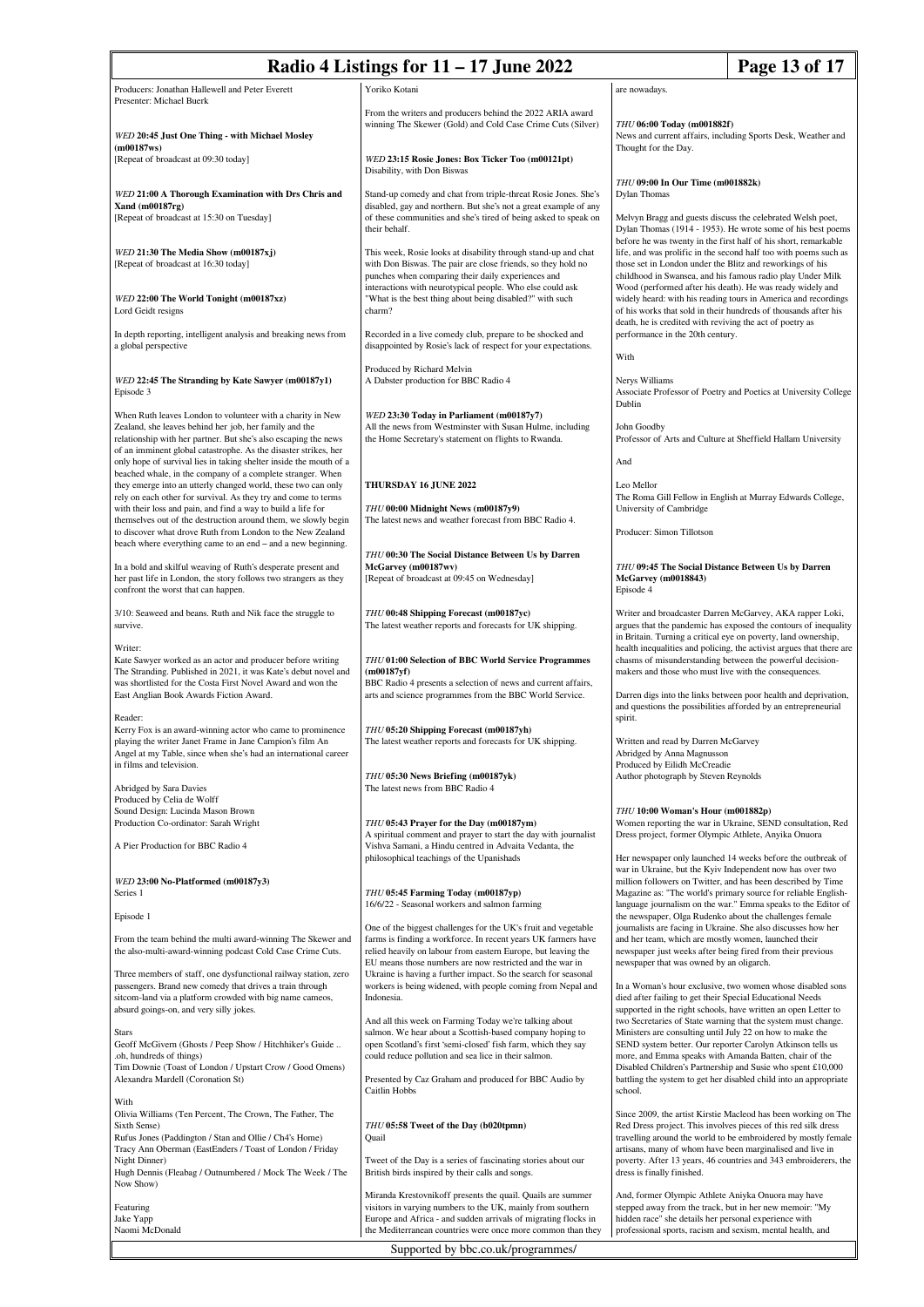| Radio 4 Listings for $11 - 17$ June 2022                                                                                                                                                                                                                                                                                                                                                                                                           |                                                                                                                                                                                                                                                                                                                                                                                                                          |                                                                                                                                                                                                                                                                                                                                                                                                                                                                                                                                                                                                                                                                                                                   | Page 14 of 17                                                                                                                                                                                  |
|----------------------------------------------------------------------------------------------------------------------------------------------------------------------------------------------------------------------------------------------------------------------------------------------------------------------------------------------------------------------------------------------------------------------------------------------------|--------------------------------------------------------------------------------------------------------------------------------------------------------------------------------------------------------------------------------------------------------------------------------------------------------------------------------------------------------------------------------------------------------------------------|-------------------------------------------------------------------------------------------------------------------------------------------------------------------------------------------------------------------------------------------------------------------------------------------------------------------------------------------------------------------------------------------------------------------------------------------------------------------------------------------------------------------------------------------------------------------------------------------------------------------------------------------------------------------------------------------------------------------|------------------------------------------------------------------------------------------------------------------------------------------------------------------------------------------------|
| growing up in a Nigerian household in 1990's Liverpool. She<br>joins Emma in the studio.                                                                                                                                                                                                                                                                                                                                                           | Producer: Miriam Williamson                                                                                                                                                                                                                                                                                                                                                                                              | THU 15:27 Radio 4 Appeal (m00187d6)<br>[Repeat of broadcast at 07:54 on Sunday]                                                                                                                                                                                                                                                                                                                                                                                                                                                                                                                                                                                                                                   |                                                                                                                                                                                                |
|                                                                                                                                                                                                                                                                                                                                                                                                                                                    | THU 12:32 Sliced Bread (m001882z)                                                                                                                                                                                                                                                                                                                                                                                        |                                                                                                                                                                                                                                                                                                                                                                                                                                                                                                                                                                                                                                                                                                                   |                                                                                                                                                                                                |
| THU 11:00 From Our Own Correspondent (m001882r)<br>Dom Phillips and Bruno Pereira: Amazon Defenders                                                                                                                                                                                                                                                                                                                                                | Air Purifiers                                                                                                                                                                                                                                                                                                                                                                                                            | THU 15:30 Open Book (m00187pf)<br>[Repeat of broadcast at 16:00 on Sunday]                                                                                                                                                                                                                                                                                                                                                                                                                                                                                                                                                                                                                                        |                                                                                                                                                                                                |
| Brazilian police say a suspect has confessed to burying the<br>bodies of missing British journalist Dom Phillips and<br>indigenous expert Bruno Pereira, who disappeared in a remote<br>part of the Amazon rainforest on 5 June. Mr Phillips' wife said<br>in a statement that 'today begins our quest for justice'. Andrew<br>Downie remembers his friend.                                                                                        | Air purifiers have become one of the most popular home<br>gadgets in recent years and you can spend hundreds of pounds<br>on the top-end models. They promise to remove harmful<br>pollutants in the air, reduce the symptoms of allergies and help<br>you breathe more easily in a more healthy environment. But<br>what's the evidence around how effective they are?                                                  | THU 16:00 Mary Portas: On Style (m001747k)<br>Glowing Up and Dressing Down Revolutions in Beauty and<br>Loungewear<br>This week we look at the lasting impact the pandemic has had<br>on so many of our hairstyles with stylist George Northwood.<br>We're embracing the grey, creating softer shapes and natural<br>styles and seeking environmentally friendly products. Serena<br>Rees was a pioneer in the 90s with her glamourous lingerie<br>brand Agent Provocateur and she's doing all over again, leading<br>the trend for loungewear that you'd leave the house in with her<br>new range 'Les Girls Les Boys'. Finally, journalist Anita<br>Bhagwandas takes us through some of the enormous changes in |                                                                                                                                                                                                |
| Britain's Civil Aviation Authority has warned that the service<br>wheelchair users get at airports has worsened: one man was<br>recently left on a plane for two hours after everyone else had<br>got off, and ended up calling the police for help - stories which<br>are horribly familiar to Tom Shakespeare. His work has<br>required him to fly around the globe, and it has certainly not<br>been easy.                                      | Listener Laura, a respiratory doctor, got in touch wanting to<br>know whether they work and even if they could help some of<br>her patients in their daily lives.<br>Greg Foot investigates the science behind the product, speaking<br>to experts to find out just how many pollutants are being pulled<br>from thin air, the effective range of air purifiers and whether<br>there are any downsides to how they work. |                                                                                                                                                                                                                                                                                                                                                                                                                                                                                                                                                                                                                                                                                                                   |                                                                                                                                                                                                |
| The reasons the Kremlin has given to justify Russia's attack on<br>Ukraine are many, varied, and sometimes contradictory. What<br>they all have in common is that few people outside the country<br>believe them. Anastasia Koro says that lying has become so<br>common in Russia, that even the most ordinary interactions now<br>have the shadow of mendacity hanging over them.                                                                | This series, we're testing your suggested wonder-products. If<br>you've seen an ad, trend or fad and wonder if there's any<br>evidence to back up a claim drop us an email to<br>sliced.bread@bbc.co.uk or you can send us a voice note to our<br>new WhatsApp number: 07543 306807                                                                                                                                      | the beauty industry over the past few years - and the hottest<br>trends for this year.<br>Presenter: Mary Portas<br>Producer: Jessica Treen                                                                                                                                                                                                                                                                                                                                                                                                                                                                                                                                                                       |                                                                                                                                                                                                |
| Crowds have now returned to sports stadiums in Japan, but<br>Covid safety measures remain in place. This means that fans are<br>required to keep their mouths shut, for fear that cheers and                                                                                                                                                                                                                                                       | PRESENTER: Greg Foot<br>PRODUCERS: Kate Holdsworth and Julian Paszkiewicz                                                                                                                                                                                                                                                                                                                                                | THU 16:30 BBC Inside Science (m001883c)<br><b>Inside Sentience</b><br>Marnie Chesterton and guests mull over the saga of an AI                                                                                                                                                                                                                                                                                                                                                                                                                                                                                                                                                                                    |                                                                                                                                                                                                |
| yelling might spread the coronavirus. So, it was a strange<br>atmosphere that greeted Hannah Kilcoyne, as she turned up to<br>see her first ever Japanese baseball game.                                                                                                                                                                                                                                                                           | THU 12:57 Weather (m0018831)<br>The latest weather forecast                                                                                                                                                                                                                                                                                                                                                              | engineer who believes his chatbot is sentient. Also, climate                                                                                                                                                                                                                                                                                                                                                                                                                                                                                                                                                                                                                                                      | scientists propose a major leap in earth system modelling, that<br>might cost £250m a year but would bring our predictive power<br>from 100 km to 1km. And the story of a Malaysian Breadfruit |
| James Joyce's epic novel, Ulysses, has not always been well<br>received: a 'colossal muck heap' said one critic, while another<br>described it as 'an unspeakable heap of printed filth.' It is now a<br>hundred years since Ulysses was published, and today the novel                                                                                                                                                                            | THU 13:00 World at One (m0018833)<br>Forty-five minutes of news, analysis and comment, with Sarah<br>Montague.                                                                                                                                                                                                                                                                                                           | species that turns out to be two separate strains - something<br>locals knew all along, but that science had missed.                                                                                                                                                                                                                                                                                                                                                                                                                                                                                                                                                                                              | Philp Ball's latest book, The Book of Minds, explores the work                                                                                                                                 |
| is regarded as a masterpiece, albeit a tough read. Chris Page<br>says that its increasing popularity in Ireland reflects the<br>country's changing social attitudes.                                                                                                                                                                                                                                                                               | THU 13:45 The People Vs J Edgar Hoover (m0018835)<br>4. Witches                                                                                                                                                                                                                                                                                                                                                          | still to be done on our conception of what thinking is, and what<br>it might mean in non-human contexts. Beth Singler is a digital<br>ethnographer - an anthropologist who studies societal reaction<br>to technological advancement. They discuss the story this week                                                                                                                                                                                                                                                                                                                                                                                                                                            |                                                                                                                                                                                                |
| Producers: Paul Moss, Serena Tarling & Polly Hope<br>Production coordinator: Iona Hammond & Helena Warwick-<br>Cross<br>Editor: Richard Fenton-Smith                                                                                                                                                                                                                                                                                               | Hoover fans paranoia as his spy machine goes after<br>Communists - real and imagined. J Edgar Hoover built then ran<br>the FBI for almost five decades. He turned it from a<br>bureaucratic backwater into a premier crime fighting and<br>counterintelligence force. In the process, he arguably became                                                                                                                 | that a google AI engineer has been suspended on paid leave<br>He rather startlingly announced his belief that it had attained<br>sentience, publishing some excerpts from interactions he has<br>experienced with it.                                                                                                                                                                                                                                                                                                                                                                                                                                                                                             | from his work with an experimental algorithm called LaMDA.                                                                                                                                     |
| THU 11:30 Fairy Meadow (p0bfxnmv)<br>2. A Ransom Note                                                                                                                                                                                                                                                                                                                                                                                              | America's most powerful man. He's been dead 50 years and still<br>his shadow looms over the US. Today's fears of a 'deep state' -<br>of unaccountable government officials working against the                                                                                                                                                                                                                           | Prof Dame Julia Slingo this week has published a proposal in                                                                                                                                                                                                                                                                                                                                                                                                                                                                                                                                                                                                                                                      | Nature Climate Change, co-authored with several of the world's                                                                                                                                 |
| The Grimmer family are thousands of miles from home, and<br>the Fairy Meadow migrant hostel is a lonely place in the days<br>after Cheryl's disappearance. Then a note arrives from someone<br>claiming to be the kidnapper. There's a rendezvous and a<br>demand for cash<br>BBC News Correspondent Jon Kay continues his investigation<br>into the abduction of 3 year old Cheryl Grimmer from a beach<br>in New South Wales, Australia in 1970. | public in their own interest – can be traced back to him. In the<br>first of an 8-part series, Emily shows how though his job was to<br>enforce the lawhe would not always be bound by it.<br>Producer: Neal Razzell<br>Research: Louise Byrne<br>Editor: Hugh Levinson<br>Production Coordinator: Janet Staples<br>Sound: Tom Brignell                                                                                  | greatest climate scientists, for a multinational investment in the<br>next generation of climate models. Currently, models of the<br>global climate have a resolution of something like 100km, a<br>scale which, they suggest, misses some very fundamental<br>physics of the way rain, clouds and storms can form. Zooming<br>into 1km resolution, and including the smaller physical systems<br>will allow scientist to better predict extreme events, and<br>crucially how water interacts in a real way with rising<br>temperatures in different climes.                                                                                                                                                      |                                                                                                                                                                                                |
| Produced for BBC Audio in Bristol by Chris Ledgard<br>Music: Elizabeth Purnell<br>Studio engineer: Jacques Sweeney<br>Editor: James Cook                                                                                                                                                                                                                                                                                                           | THU 14:00 The Archers (m00187xs)<br>[Repeat of broadcast at 19:00 on Wednesday]                                                                                                                                                                                                                                                                                                                                          | And can zooming in on taxonomy reveal insights in<br>conservation and biodiversity? Researchers in the US and<br>Malaysia have described a species of breadfruit that has<br>hitherto been considered one species by mainstream science.                                                                                                                                                                                                                                                                                                                                                                                                                                                                          |                                                                                                                                                                                                |
| THU 12:00 News Summary (m001884r)<br>The latest national and international news from BBC Radio 4.                                                                                                                                                                                                                                                                                                                                                  | THU 14:15 Drama (m0018837)<br>Life Rights<br>By Nicholas Meiklejohn                                                                                                                                                                                                                                                                                                                                                      | Locals have long described them as different species, and the<br>genetics proves that view correct. Can more local, granular<br>of our planet's biodiversity? Emily Bird Reports.                                                                                                                                                                                                                                                                                                                                                                                                                                                                                                                                 | knowledge help us get a better handle on the conservation status                                                                                                                               |
| THU 12:04 You and Yours (m001882x)<br>Gap Finders - Ruari Fairbairns                                                                                                                                                                                                                                                                                                                                                                               | A play about the reunion between two estranged friends - now<br>in their early forties. One's been stuck in the small Scottish<br>town where they grew up, having grudgingly taken over his<br>family's moribund business, while the other found modest and                                                                                                                                                              | Presenter Marnie Chesterton<br>Reporter Emily Bird<br>Producer Alex Mansfield                                                                                                                                                                                                                                                                                                                                                                                                                                                                                                                                                                                                                                     |                                                                                                                                                                                                |
| Today's guest is Ruari Fairbairns, the founder of the alcohol<br>free challenge One Year No Beer.                                                                                                                                                                                                                                                                                                                                                  | fleeting success as an indie film-maker.<br>When the film-maker shows up with an unusual request, it                                                                                                                                                                                                                                                                                                                     | THU 17:00 PM (m001883f)<br>Afternoon news and current affairs programme, reporting on                                                                                                                                                                                                                                                                                                                                                                                                                                                                                                                                                                                                                             |                                                                                                                                                                                                |
| Ruari grew up on the Isle of Mull in Scotland, where he setup<br>his first business selling and servicing PCs on the Island at 16.<br>He followed a career in sales and at the age of 25 he found<br>himself in London as a commodities broker. However the<br>drinking and socialising culture became too much, and after                                                                                                                         | sparks contradictory memories of the past.<br>A play about the fragility of memory, ambition, familial<br>expectations and the frustrations of looming middle age.                                                                                                                                                                                                                                                       | breaking stories and summing up the day's headlines<br>THU 18:00 Six O'Clock News (m001883k)<br>A resignation letter sent to the Prime Minister by his ethics                                                                                                                                                                                                                                                                                                                                                                                                                                                                                                                                                     |                                                                                                                                                                                                |
| encouragement from his wife Jen, he decided to take a break<br>from drinking. Soon after, in 2015 he set up the alcohol free<br>challenge One Year No Beer.                                                                                                                                                                                                                                                                                        | Jack  Robert Jack<br>Danny  Sandy Grierson                                                                                                                                                                                                                                                                                                                                                                               | adviser has described how he was put in "an impossible and<br>odious position" shortly before he quit                                                                                                                                                                                                                                                                                                                                                                                                                                                                                                                                                                                                             |                                                                                                                                                                                                |
| After a meeting with the Dalai Lama he decided to quit his job<br>as a broker and develop the company full time, encouraging<br>other people to change their relationship with alcohol, by                                                                                                                                                                                                                                                         | Director Gaynor Macfarlane<br>THU 15:00 Open Country (m0018839)                                                                                                                                                                                                                                                                                                                                                          | THU 18:30 Thanks a Lot, Milton Jones! (m001883m)<br>Series 5                                                                                                                                                                                                                                                                                                                                                                                                                                                                                                                                                                                                                                                      |                                                                                                                                                                                                |
| signing up to paid for daily programmes including motivational<br>videos and tactics to avoid drinking.                                                                                                                                                                                                                                                                                                                                            | Erland Cooper's Orkney                                                                                                                                                                                                                                                                                                                                                                                                   | Thanks Allotment, Milton Jones!                                                                                                                                                                                                                                                                                                                                                                                                                                                                                                                                                                                                                                                                                   |                                                                                                                                                                                                |
| One Year No Beer has a large online community and so far<br>80,000 have taken the challenge. We hear from Ruari about his<br>passion for the company, what motivates him and his plans for                                                                                                                                                                                                                                                         | Composer Erland Cooper takes us on a tour of his Orkney<br>homeland - with help from artists, poets, some Neolithic<br>monuments and around a million swirling sea-birds.                                                                                                                                                                                                                                                | a little deeper.                                                                                                                                                                                                                                                                                                                                                                                                                                                                                                                                                                                                                                                                                                  | Fed up with the local veg box delivery, Milton decides to get an<br>allotment. But when's he smells something fishy, it's time to dig                                                          |
| the future.<br>Presenter: Winifred Robinson                                                                                                                                                                                                                                                                                                                                                                                                        | Producer for BBC Audio in Bristol : Emily Knight                                                                                                                                                                                                                                                                                                                                                                         | Mention Milton Jones to most people and the first thing they<br>think is 'Help!'. Because each week Milton and his trusty<br>assistant Anton (played by Milton regular, Tom Goodman-Hill)                                                                                                                                                                                                                                                                                                                                                                                                                                                                                                                         |                                                                                                                                                                                                |
|                                                                                                                                                                                                                                                                                                                                                                                                                                                    | Supported by bbc.co.uk/programmes/                                                                                                                                                                                                                                                                                                                                                                                       |                                                                                                                                                                                                                                                                                                                                                                                                                                                                                                                                                                                                                                                                                                                   |                                                                                                                                                                                                |
|                                                                                                                                                                                                                                                                                                                                                                                                                                                    |                                                                                                                                                                                                                                                                                                                                                                                                                          |                                                                                                                                                                                                                                                                                                                                                                                                                                                                                                                                                                                                                                                                                                                   |                                                                                                                                                                                                |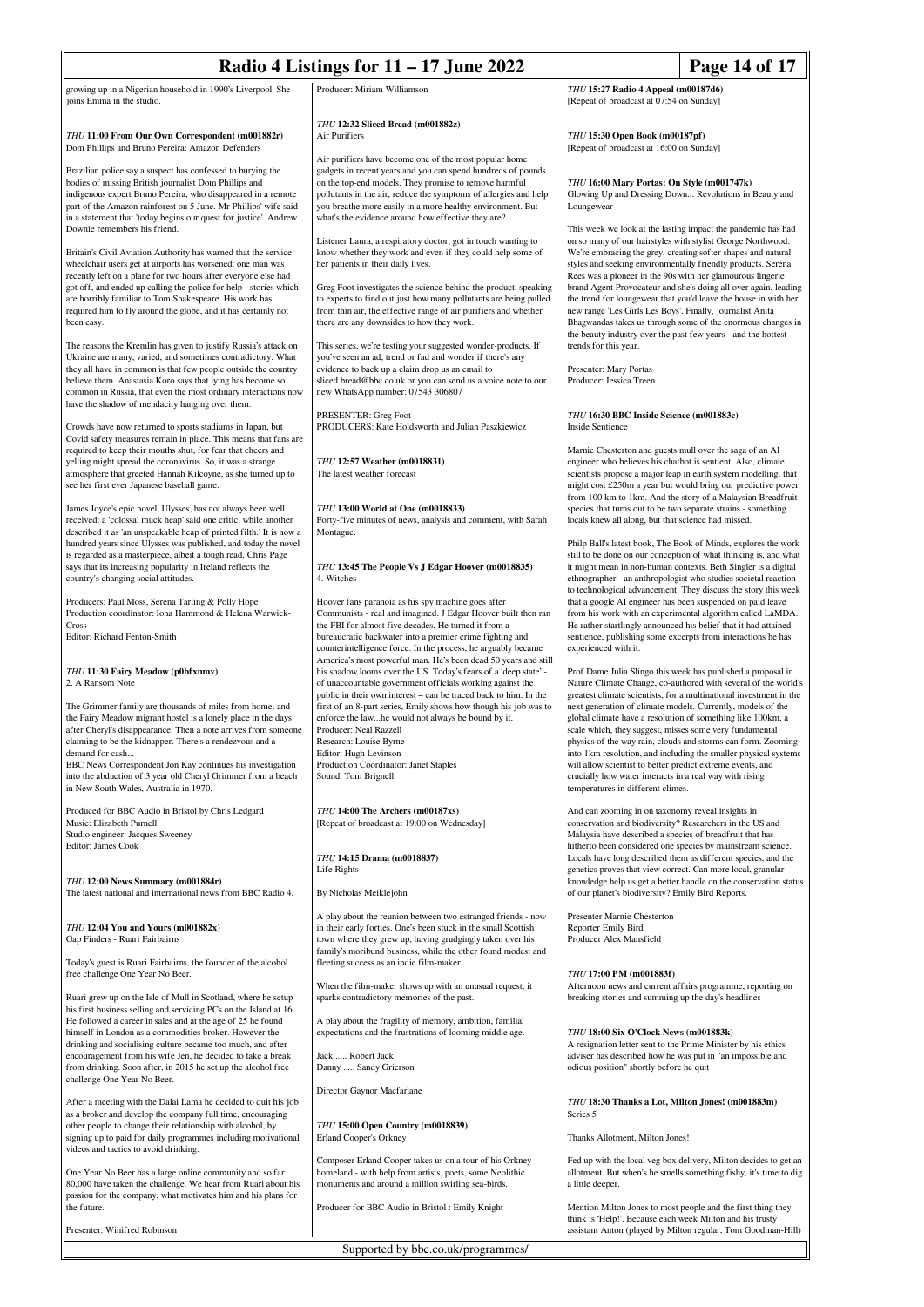|                                                                                                                                                                                                                                                                                                             | Radio 4 Listings for $11 - 17$ June 2022                                                                                                                                                                                                                                                         | Page 15 of 17                                                                                                                                                                                 |  |
|-------------------------------------------------------------------------------------------------------------------------------------------------------------------------------------------------------------------------------------------------------------------------------------------------------------|--------------------------------------------------------------------------------------------------------------------------------------------------------------------------------------------------------------------------------------------------------------------------------------------------|-----------------------------------------------------------------------------------------------------------------------------------------------------------------------------------------------|--|
| set out to help people and soon find they're embroiled in a new<br>adventure. When you're close to the edge, Milton can give you a                                                                                                                                                                          | truth? Plus stories of chip shops, splashing in puddles and the<br>mysterious "review farms"                                                                                                                                                                                                     | Stand-up show recorded in front of a studio audience at the<br>BBC Radio Theatre.                                                                                                             |  |
| push<br>"Milton Jones is one of Britain's best gagsmiths with a flair for                                                                                                                                                                                                                                   | Guests:<br>Anoop Joshi, VP Legal and Platform Integrity, Trustpilot<br>Melissa Norton, Commercial Director, Muddy Puddles                                                                                                                                                                        | Starring: Bridget Christie.<br>With special guest Sister Agatha.                                                                                                                              |  |
| creating daft yet perfect one-liners" - The Guardian.                                                                                                                                                                                                                                                       | Professor Adrian Palmer, Head of Marketing and Reputation,<br>Henley Business School                                                                                                                                                                                                             | Producers: Simon Nicholls and Alison Vernon-Smith.                                                                                                                                            |  |
| "King of the surreal one-liners" - The Times<br>"If you haven't caught up with Jones yet - do so!" - The Daily                                                                                                                                                                                              | Producer: Julie Ball<br>Editor Hugh Levinson                                                                                                                                                                                                                                                     | A BBC Studios Production.                                                                                                                                                                     |  |
| Mail<br>Written by Milton with James Cary (Bluestone 42, Miranda),                                                                                                                                                                                                                                          | Sound: Neil Churchill<br>Production coordinators: Siobhan Reed and Helena Warwick-<br>Cross                                                                                                                                                                                                      | THU 23:30 Today in Parliament (m001883z)<br>All the news from today's sitting at Westminster.                                                                                                 |  |
| and Dan Evans (who co-wrote Milton's Channel 4 show House<br>Of Rooms), the man they call "Britain's funniest Milton" returns                                                                                                                                                                               |                                                                                                                                                                                                                                                                                                  |                                                                                                                                                                                               |  |
| to the radio with a fully-working cast and a shipload of new<br>jokes.                                                                                                                                                                                                                                      | THU 21:00 BBC Inside Science (m001883c)<br>[Repeat of broadcast at 16:30 today]                                                                                                                                                                                                                  | <b>FRIDAY 17 JUNE 2022</b><br>FRI 00:00 Midnight News (m0018841)                                                                                                                              |  |
| The cast includes regulars Tom Goodman-Hill (Spamalot, Mr.<br>Selfridge) as the ever-faithful Anton, Josie Lawrence and Dan<br>Tetsell (Peep Show, Upstart Crow)                                                                                                                                            | THU 21:30 In Our Time (m001882k)<br>[Repeat of broadcast at 09:00 today]                                                                                                                                                                                                                         | The latest news and weather forecast from BBC Radio 4.<br>FRI 00:30 The Social Distance Between Us by Darren                                                                                  |  |
| With music by Guy Jackson.                                                                                                                                                                                                                                                                                  | THU 22:00 The World Tonight (m001883x)                                                                                                                                                                                                                                                           | <b>McGarvey</b> (m0018843)<br>[Repeat of broadcast at 09:45 on Thursday]                                                                                                                      |  |
| Produced and Directed by David Tyler                                                                                                                                                                                                                                                                        | BBC speaks to Russian Foreign Minister Sergei Lavrov                                                                                                                                                                                                                                             |                                                                                                                                                                                               |  |
| A Pozzitive production for BBC Radio 4                                                                                                                                                                                                                                                                      | In-depth reporting, intelligent analysis and breaking news from<br>a global perspective                                                                                                                                                                                                          | FRI 00:48 Shipping Forecast (m0018845)<br>The latest weather reports and forecasts for UK shipping.                                                                                           |  |
| $THU$ 19:00 The Archers (m001883p)<br>Susan prepares a Mediterranean spread for Hannah, who's<br>feeling the strain of stress at work combined with supporting                                                                                                                                              | THU 22:45 The Stranding by Kate Sawyer (m0018j10)<br>Episode 4                                                                                                                                                                                                                                   | <b>FRI 01:00 Selection of BBC World Service Programmes</b><br>(m0018847)                                                                                                                      |  |
| dementia care for her mum. Susan's planning to knit booties for<br>Natasha and Tom's new-borns. Over dinner, Hannah wistfully<br>reminisces about visiting Lisbon with her mum before her                                                                                                                   | When Ruth leaves London to volunteer with a charity in New<br>Zealand, she leaves behind her job, her family and the                                                                                                                                                                             | BBC Radio 4 presents a selection of news and current affairs,<br>arts and science programmes from the BBC World Service.                                                                      |  |
| dementia set in. These days Hannah's taking calls from her step-<br>dad who is caring for her mum, and she wonders when the right<br>time will be to find residential care for her. She's grateful to<br>Neil and Susan for listening to her. Neil wants her to know that                                   | relationship with her partner. But she's also escaping the news<br>of an imminent global catastrophe. As the disaster strikes, her<br>only hope of survival lies in taking shelter inside the mouth of a<br>beached whale, in the company of a complete stranger. When                           | FRI 05:20 Shipping Forecast (m0018849)<br>The latest weather reports and forecasts for UK shipping.                                                                                           |  |
| they're friends as well as colleagues. Hannah then gets a<br>message from Con, her step-dad – she needs to call him. It<br>won't be a quick one so she reluctantly takes her leave. Susan<br>sends her off with a food parcel to take home. Hannah tells Neil                                               | they emerge into an utterly changed world, these two can only<br>rely on each other for survival. As they try and come to terms<br>with their loss and pain, and find a way to build a life for<br>themselves out of the destruction around them, we slowly begin                                | FRI 05:30 News Briefing (m001884c)<br>The latest news from BBC Radio 4                                                                                                                        |  |
| he married a really good woman. Neil agrees Susan's the very<br>best.<br>Tom's grateful that he and Natasha are being fed at Bridge<br>Farm. They're still settling in at April Cottage. Tony's pleased to                                                                                                  | to discover what drove Ruth from London to the New Zealand<br>beach where everything came to an end – and a new beginning.<br>In a bold and skilful weaving of Ruth's desperate present and                                                                                                      | FRI 05:43 Prayer for the Day (m001884f)<br>A spiritual comment and prayer to start the day with journalist<br>Vishva Samani, a Hindu centred in Advaita Vedanta, the                          |  |
| hear it was all good news at yesterday's scan. Natasha joins<br>them and Tony heads off on an errand. She's unperturbed by<br>Tom's shock on learning that she's told Pat what she learned                                                                                                                  | her past life in London, the story follows two strangers as they<br>confront the worst that can happen.                                                                                                                                                                                          | philosophical teachings of the Upanishads                                                                                                                                                     |  |
| about the sex of their babies. After realising that Tony also<br>knows the information having being told by Pat, Tom relents<br>and agrees to be told. Natasha announces that they are having a                                                                                                             | 4/10: The Caravan. Ruth and Nik begin to look for what has<br>survived the catastrophe                                                                                                                                                                                                           | FRI 05:45 Farming Today (m001884h)<br>17/6/22 - Scottish Good Food Nation bill, salmon and rising<br>farming costs                                                                            |  |
| girl and a boy. Tom thinks that's perfect. He couldn't be<br>happier.                                                                                                                                                                                                                                       | Writer:<br>Kate Sawyer worked as an actor and producer before writing<br>The Stranding. Published in 2021, it was Kate's debut novel and<br>was shortlisted for the Costa First Novel Award and won the                                                                                          | Another day, another food strategy, this time for Scotland<br>where Members of the Scottish parliament have just passed the<br>'Good Food Nation' bill. But what do these new food strategies |  |
| THU 19:15 Front Row (m001883r)<br>Circle of Fifths, reviews of Good Luck to You, Leo Grande and<br>The Lazarus Project                                                                                                                                                                                      | East Anglian Book Awards Fiction Award.<br>Reader:                                                                                                                                                                                                                                               | mean for farmers?<br>All this week we're talking about salmon on the programme.                                                                                                               |  |
| National Theatre Wales is about to open a new production<br>described as a live documentary performance, Circle of Fifths.<br>With cast and stories drawn from the local community, and                                                                                                                     | Kerry Fox is an award-winning actor who came to prominence<br>playing the writer Janet Frame in Jane Campion's film An<br>Angel at my Table, since when she's had an international career<br>in films and television.                                                                            | The Scottish government commissioned a major review into the<br>industry and say that in the coming months they'll be setting out<br>a 'vision' for salmon farming.                           |  |
| taking place inside and out, it combines film, performance,<br>storytelling, live music and dance, to tell stories of life, death<br>and grief. The director Gavin Porter joins Front Row to explain                                                                                                        | Abridged by Sara Davies<br>Produced by Celia de Wolff                                                                                                                                                                                                                                            | And we hear how farmers in Northern Ireland are responding to<br>rising costs impacting fuel, feed and fertiliser prices, which<br>have all risen sharply over the past few months.           |  |
| how it will work.<br>Because of the bad behaviour of human the world keeps coming                                                                                                                                                                                                                           | Sound Designer: Lucinda Mason Brown<br>Production Co-ordinator: Sarah Wright                                                                                                                                                                                                                     | Presented by Caz Graham and produced for BBC Audio by<br>Caitlin Hobbs                                                                                                                        |  |
| to an end. Fortunately there is an organisation of people who<br>can reset time to before disaster, take action and so save the<br>planet. That's the premise of a new eight part action television                                                                                                         | A Pier Production for BBC Radio 4                                                                                                                                                                                                                                                                | FRI 05:58 Tweet of the Day (b020tppv)                                                                                                                                                         |  |
| series starring Paapa Essiedu. Karen Krizanovich and Kerry<br>Shale review The Lazarus Project. They have also been<br>watching the film Good Luck to You, Leo Grande in which                                                                                                                              | THU 23:00 Bridget Christie's Utopia (b09r6fvs)<br>Series 1                                                                                                                                                                                                                                       | Arctic Tern<br>Tweet of the Day is a series of fascinating stories about our                                                                                                                  |  |
| Emma Thompson plays a retired R.E. teacher who has never<br>had an orgasm. So, she hires sex worker Leo Grande, played by                                                                                                                                                                                   | Spirituality                                                                                                                                                                                                                                                                                     | British birds inspired by their calls and songs.                                                                                                                                              |  |
| Daryl McCormack, to teach her about the pleasures of sex. In<br>the process both learn a good deal about themselves.                                                                                                                                                                                        | Witness episode 2 of award-winning stand-up comedian Bridget<br>Christie's BBC Radio 4 comedy series, Bridget Christie's<br>Utopia.                                                                                                                                                              | Miranda Krestovnikoff presents the Arctic Tern. Arctic terns<br>are superlative birds. They're best known for seeing more<br>daylight than any other bird as they migrate between the         |  |
| Presenter: Tom Sutcliffe<br>Producer: Sarah Johnson                                                                                                                                                                                                                                                         | As Bridget Christie struggles to come to terms with current                                                                                                                                                                                                                                      | Antarctic seas, where they spend our winter, and their breeding<br>grounds in northern Europe - a staggering round trip of over 70                                                            |  |
| Photo credit: Mei Lewis, Mission Photographic                                                                                                                                                                                                                                                               | world events - Kim Jong-un, the melting polar ice caps and<br>parakeets in her garden reminding her of Brexit, she embarks<br>on a comic quest for her Utopia - a way of living that will make                                                                                                   | thousand kilometres.<br>FRI 06:00 Today (m001884w)                                                                                                                                            |  |
| THU 20:00 Law in Action (m00187rj)<br>[Repeat of broadcast at 16:00 on Tuesday]                                                                                                                                                                                                                             | her less anxious and enable her to have her first happy wee<br>since the Brexit vote in 2016.                                                                                                                                                                                                    | News and current affairs, including Sports Desk, Weather and<br>Thought for the Day.                                                                                                          |  |
|                                                                                                                                                                                                                                                                                                             | EPISODE 2 : Spirituality                                                                                                                                                                                                                                                                         |                                                                                                                                                                                               |  |
| THU 20:30 The Bottom Line (m001883t)<br><b>Online Reviews</b>                                                                                                                                                                                                                                               | In this second episode of the series, Bridget explores spirituality<br>- to see if that will make her happier. Could Yoga, Hinduism or<br>becoming a nun be the answer to all her problems? Or will life                                                                                         | FRI 09:00 Desert Island Discs (m00187p1)<br>[Repeat of broadcast at 11:15 on Sunday]                                                                                                          |  |
| Can we trust the wisdom of the crowd on online review<br>platforms? Evan Davis and guests discuss how businesses can<br>harness this knowledge to their advantage and how they can<br>deal with bad reviews. And how do the platforms that<br>consumers look to for assurance ensure that we're reading the | still be completely rubbish? In her tour of spirituality, Bridget<br>meets an elderly nun - Sister Agatha - at Bar Convent, hides<br>from an Easter egg hunt and witnesses the aftermath of her<br>husband getting a wedgie from the ghost of Napoleon. Will any<br>of this help her switch off? | FRI 09:45 The Social Distance Between Us by Darren<br>McGarvey (m001887j)<br>Episode 5                                                                                                        |  |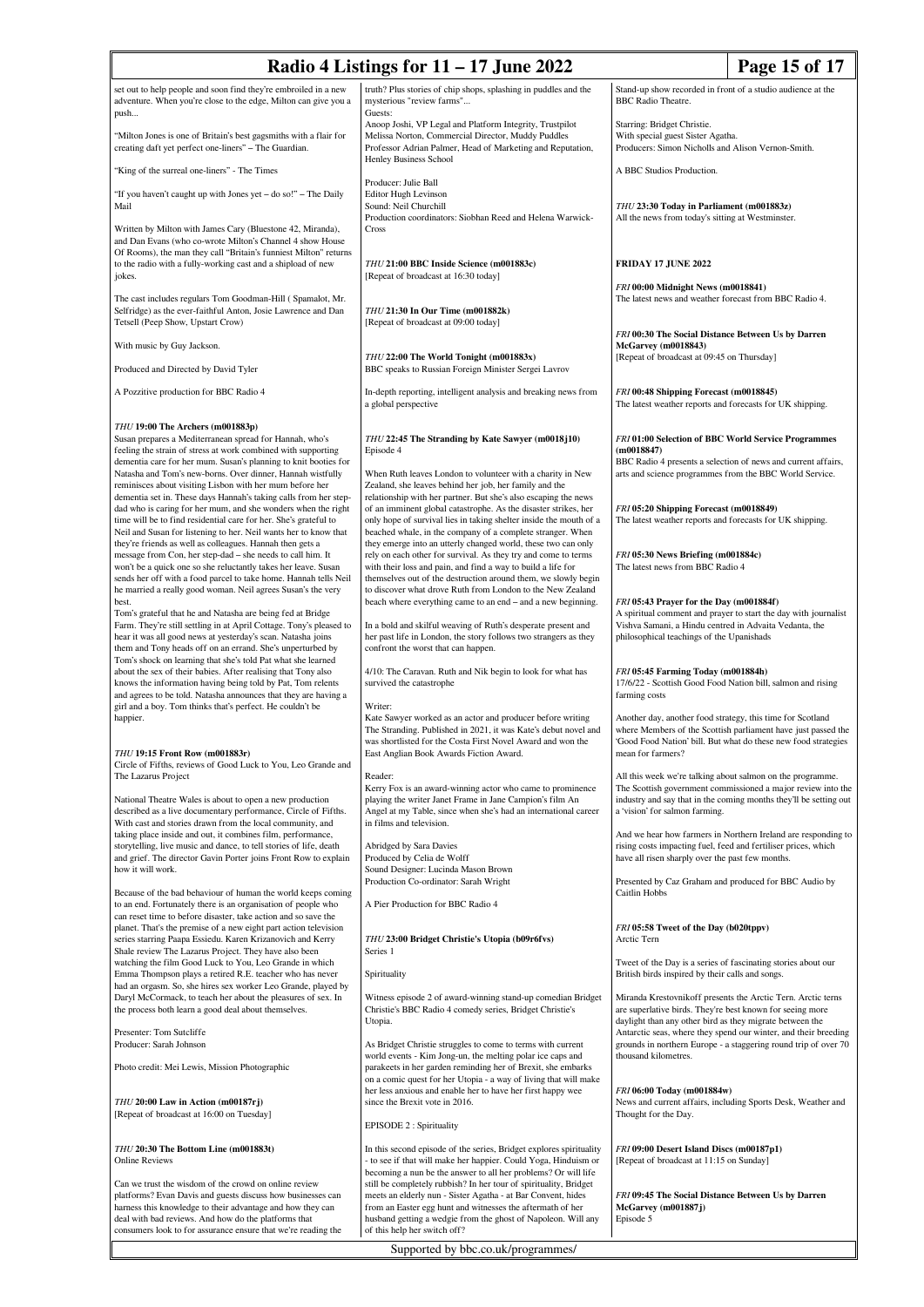| Radio 4 Listings for $11 - 17$ June 2022                                                                                                                                                                                                                              | Page 16 of 17                                                                                                                                                                                                                                                |                                                                                                                                                                                              |                                                                    |  |  |  |
|-----------------------------------------------------------------------------------------------------------------------------------------------------------------------------------------------------------------------------------------------------------------------|--------------------------------------------------------------------------------------------------------------------------------------------------------------------------------------------------------------------------------------------------------------|----------------------------------------------------------------------------------------------------------------------------------------------------------------------------------------------|--------------------------------------------------------------------|--|--|--|
| Writer and broadcaster Darren McGarvey, AKA rapper Loki,<br>argues that the pandemic has exposed the contours of inequality<br>in Britain. Turning a critical eye on poverty, land ownership,<br>health inequalities and policing, the activist argues that there are | Additional Research: Claire Harris<br>Reporting in South Africa: Nceba Ezra Singapi<br>Sound Design: Jon Nicholls<br>Editors: Gail Champion and Heather Kane-Darling                                                                                         | Five super-rich men have been kidnapped by a mysterious<br>group of extremists The authorities have no clue where the men<br>are being held and the clock is ticking.                        |                                                                    |  |  |  |
| chasms of misunderstanding between the powerful decision-<br>makers and those who must live with the consequences.                                                                                                                                                    | Photo by Caroline Irby: Alex at eight years old                                                                                                                                                                                                              | As the only two people with insider knowledge of the terrorists,<br>Jake and Maya are about to be pulled back into the murky<br>world of 'The System'.                                       |                                                                    |  |  |  |
| Darren challenges assumptions around language and accent -<br>and asks himself some hard questions about authenticity.                                                                                                                                                | FRI 11:30 The Break (m001889y)<br>Series 4                                                                                                                                                                                                                   | Cast:                                                                                                                                                                                        |                                                                    |  |  |  |
| Written and read by Darren McGarvey<br>Abridged by Anna Magnusson<br>Produced by Eilidh McCreadie                                                                                                                                                                     | Secrets and Fries                                                                                                                                                                                                                                            | Jake  Alex Austin<br>Maya Siena Kelly<br>Jess  Chloe Pirrie                                                                                                                                  |                                                                    |  |  |  |
| Author photograph by Steven Reynolds                                                                                                                                                                                                                                  | Jeff (Philip Jackson) and Andy (Tom Palmer) disagree on how<br>to celebrate Andy's birthday.                                                                                                                                                                 | Liv  Jemima Rooper<br>RichardPips Torrens<br>Angel Investor  Rhashan Stone                                                                                                                   |                                                                    |  |  |  |
| FRI 10:00 Woman's Hour (m001889w)<br>The Whyte Review into British Gymnastics, Women's Health<br>Ambassador, the Future of Cars                                                                                                                                       | Jeff plans a big party, enlisting the help of Fish Shop Frank<br>(Mark Benton) and their favourite café proprietor, Joyce<br>(Alison Steadman). In trying to prevent this, Andy visits Frank's<br>rivals at The Barracuda Bistro (Rasmus Hardiker and Shobna | Original music and sound design by Danny Krass<br>A BBC Scotland Production directed by Kirsty Williams                                                                                      |                                                                    |  |  |  |
| Following a two year investigation into bullying, abuse and<br>discrimination the Whyte Review into British Gymnastics is<br>finally published. We hear from ex-gymnast Claire Heafford,                                                                              | Gulati) and manages to alienate pretty much everyone.<br>Starring:                                                                                                                                                                                           | FRI 14:45 Living with the Gods (b09cy7ht)<br>The House of God                                                                                                                                |                                                                    |  |  |  |
| co-founder and campaign director of Gymnasts 4 Change, and<br>Sarah Moore, lawyer and partner at Hausfeld who are acting on                                                                                                                                           | Philip Jackson<br>Tom Palmer                                                                                                                                                                                                                                 |                                                                                                                                                                                              |                                                                    |  |  |  |
| behalf of 38 former elite gymnasts against British Gymnastics                                                                                                                                                                                                         | Alison Steadman                                                                                                                                                                                                                                              | Neil MacGregor's series on the role and expression of beliefs<br>continues with a focus on the creation of sacred spaces, built for                                                          |                                                                    |  |  |  |
| in relation to allegations of abuse.                                                                                                                                                                                                                                  | Mark Benton                                                                                                                                                                                                                                                  | encountering or engaging with the divine.                                                                                                                                                    |                                                                    |  |  |  |
|                                                                                                                                                                                                                                                                       | Shobna Gulati                                                                                                                                                                                                                                                |                                                                                                                                                                                              |                                                                    |  |  |  |
| It's has just been announced that Professor Dame Lesley Regan<br>has been appointed as the first ever Women's Health                                                                                                                                                  | Rasmus Hardiker                                                                                                                                                                                                                                              | Stone tablets in the British Museum detail how a temple was                                                                                                                                  | designed and formed in Mesopotamia about 4000 years ago -          |  |  |  |
| Ambassador for England. She'll support the implementation of                                                                                                                                                                                                          | Created and Written by Ian Brown and James Hendrie                                                                                                                                                                                                           |                                                                                                                                                                                              | the first sacred space for which we have a written record. It was  |  |  |  |
| the upcoming Government led women's health strategy, which                                                                                                                                                                                                            | Studio Engineered and Edited by Leon Chambers                                                                                                                                                                                                                |                                                                                                                                                                                              | a god's home, complete with private areas crafted to meet his      |  |  |  |
| aims to close the gender health gap and ensure services meet the<br>needs of women throughout their life. We hear from her about                                                                                                                                      | Production Manager Sarah Tombling<br>Produced and Directed by Gordon Kennedy                                                                                                                                                                                 | every need: kitchens and dining rooms, family rooms and<br>spaces for guests.                                                                                                                |                                                                    |  |  |  |
| what she hopes to achieve in this new role.                                                                                                                                                                                                                           | Recorded at The Soundhouse Studios, London                                                                                                                                                                                                                   |                                                                                                                                                                                              | Architect Aidan Potter reflects on the ideas and ideals behind     |  |  |  |
| This summer marks two years since the start of Covid-19. We<br>hear from psychologist Ciara Dockery at Gurls Talk, the                                                                                                                                                | An Absolutely production for BBC Radio 4                                                                                                                                                                                                                     | the design of the Sacred Heart Cathedral in Kericho, Kenya,                                                                                                                                  |                                                                    |  |  |  |
| community-led non-profit organisation, about why they are<br>encouraging young women and girls to write a letter to their pre-                                                                                                                                        |                                                                                                                                                                                                                                                              | consecrated in 2015, and Neil views the original models -<br>starting with a curled cardboard sleeve, used on a disposable<br>coffee cup, which Aidan shaped to suggest the high inverted V- |                                                                    |  |  |  |
| pandemic selves.                                                                                                                                                                                                                                                      | FRI 12:00 News Summary (m00188b0)<br>The latest national and international news from BBC Radio 4.                                                                                                                                                            | shaped roof                                                                                                                                                                                  |                                                                    |  |  |  |
| What is the future of cars? Linda Zhang is the Chief Engineer                                                                                                                                                                                                         |                                                                                                                                                                                                                                                              | Producer Paul Kobrak                                                                                                                                                                         |                                                                    |  |  |  |
| of the Ford F-150 Lightning pick-up truck, the newly-                                                                                                                                                                                                                 |                                                                                                                                                                                                                                                              |                                                                                                                                                                                              |                                                                    |  |  |  |
| electrified version of the USA's most popular vehicle. She is in<br>the UK to take part in the BBC World Service's Future of Cars                                                                                                                                     | FRI 12:04 Archive on 4 (m00187c6)<br>[Repeat of broadcast at 20:00 on Saturday]                                                                                                                                                                              | with the assistance of Dr Christopher Harding, University of                                                                                                                                 | The series is produced in partnership with the British Museum,     |  |  |  |
| event staged at the Science Museum with the Royal                                                                                                                                                                                                                     |                                                                                                                                                                                                                                                              | Edinburgh.                                                                                                                                                                                   |                                                                    |  |  |  |
| Commission for the Exhibition of 1851. She tells us why                                                                                                                                                                                                               |                                                                                                                                                                                                                                                              | Photograph (c) The Trustees of the British Museum.                                                                                                                                           |                                                                    |  |  |  |
| bringing out an electric version of this monster vehicle is so                                                                                                                                                                                                        | FRI 12:57 Weather (m0018857)<br>The latest weather forecast                                                                                                                                                                                                  |                                                                                                                                                                                              |                                                                    |  |  |  |
| important and why young people and women want to drive it.                                                                                                                                                                                                            |                                                                                                                                                                                                                                                              | FRI 15:00 Gardeners' Question Time (m001885h)                                                                                                                                                |                                                                    |  |  |  |
| A house in Hackney, which in the early 20th century sheltered                                                                                                                                                                                                         |                                                                                                                                                                                                                                                              | Chelsea Flower Show Potting Shed - Part 2                                                                                                                                                    |                                                                    |  |  |  |
| hundreds of stranded and abandoned South and East Asian<br>Nannies - known as Ayah's, has been commemorated with a                                                                                                                                                    | FRI 13:00 World at One (m0018859)<br>Forty-five minutes of news, analysis and comment, with Jonny                                                                                                                                                            | Horticultural programme featuring a group of gardening                                                                                                                                       |                                                                    |  |  |  |
| blue plaque. Historian Dr Rebecca Preston tells us who these                                                                                                                                                                                                          | Dymond.                                                                                                                                                                                                                                                      | experts. Peter Gibbs presents the second instalment of                                                                                                                                       |                                                                    |  |  |  |
| women were and their importance to British and international                                                                                                                                                                                                          |                                                                                                                                                                                                                                                              |                                                                                                                                                                                              | highlights from the Potting Shed sessions at this year's Chelsea   |  |  |  |
| history.                                                                                                                                                                                                                                                              |                                                                                                                                                                                                                                                              | Flower Show. Answering the questions this week are Ashley                                                                                                                                    |                                                                    |  |  |  |
| Presenter: Anita Rani                                                                                                                                                                                                                                                 | FRI 13:45 War on Truth (p0c738bt)<br>War on Truth                                                                                                                                                                                                            | Edwards, Pippa Greenwood, Bob Flowerdew and Chris<br>Beardshaw.                                                                                                                              |                                                                    |  |  |  |
| Producer: Rabeka Nurmahomed                                                                                                                                                                                                                                           |                                                                                                                                                                                                                                                              |                                                                                                                                                                                              |                                                                    |  |  |  |
|                                                                                                                                                                                                                                                                       | Photos of Marianna Vyshemirsky - wrapped in a duvet and with                                                                                                                                                                                                 |                                                                                                                                                                                              | From GQT's bustling Chelsea exhibit, the panellists share their    |  |  |  |
| FRI 11:00 In Dark Corners (m00174kd)                                                                                                                                                                                                                                  | her forehead bloodied - have become some of the iconic images<br>of the Russian invasion.                                                                                                                                                                    | advice on planting for window boxes, growing the most                                                                                                                                        | delicious blueberries, and cultivating dahlias that stand the test |  |  |  |
| Ashdown House                                                                                                                                                                                                                                                         | Marianna, a beauty blogger who was about to give birth, was                                                                                                                                                                                                  | of time.                                                                                                                                                                                     |                                                                    |  |  |  |
|                                                                                                                                                                                                                                                                       | caught up in the bombing of a maternity hospital in Mariupol on                                                                                                                                                                                              |                                                                                                                                                                                              |                                                                    |  |  |  |
| Alex Renton attended three traditional public schools. When he<br>was eight he left home and boarded at Ashdown House, a prep                                                                                                                                         | 9 March.<br>And in the aftermath of the attack, Marianna soon faced                                                                                                                                                                                          | Away from the questions, Matthew Wilson chats to PhD                                                                                                                                         | student Jack Greenhalgh about how the interdisciplinary science    |  |  |  |
| school in East Sussex; a feeder school to Eton College.                                                                                                                                                                                                               | another onslaught - this time of disinformation and hate aimed                                                                                                                                                                                               |                                                                                                                                                                                              | of eco acoustics could aid efforts towards restoring biodiversity  |  |  |  |
| Within weeks of his arrival he was sexually abused by a teacher.                                                                                                                                                                                                      | at her and her family.<br>As Russia attempted to deny it had struck the hospital,                                                                                                                                                                            | in freshwater environments.                                                                                                                                                                  |                                                                    |  |  |  |
| The teacher was never charged or even sacked. He died in                                                                                                                                                                                                              | Marianna was falsely accused of "acting" for staged photos.                                                                                                                                                                                                  | Producer: Dominic Tyerman                                                                                                                                                                    |                                                                    |  |  |  |
| 2011, a free man.                                                                                                                                                                                                                                                     | Russian diplomats even claimed that she had "played" not one,<br>but two different women. Their allegations were false - so what                                                                                                                             | Assistant Producer: Bethany Hocken                                                                                                                                                           |                                                                    |  |  |  |
| The assault, compounded by the physical and emotional abuse<br>so often a feature of boarding school life, has stayed with Alex.                                                                                                                                      | was the truth?<br>In her podcast War on Truth, Marianna Spring has investigated                                                                                                                                                                              | A Somethin' Else production for BBC Radio 4                                                                                                                                                  |                                                                    |  |  |  |
| And like a great number of the million Britons alive today who<br>attended these institutions, he's spent the years since trying to                                                                                                                                   | the stories of people caught up in the information war over<br>Ukraine. And in this episode, she spoke to Marianna                                                                                                                                           | FRI 15:45 Short Works (m001885k)                                                                                                                                                             |                                                                    |  |  |  |
| forget what happened to him there.                                                                                                                                                                                                                                    | Vyshemirsky after the beauty blogger was evacuated to her                                                                                                                                                                                                    | Enjoy the Show                                                                                                                                                                               |                                                                    |  |  |  |
| In 2014 Alex wrote a book, Stiff Upper Lip, about public                                                                                                                                                                                                              | hometown in a part of Donbas controlled by Russian-backed<br>separatists.                                                                                                                                                                                    |                                                                                                                                                                                              | An original short story specially commissioned by BBC Radio 4      |  |  |  |
| schools and about the experiences he and others had within                                                                                                                                                                                                            | Producer: Ant Adeane                                                                                                                                                                                                                                         | from the writer Peter Jordan. As read by Niall Cusack.                                                                                                                                       |                                                                    |  |  |  |
| them. That's when the emails and letters started pouring in.<br>Former pupils, men and women, from all around the country,                                                                                                                                            | Editor: Ed Main<br>Series mixed by Alex Portfelix                                                                                                                                                                                                            |                                                                                                                                                                                              | Peter Jordan is a short story writer from Belfast. He has won the  |  |  |  |
| shared with him their stories of sexual and physical abuse. The                                                                                                                                                                                                       |                                                                                                                                                                                                                                                              |                                                                                                                                                                                              | Bare Fiction Prize, came second in the Fish, and was shortlisted   |  |  |  |
| scale was breathtaking.                                                                                                                                                                                                                                               |                                                                                                                                                                                                                                                              | for both the Bridport Flash and the Bath Flash & Short Story                                                                                                                                 |                                                                    |  |  |  |
| Now, years later, Alex Renton has unfinished business with                                                                                                                                                                                                            | FRI 14:00 The Archers (m001883p)<br>[Repeat of broadcast at 19:00 on Thursday]                                                                                                                                                                               | literary magazines, journals and anthologies. His essays have                                                                                                                                | Prizes, amongst others. Over 50 of his stories have appeared in    |  |  |  |
| Britain's elite schooling system.                                                                                                                                                                                                                                     |                                                                                                                                                                                                                                                              | been published at Thresholds and TSS Publishing & Retreat                                                                                                                                    |                                                                    |  |  |  |
|                                                                                                                                                                                                                                                                       |                                                                                                                                                                                                                                                              |                                                                                                                                                                                              | West. He has also been nominated for Best of 'net, Best Small      |  |  |  |
| In the first episode of a three part series, Alex returns to<br>Ashdown House, where he some of Britain's most powerful                                                                                                                                               | FRI 14:15 Limelight (m001885f)<br>The System - Series 2                                                                                                                                                                                                      | Fictions and a Pushcart Prize. His award-winning short story                                                                                                                                 | collection, Calls to distant places, was released in August 2019.  |  |  |  |
| figures, including Boris Johnson and the Queen's nephew David                                                                                                                                                                                                         |                                                                                                                                                                                                                                                              |                                                                                                                                                                                              | His story 'The Stigmata' was broadcast as part of BBC Radio        |  |  |  |
| Linley, were educated.                                                                                                                                                                                                                                                | The System - Step 2: Building Heroes                                                                                                                                                                                                                         | Ulster's Storytellers series 'New Writers, Short Stories'.                                                                                                                                   |                                                                    |  |  |  |
| From Sussex to South Africa, Alex tells the story of how a                                                                                                                                                                                                            | Or How to Save the World in 5 Easy Steps                                                                                                                                                                                                                     | Writer: Peter Jordan                                                                                                                                                                         |                                                                    |  |  |  |
| group of men, all subjected to horrendous sexual abuse, are still                                                                                                                                                                                                     |                                                                                                                                                                                                                                                              | Reader: Niall Cusack                                                                                                                                                                         |                                                                    |  |  |  |
| fighting to bring their abusers to justice.                                                                                                                                                                                                                           | Step 2: Building Heroes                                                                                                                                                                                                                                      | Producer: Michael Shannon<br>Executive Editor: Andy Martin                                                                                                                                   |                                                                    |  |  |  |
| Producer: Caitlin Smith                                                                                                                                                                                                                                               | Ben Lewis's award-winning thriller returns for a second season.                                                                                                                                                                                              |                                                                                                                                                                                              |                                                                    |  |  |  |
|                                                                                                                                                                                                                                                                       | Supported by bbc.co.uk/programmes/                                                                                                                                                                                                                           |                                                                                                                                                                                              |                                                                    |  |  |  |
|                                                                                                                                                                                                                                                                       |                                                                                                                                                                                                                                                              |                                                                                                                                                                                              |                                                                    |  |  |  |